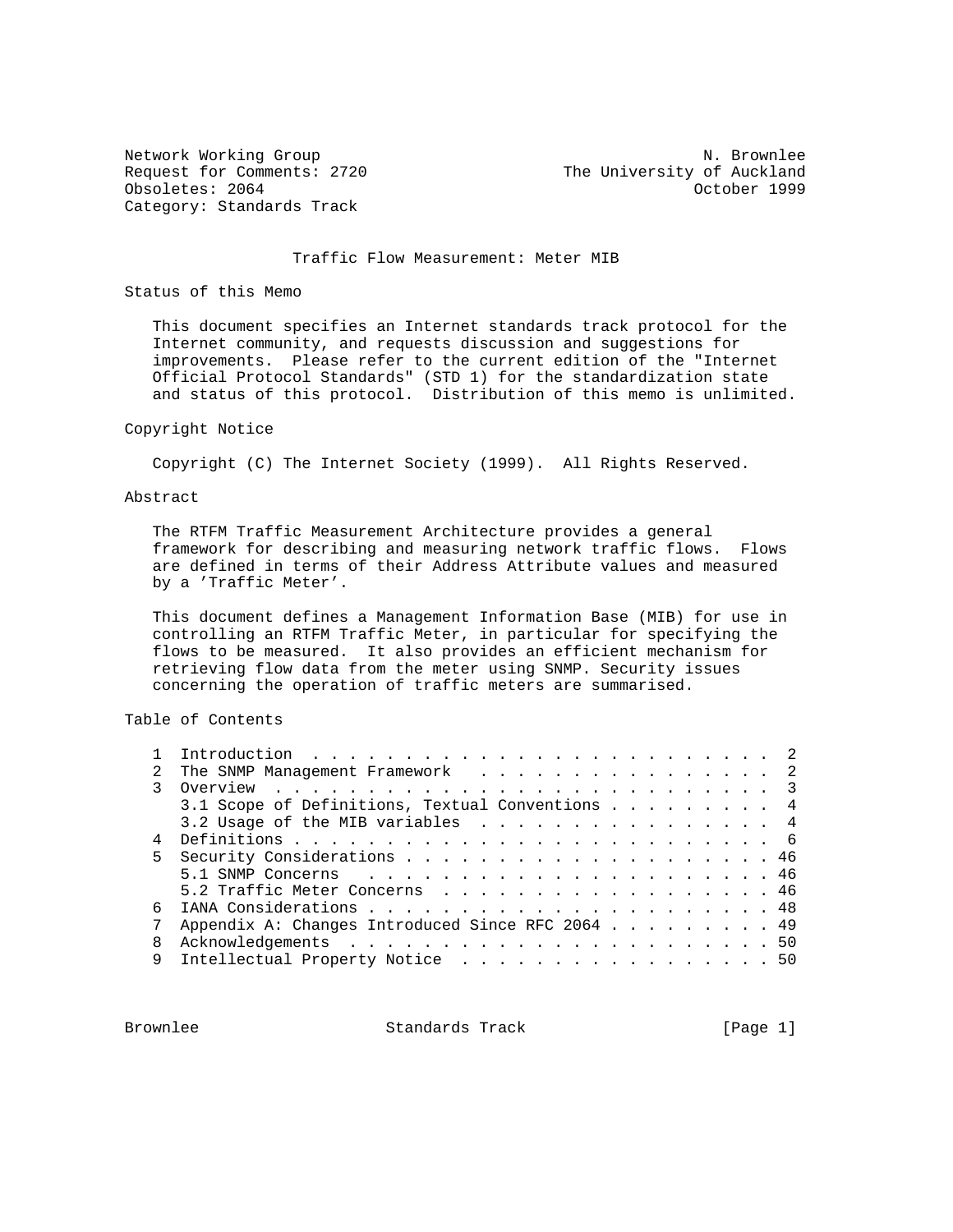### 1 Introduction

 This memo defines a portion of the Management Information Base (MIB) for use with network management protocols in the Internet community. In particular, it describes objects for managing and collecting data from network Realtime Traffic Flow Meters, as described in [RTFM- ARC].

 The MIB is 'basic' in the sense that it provides more than enough information for everyday traffic measurment. Furthermore, it can be easily extended by adding new attributes as required. The RTFM Working group is actively pursuing the development of the meter in this way.

2 The SNMP Management Framework

 The SNMP Management Framework presently consists of five major components:

- An overall architecture, described in RFC 2571 [RFC2571].
- Mechanisms for describing and naming objects and events for the purpose of management. The first version of this Structure of Management Information (SMI) is called SMIv1 and described in STD 16, RFC 1155 [RFC1155], STD 16, RFC 1212 [RFC1212] and RFC 1215 [RFC1215]. The second version, called SMIv2, is described in STD 58, RFC 2578 [RFC2578], RFC 2579 [RFC2579] and RFC 2580 [RFC2580].
- Message protocols for transferring management information. The first version of the SNMP message protocol is called SNMPv1 and described in STD 15, RFC 1157 [RFC1157]. A second version of the SNMP message protocol, which is not an Internet standards track protocol, is called SNMPv2c and described in RFC 1901 [RFC1901] and RFC 1906 [RFC1906]. The third version of the message protocol is called SNMPv3 and described in RFC 1906 [RFC1906], RFC 2572 [RFC2572] and RFC 2574 [RFC2574].
- Protocol operations for accessing management information. The first set of protocol operations and associated PDU formats is described in STD 15, RFC 1157 [RFC1157]. A second set of protocol operations and associated PDU formats is described in RFC 1905 [RFC1905].

Brownlee Standards Track [Page 2]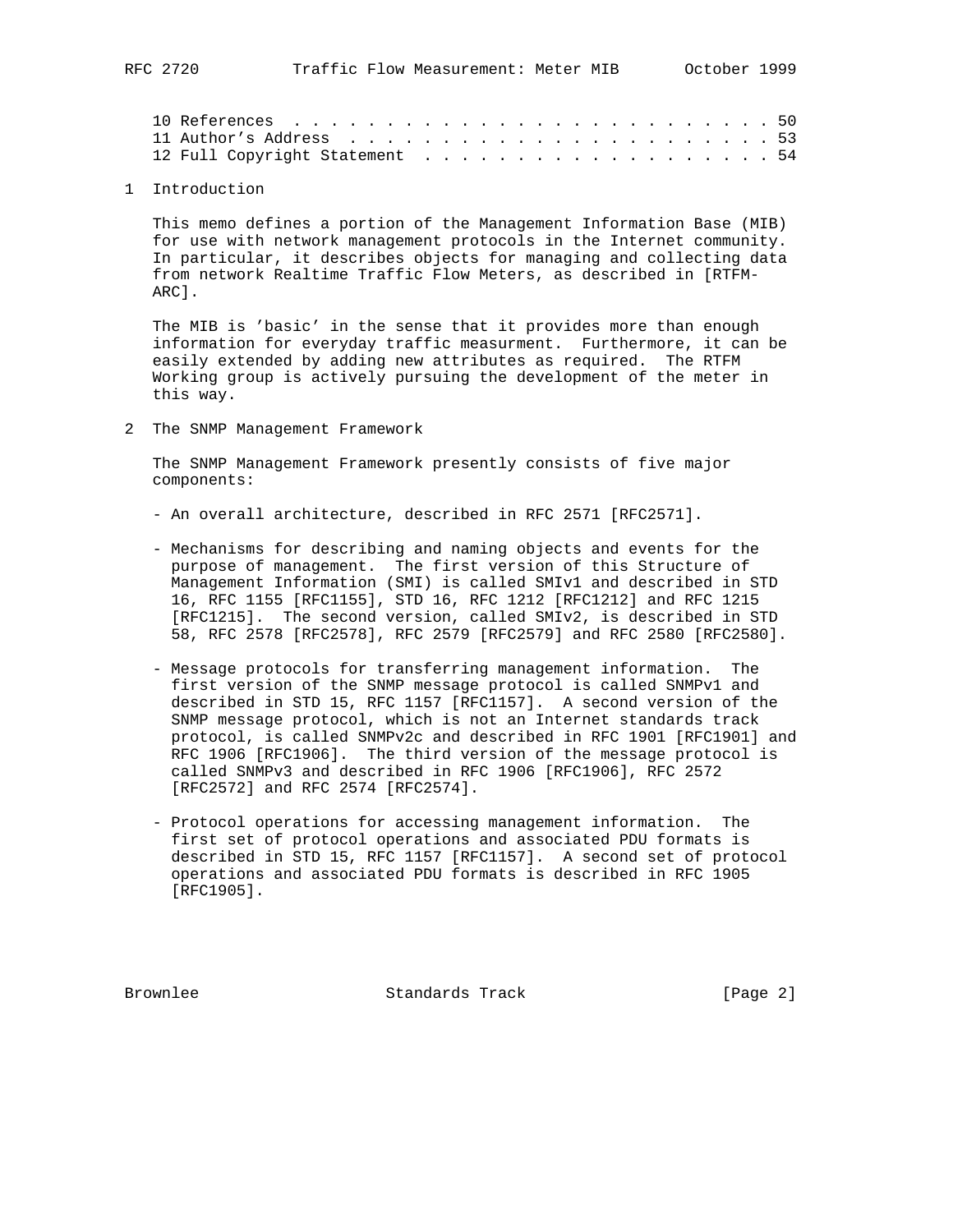- A set of fundamental applications described in RFC 2573 [RFC2573] and the view-based access control mechanism described in RFC 2575 [RFC2575].

 A more detailed introduction to the current SNMP Management Framework can be found in [RFC2570].

 Managed objects are accessed via a virtual information store, termed the Management Information Base or MIB. Objects in the MIB are defined using the mechanisms defined in the SMI.

 This memo specifies a MIB module that is compliant to the SMIv2. A MIB conforming to the SMIv1 can be produced through the appropriate translations. The resulting translated MIB must be semantically equivalent, except where objects or events are omitted because no translation is possible (use of Counter64). Some machine readable information in SMIv2 will be converted into textual descriptions in SMIv1 during the translation process. However, this loss of machine readable information is not considered to change the semantics of the MIB.

3 Overview

 Traffic Flow Measurement seeks to provide a well-defined method for gathering traffic flow information from networks and internetworks. The background for this is given in "Internet Accounting Background" [ACT-BKG]. The Realtime Traffic Flow Measurement (rtfm) Working Group has produced a measurement architecture to achieve this goal; this is documented in "Traffic Flow Measurement: Architecture" [RTFM-ARC]. The architecture defines three entities:

- METERS, which observe network traffic flows and build up a table of flow data records for them,
- METER READERS, which collect traffic flow data from meters, and
- MANAGERS, which oversee the operation of meters and meter readers.

 This memo defines the SNMP management information for a Traffic Flow Meter (TFM). Work in this field was begun by the Internet Accounting Working Group. It has been further developed and expanded by the Realtime Traffic Flow Measurement Working Group.

Brownlee Standards Track [Page 3]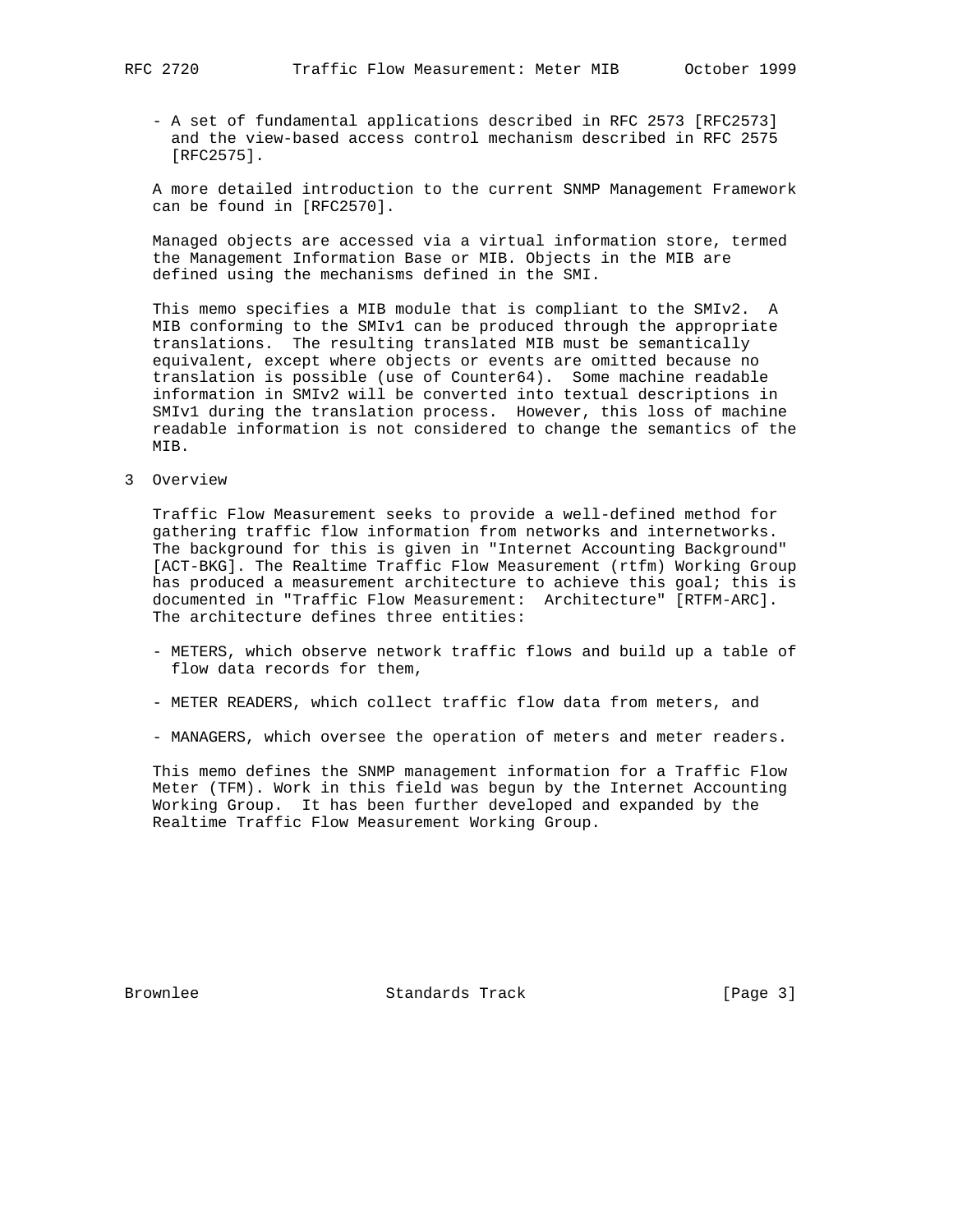3.1 Scope of Definitions, Textual Conventions

 All objects defined in this memo are registered in a single subtree within the mib-2 namespace [MIB-II, RFC2578], and are for use in network devices which may perform a PDU forwarding or monitoring function. For these devices, this MIB defines a group of objects with an SMI Network Management MGMT Code [ASG-NBR] of 40, i.e.

flowMIB OBJECT IDENTIFIER ::= mib-2 40

as defined below.

 The RTFM Meter MIB was first produced and tested using SNMPv1. It was converted into SNMPv2 following the guidelines in [RFC1908].

3.2 Usage of the MIB variables

The MIB is organised in four parts - control, data, rules and conformance statements.

 The rules implement the set of packet-matching actions, as described in the "Traffic Flow Measurment: Architecture" document [RTFM-ARC]. In addition they provide for BASIC-style subroutines, allowing a network manager to dramatically reduce the number of rules required to monitor a large network.

 Traffic flows are identified by a set of attributes for each of their end-points. Attributes include network addresses for each layer of the network protocol stack, and 'subscriber ids', which may be used to identify an accountable entity for the flow.

 The conformance statements are set out as defined in [RFC2580]. They explain what must be implemented in a meter which claims to conform to this MIB.

 To retrieve flow data one could simply do a linear scan of the flow table. This would certainly work, but would require a lot of protocol exchanges. To reduce the overhead in retrieving flow data the flow table uses a TimeFilter variable, defined as a Textual Convention in the RMON2 MIB [RMON2-MIB].

 As an alternative method of reading flow data, the MIB provides a view of the flow table called the flowDataPackageTable. This is (logically) a four-dimensional array, subscripted by package selector, RuleSet, activity time and starting flow number. The package selector is a sequence of bytes which specifies a list of flow attributes.

Brownlee Standards Track [Page 4]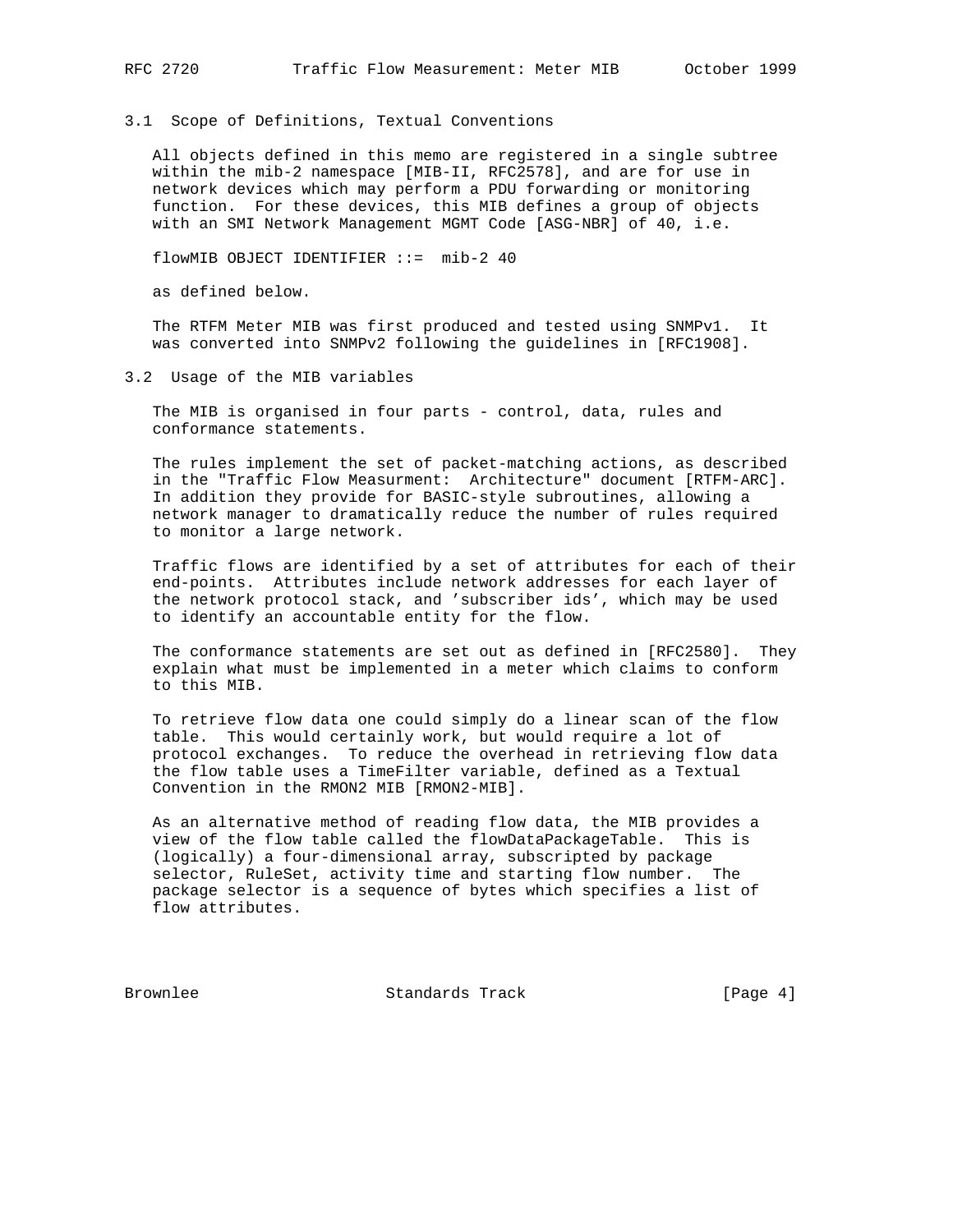A data package (as returned by the meter) is a sequence of values for the attributes specified in its selector, encoded using the Basic Encoding Rules [ASN-BER]. It allows a meter reader to retrieve all the attribute values it requires in a single MIB object. This, when used together with SNMPv2's GetBulk request, allows a meter reader to scan the flow table and upload a specified set of attribute values for flows which have changed since the last reading, and which were created by a specified rule set.

 One aspect of data collection which needs emphasis is that all the MIB variables are set up to allow multiple independent meter readers to work properly, i.e. the flow table indexes are stateless. An alternative approach would have been to 'snapshot' the flow table, which would mean that the meter readers would have to be synchronized. The stateless approach does mean that two meter readers will never return exactly the same set of traffic counts, but over long periods (e.g. 15-minute collections over a day) the discrepancies are acceptable. If one really needs a snapshot, this can be achieved by switching to an identical rule set with a different RuleSet number, hence asynchronous collections may be regarded as a useful generalisation of synchronised ones.

 The control variables are the minimum set required for a meter reader. Their number has been whittled down as experience has been gained with the MIB implementation. A few of them are 'general', i.e. they control the overall behaviour of the meter. These are set by a single 'master' manager, and no other manager should attempt to change their values. The decision as to which manager is the ' master' must be made by the network operations personnel responsible; this MIB does not attempt to define any interaction between managers.

 There are three other groups of control variables, arranged into tables in the same way as in the RMON2 MIB [RMON2-MIB]. They are used as follows:

- RULE SET INFO: Before attempting to download a RuleSet, a manager must create a row in the flowRuleSetInfoTable and set its flowRuleInfoSize to a value large enough to hold the RuleSet. When the rule set is ready the manager must set flowRuleInfoRulesReady to 'true', indicating that the rule set is ready for use (but not yet 'running').
- METER READER INFO: Any meter reader wishing to collect data reliably for all flows from a RuleSet should first create a row in the flowReaderInfoTable with flowReaderRuleSet set to that RuleSet's index in the flowRuleSetInfoTable. It should write that row's flowReaderLastTime object each time it starts a collection

Brownlee Standards Track [Page 5]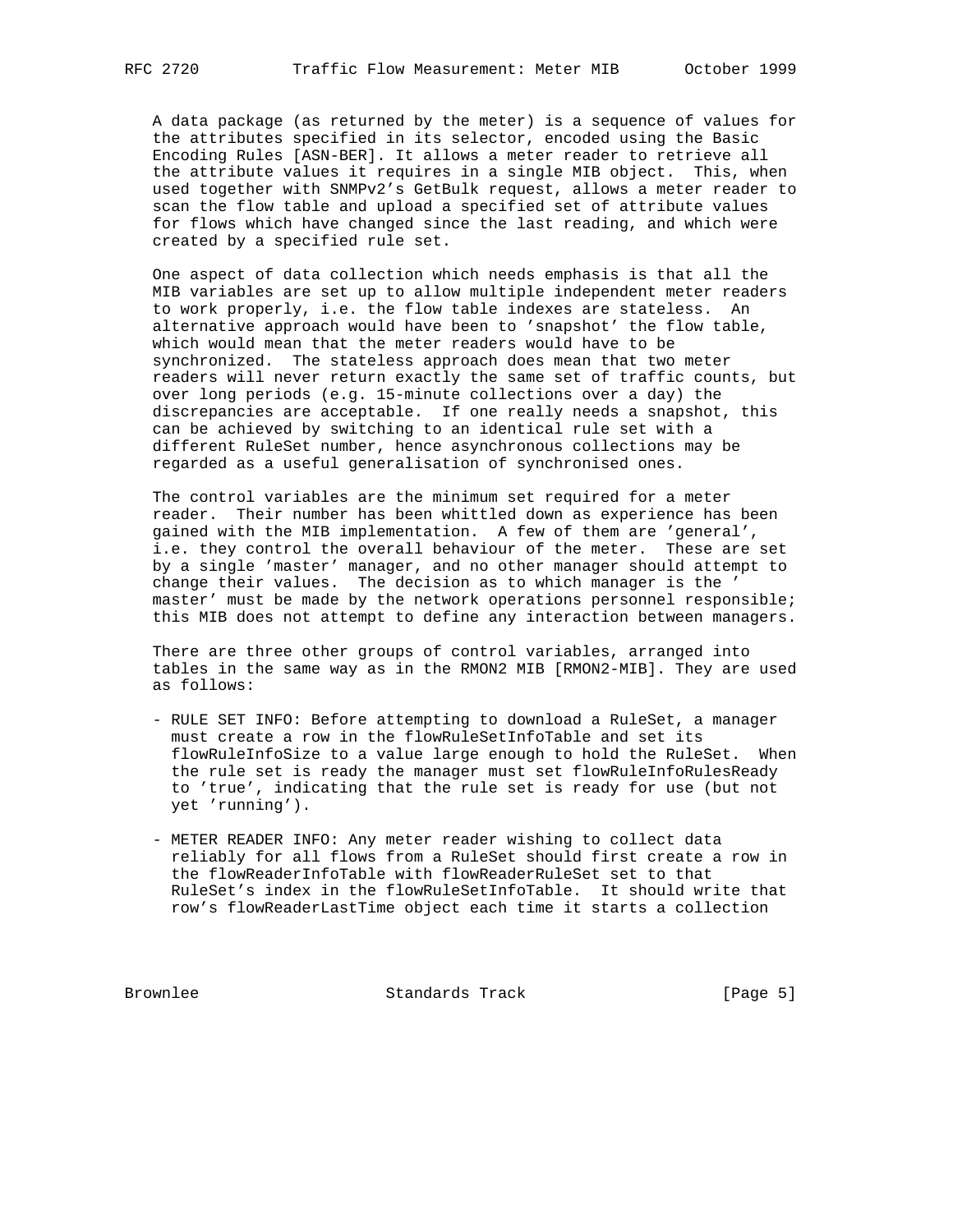pass through the flow table. The meter will not recover a flow's memory until every meter reader holding a row for that flow's RuleSet has collected the flow's data.

 - MANAGER INFO: Any manager wishing to run a RuleSet in the meter must create a row in the flowManagerInfo table, specifying the desired RuleSet to run and its corresponding 'standby' RuleSet (if one is desired). A current RuleSet is 'running' if its flowManagerRunningStandby value is false(2), similarly a standby RuleSet is 'running' if flowManagerRunningStandby is true(1).

 Times within the meter are in terms of its Uptime, i.e. centiseconds since the meter started. For meters implemented as self-contained SNMP agents this will be the same as sysUptime, but this may not be true for meters implemented as subagents. Managers can read the meter's Uptime when neccessary (e.g. to set a TimeFilter value) by setting flowReaderLastTime, then reading its new value.

4 Definitions

FLOW-METER-MIB DEFINITIONS ::= BEGIN

IMPORTS MODULE-IDENTITY, OBJECT-TYPE, Counter32, Counter64, Integer32, mib-2 FROM SNMPv2-SMI TEXTUAL-CONVENTION, RowStatus, TimeStamp, TruthValue FROM SNMPv2-TC OBJECT-GROUP, MODULE-COMPLIANCE FROM SNMPv2-CONF ifIndex FROM IF-MIB TimeFilter FROM RMON2-MIB; flowMIB MODULE-IDENTITY LAST-UPDATED "9910250000Z" -- October 25, 1999 ORGANIZATION "IETF Realtime Traffic Flow Measurement Working Group" CONTACT-INFO "Nevil Brownlee, The University of Auckland Postal: Information Technology Sytems & Services The University of Auckland

> Private Bag 92-019 Auckland, New Zealand Phone: +64 9 373 7599 x8941

E-mail: n.brownlee@auckland.ac.nz"

Brownlee Standards Track [Page 6]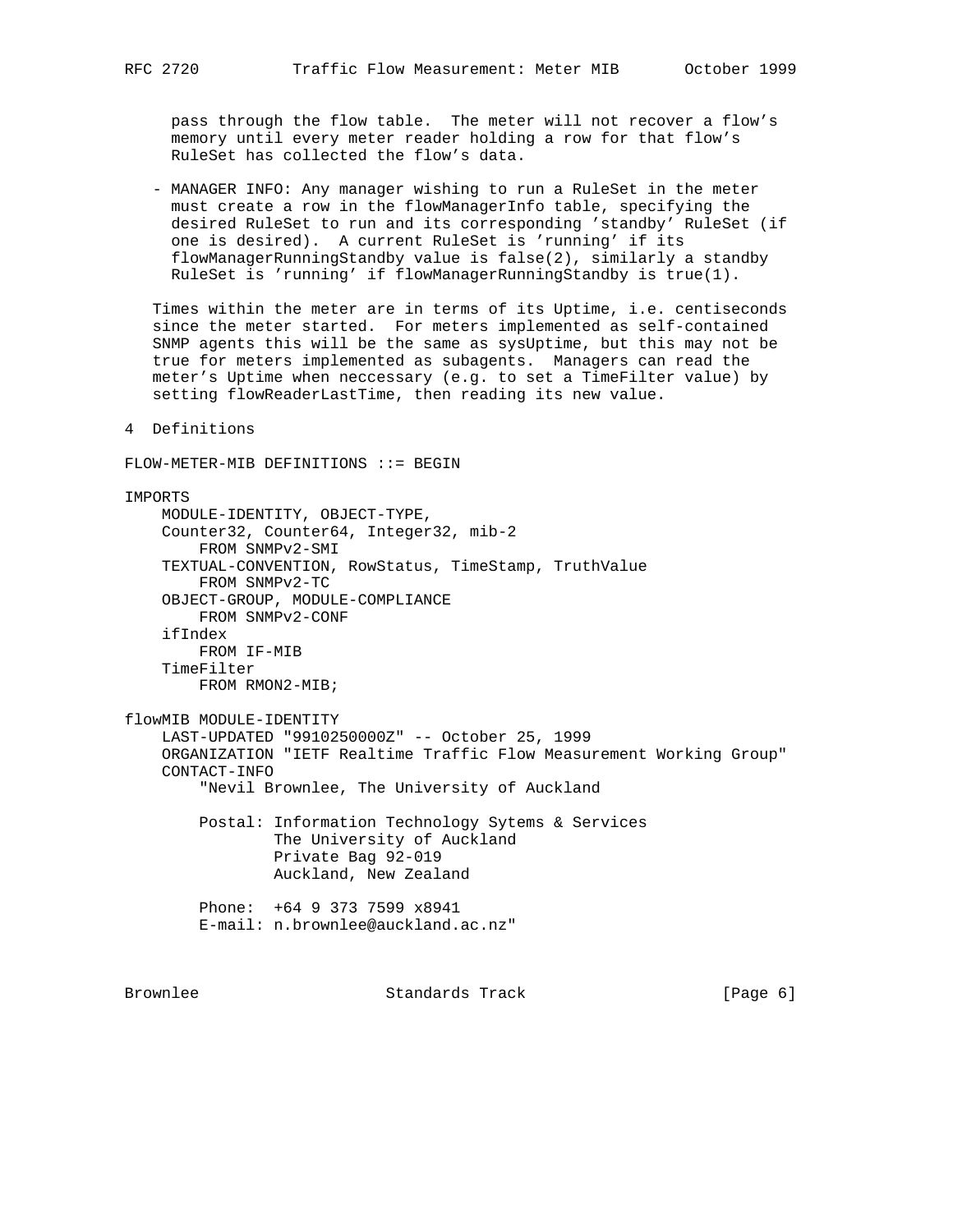```
 DESCRIPTION
         "MIB for the RTFM Traffic Flow Meter."
     REVISION "9910250000Z"
     DESCRIPTION
         "Initial Version, published as RFC 2720."
     REVISION "9908301250Z"
      DESCRIPTION
          "UTF8OwnerString Textual Convention added, and used to
          replace OwnerString. Conceptually the same as OwnerString,
          but facilitating internationalisation by using UTF-8
          encoding for its characters rather than US-ASCII."
     REVISION "9908191010Z"
     DESCRIPTION
         "Changes to SIZE specification for two variables:
           - flowRuleInfoName SIZE specified as (0..127)
           - flowRuleIndex SIZE increased to (1..2147483647)"
     REVISION "9712230937Z"
     DESCRIPTION
         "Two further variables deprecated:
           - flowRuleInfoRulesReady (use flowRuleInfoStatus intead)
           - flowDataStatus (contains no useful information)"
     REVISION "9707071715Z"
     DESCRIPTION
         "Significant changes since RFC 2064 include:
           - flowDataPackageTable added
           - flowColumnActivityTable deprecated
           - flowManagerCounterWrap deprecated"
     REVISION "9603080208Z"
     DESCRIPTION
         "Initial version of this MIB (RFC 2064)"
    ::= { mib-2 40 }
flowControl OBJECT IDENTIFIER ::= { flowMIB 1 }
flowData OBJECT IDENTIFIER ::= { flowMIB 2 }
flowRules 0BJECT IDENTIFIER ::= { flowMIB 3 }
flowMIBConformance OBJECT IDENTIFIER ::= { flowMIB 4 }
-- Textual Conventions
```
Brownlee Standards Track [Page 7]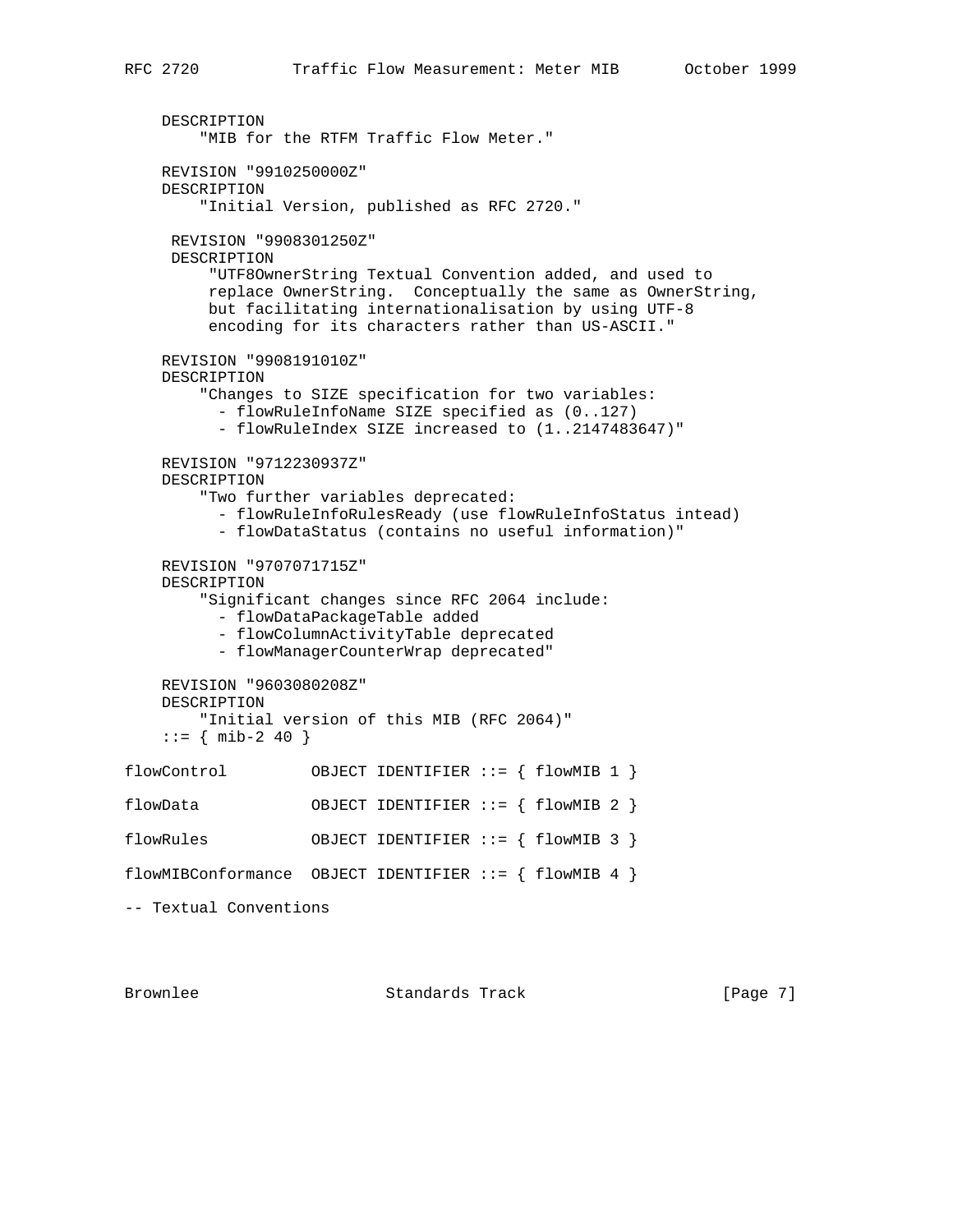```
UTF8OwnerString ::= TEXTUAL-CONVENTION
    DISPLAY-HINT "127t"
     STATUS current
    DESCRIPTION
         "An administratively assigned name for the owner of a
        resource, conceptually the same as OwnerString in the RMON
        MIB [RMON-MIB].
        To facilitate internationalisation, this name information
        is represented using the ISO/IEC IS 10646-1 character set,
        encoded as an octet string using the UTF-8 transformation
        format described in the UTF-8 standard [UTF-8]."
     SYNTAX OCTET STRING (SIZE (0..127))
PeerType ::= TEXTUAL-CONVENTION
     STATUS current
    DESCRIPTION
         "Indicates the type of a PeerAddress (see below). The values
        used are from the 'Address Family Numbers' section of the
        Assigned Numbers RFC [ASG-NBR]. Peer types from other address
        families may also be used, provided only that they are
         identified by their assigned Address Family numbers."
     SYNTAX INTEGER {
        ipv4(1),
         ipv6(2),
       nsap(3),
        ipx(11),
        appletalk(12),
       decnet(13)}
PeerAddress ::= TEXTUAL-CONVENTION
     STATUS current
    DESCRIPTION
         "Specifies the value of a peer address for various network
        protocols. Address format depends on the actual protocol,
        as indicated below:
        IPv4: ipv4(1) 4-octet IpAddress (defined in the SNMPv2 SMI [RFC2578])
         IPv6: ipv6(2)
            16-octet IpAddress (defined in the
                                     IPv6 Addressing RFC [V6-ADDR])
        CLNS: nsap(3)
            NsapAddress (defined in the SNMPv2 SMI [RFC2578])
        Novell: ipx(11)
```
Brownlee Standards Track [Page 8]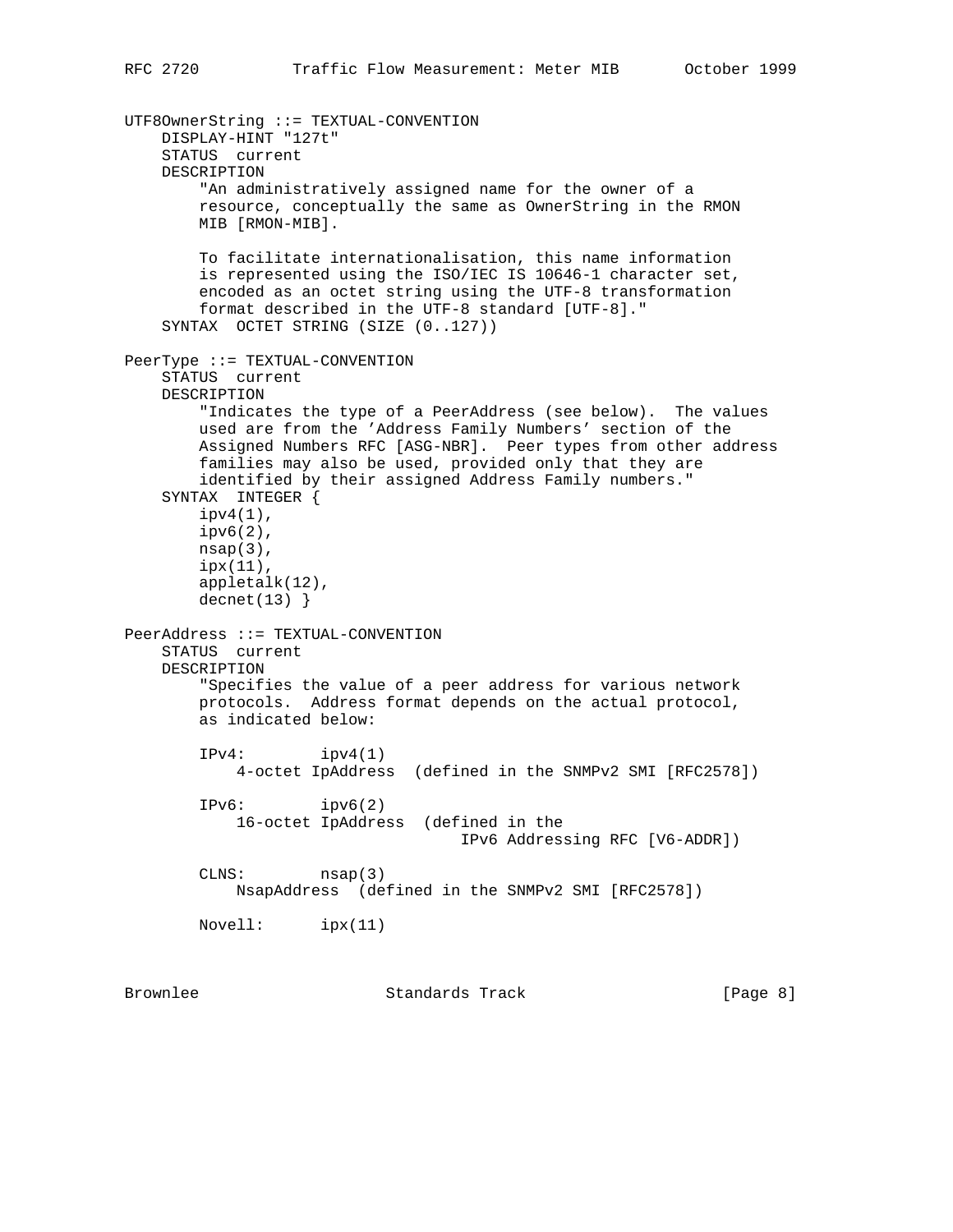```
 4-octet Network number,
             6-octet Host number (MAC address)
         AppleTalk: appletalk(12)
             2-octet Network number (sixteen bits),
             1-octet Host number (eight bits)
        DECnet: decnet(13)
             1-octet Area number (in low-order six bits),
             2-octet Host number (in low-order ten bits)
 "
     SYNTAX OCTET STRING (SIZE (3..20))
AdjacentType ::= TEXTUAL-CONVENTION
     STATUS current
     DESCRIPTION
         "Indicates the type of an adjacent address. May be a medium
         type or (if metering is taking place inside a tunnel) a
         PeerType (see above).
         The values used for IEEE 802 medium types are from the 'Network
         Management Parameters (ifType definitions)' section of the
         Assigned Numbers RFC [ASG-NBR]. Other medium types may also
         be used, provided only that they are identified by their
         assigned ifType numbers."
     SYNTAX INTEGER {
        ip(1),
        nsap(3),
         ethernet(7), -- ethernet-like [ENET-OBJ],
                       -- includes ethernet-csmacd(6)
         tokenring(9),
         ipx(11),
         appletalk(12),
         decnet(13),
         fddi(15) }
AdjacentAddress ::= TEXTUAL-CONVENTION
     STATUS current
     DESCRIPTION
         "Specifies the value of an adjacent address. May be a Medium
         Access Control (MAC) address or (if metering is taking place
         inside a tunnel) a PeerAddress (see above).
         MAC Address format depends on the actual medium, as follows:
         Ethernet: ethernet(7)
             6-octet 802.3 MAC address in 'canonical' order
```
Brownlee Standards Track [Page 9]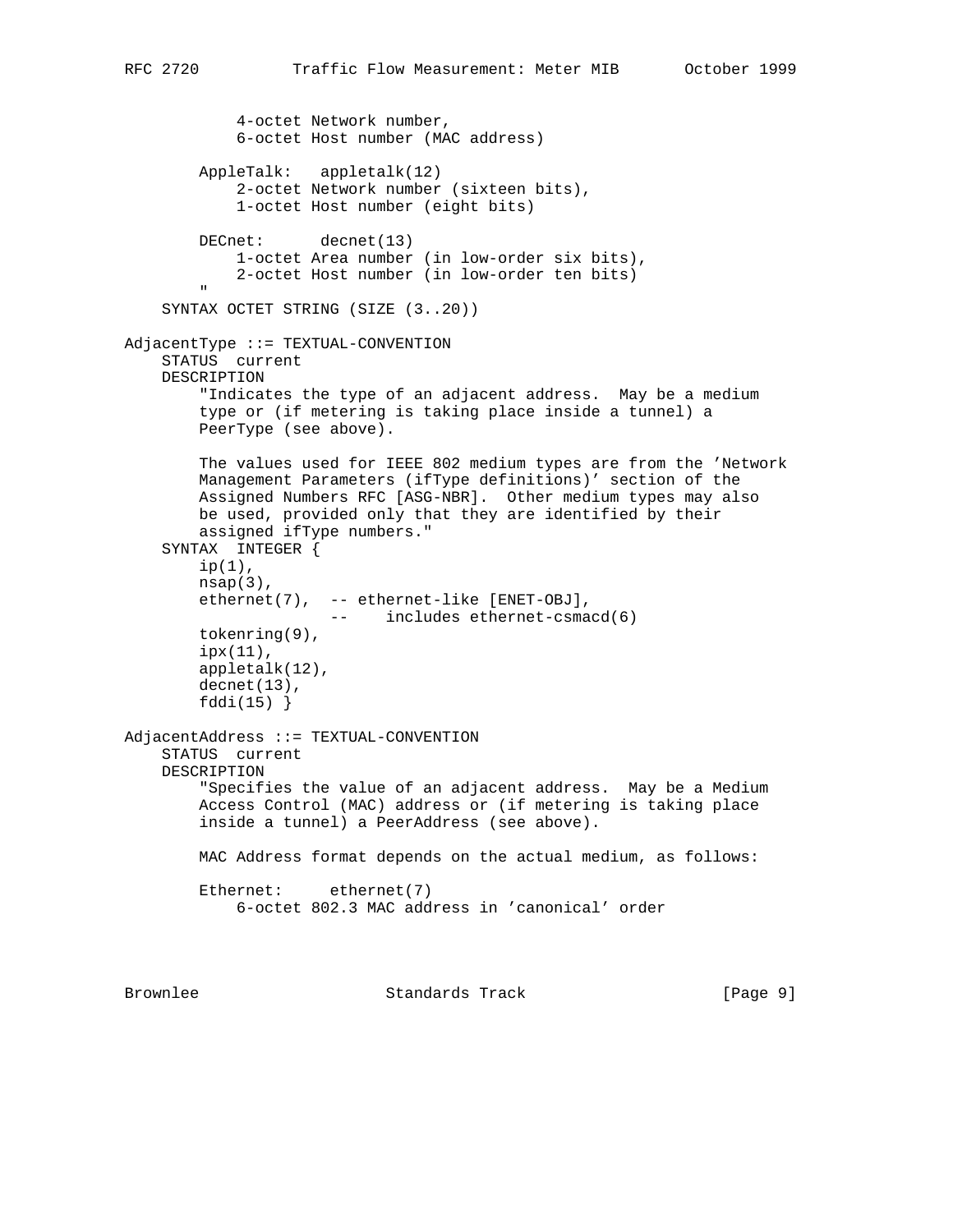```
 Token Ring: tokenring(9)
             6-octet 802.5 MAC address in 'canonical' order
        FDDI: fddi(15)
            FddiMACLongAddress, i.e. a 6-octet MAC address
             in 'canonical' order (defined in [FDDI-MIB])
 "
     SYNTAX OCTET STRING (SIZE (3..20))
TransportType ::= TEXTUAL-CONVENTION
     STATUS current
     DESCRIPTION
         "Indicates the type of a TransportAddress (see below). Values
         will depend on the actual protocol; for IP they will be those
         given in the 'Protocol Numbers' section of the Assigned Numbers
        RFC [ASG-NBR], including icmp(1), tcp(6) and udp(17)."
     SYNTAX Integer32 (1..255)
TransportAddress ::= TEXTUAL-CONVENTION
     STATUS current
     DESCRIPTION
         "Specifies the value of a transport address for various
        network protocols. Format as follows:
        IP:
             2-octet UDP or TCP port number
         Other protocols:
           2-octet port number
 "
     SYNTAX OCTET STRING (SIZE (2))
RuleAddress ::= TEXTUAL-CONVENTION
     STATUS current
     DESCRIPTION
         "Specifies the value of an address. Is a superset of
        MediumAddress, PeerAddress and TransportAddress."
     SYNTAX OCTET STRING (SIZE (2..20))
FlowAttributeNumber ::= TEXTUAL-CONVENTION
     STATUS current
     DESCRIPTION
         "Uniquely identifies an attribute within a flow data record."
     SYNTAX INTEGER {
        flowIndex(1),
         flowStatus(2),
        flowTimeMark(3),
```
Brownlee Standards Track [Page 10]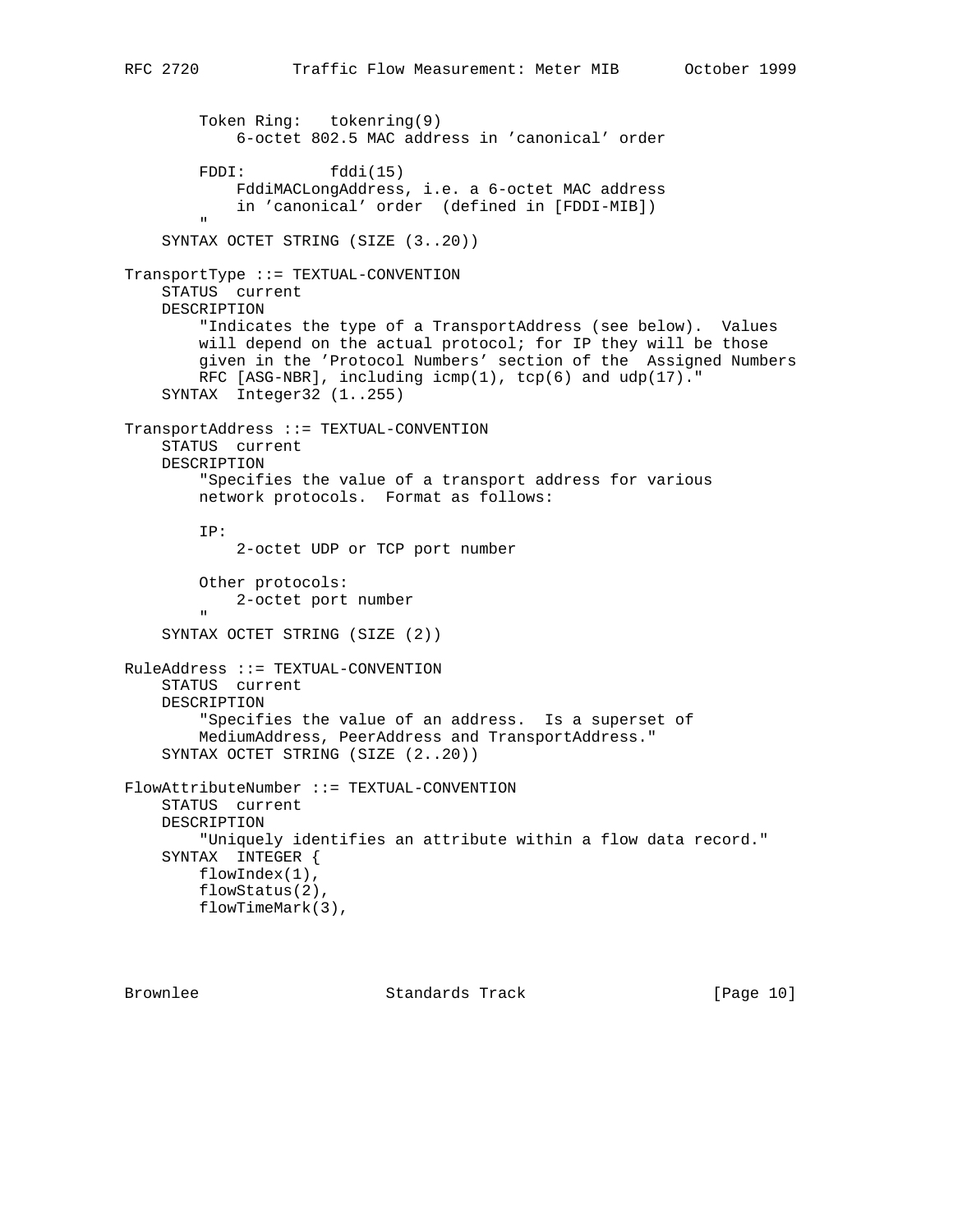```
 sourceInterface(4),
         sourceAdjacentType(5),
         sourceAdjacentAddress(6),
         sourceAdjacentMask(7),
        sourcePeerType(8),
        sourcePeerAddress(9),
        sourcePeerMask(10),
        sourceTransType(11),
        sourceTransAddress(12),
        sourceTransMask(13),
        destInterface(14),
        destAdjacentType(15),
        destAdjacentAddress(16),
        destAdjacentMask(17),
        destPeerType(18),
        destPeerAddress(19),
        destPeerMask(20),
        destTransType(21),
        destTransAddress(22),
        destTransMask(23),
        pduScale(24),
        octetScale(25),
        ruleSet(26),
        toOctets(27), -- Source-to-Dest
        toPDUs(28),
        fromOctets(29), -- Dest-to-Source
        fromPDUs(30),
       firstTime(31), -- Activity times lastActiveTime(32),
        sourceSubscriberID(33), -- Subscriber ID
        destSubscriberID(34),
        sessionID(35),
       sourceClass(36), -- Computed attributes
        destClass(37),
        flowClass(38),
        sourceKind(39),
        destKind(40),
       flowKind(41) }
RuleAttributeNumber ::= TEXTUAL-CONVENTION
     STATUS current
     DESCRIPTION
         "Uniquely identifies an attribute which may be tested in
```
Brownlee Standards Track [Page 11]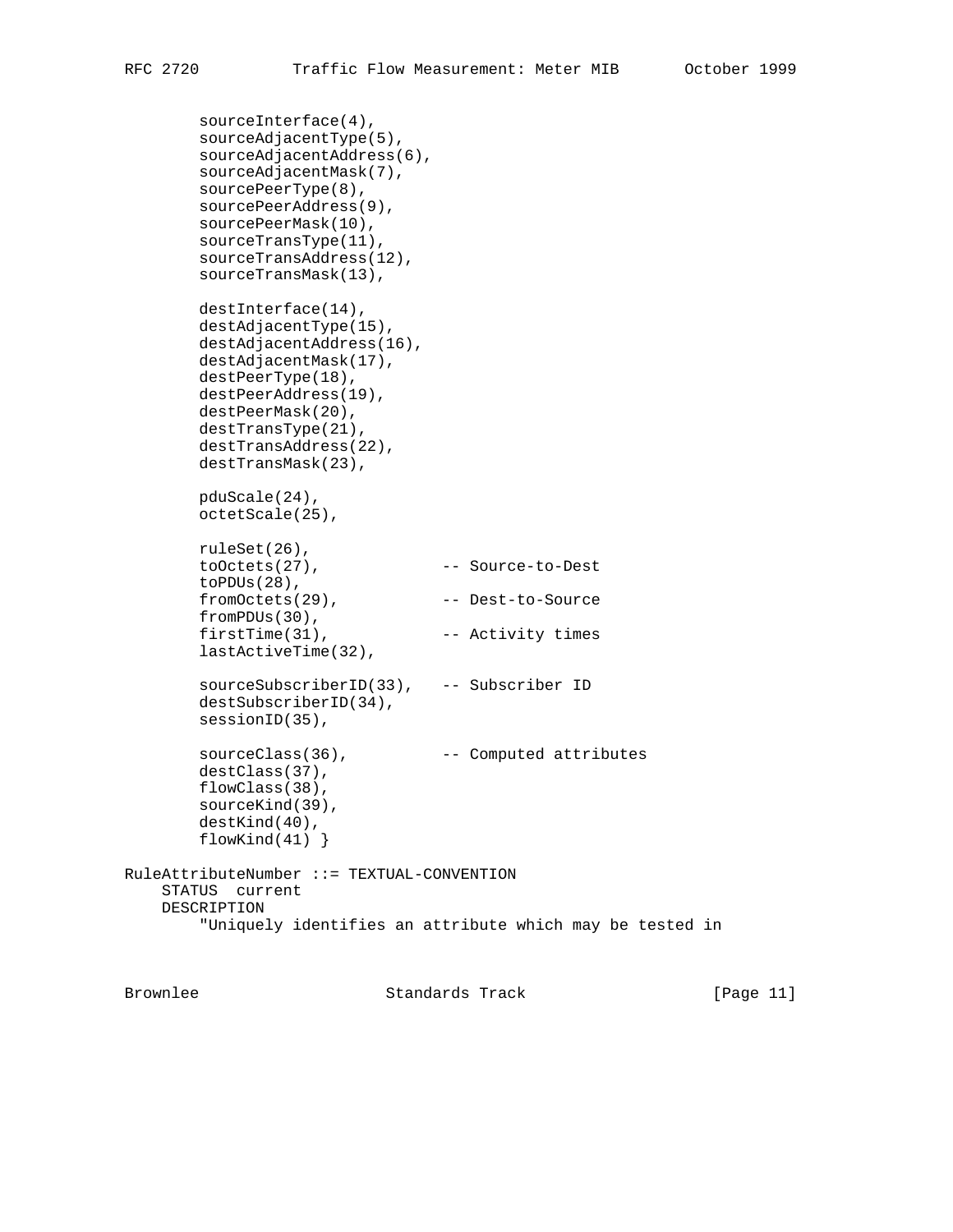```
 a rule. These include attributes whose values come directly
        from (or are computed from) the flow's packets, and the five
         'meter' variables used to hold an Attribute Number."
     SYNTAX INTEGER {
        null(0),
       sourceInterface(4), -- Source Address
        sourceAdjacentType(5),
        sourceAdjacentAddress(6),
        sourcePeerType(8),
        sourcePeerAddress(9),
        sourceTransType(11),
        sourceTransAddress(12),
 destInterface(14), -- Dest Address
 destAdjacentType(15),
 destAdjacentAddress(16),
        destPeerType(18),
        destPeerAddress(19),
        destTransType(21),
        destTransAddress(22),
        sourceSubscriberID(33), -- Subscriber ID
        destSubscriberID(34),
        sessionID(35),
       sourceClass(36), -- Computed attributes
        destClass(37),
        flowClass(38),
        sourceKind(39),
        destKind(40),
        flowKind(41),
       matchingStoD(50), -- Packet matching
       v1(51), - Meter variables
        v2(52),
        v3(53),
        v4(54),
        v5(55) }
ActionNumber ::= TEXTUAL-CONVENTION
    STATUS current
    DESCRIPTION
         "Uniquely identifies the action of a rule, i.e. the Pattern
        Matching Engine's opcode number. Details of the opcodes
        are given in the 'Traffic Flow Measurement: Architecture'
        document [RTFM-ARC]."
    SYNTAX INTEGER {
```
Brownlee Standards Track [Page 12]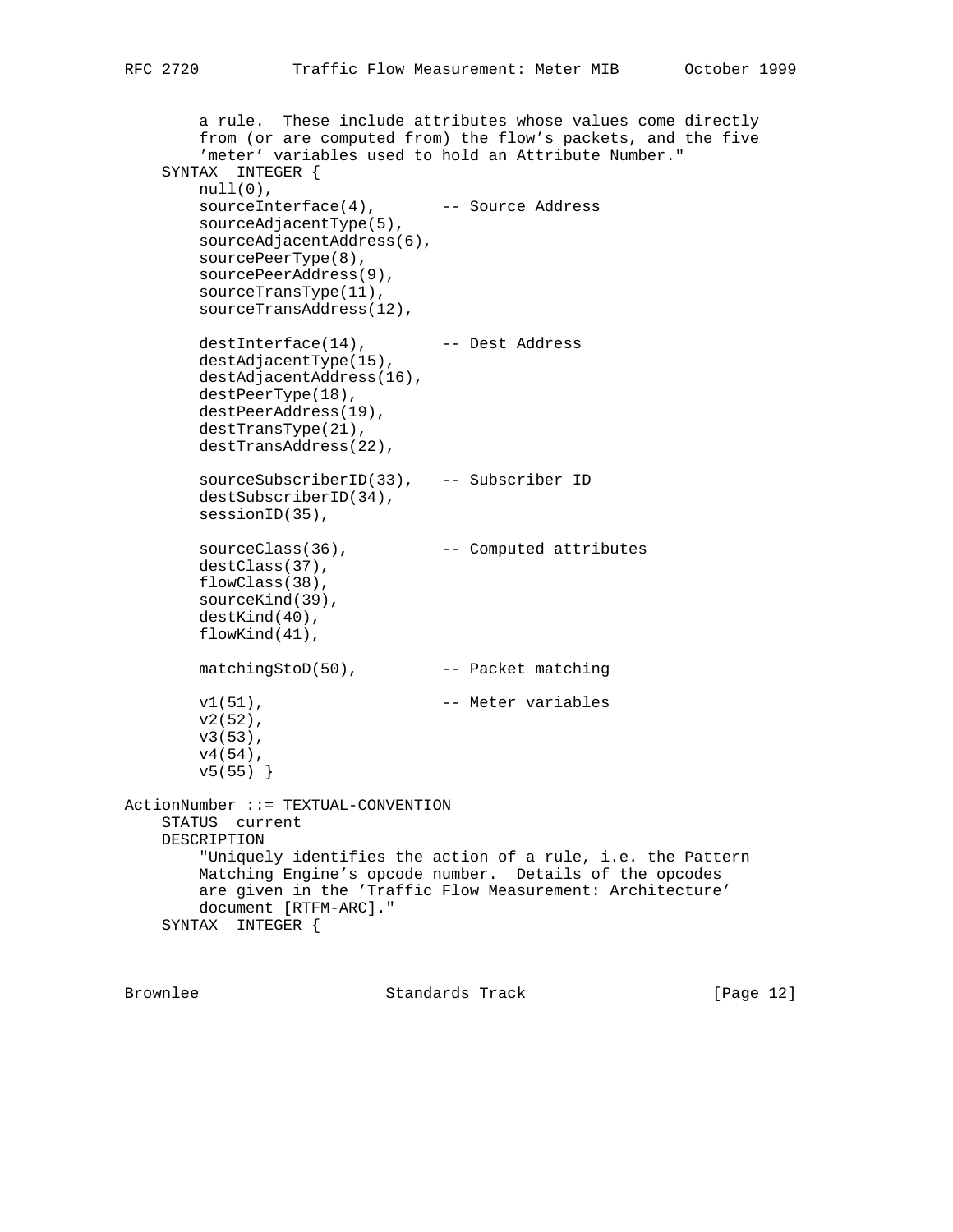```
 ignore(1),
        noMatch(2),
        count(3),
        countPkt(4),
        return(5),
        gosub(6),
        gosubAct(7),
        assign(8),
        assignAct(9),
        goto(10),
        gotoAct(11),
        pushRuleTo(12),
        pushRuleToAct(13),
        pushPktTo(14),
        pushPktToAct(15),
        popTo(16),
        popToAct(17) }
--
-- Control Group: RuleSet Info Table
- -flowRuleSetInfoTable OBJECT-TYPE
     SYNTAX SEQUENCE OF FlowRuleSetInfoEntry
    MAX-ACCESS not-accessible
     STATUS current
     DESCRIPTION
         "An array of information about the RuleSets held in the
        meter.
        Any manager may configure a new RuleSet for the meter by
       creating a row in this table with status active(1), and setting values for all the objects in its rules. At this stage the new
        RuleSet is available but not 'running', i.e. it is not being
        used by the meter to produce entries in the flow table.
         To actually 'run' a RuleSet a manager must create a row in
         the flowManagerInfoTable, set it's flowManagerStatus to
         active(1), and set either its CurrentRuleSet or StandbyRuleSet
         to point to the RuleSet to be run.
         Once a RuleSet is running a manager may not change any of the
         objects within the RuleSet itself. Any attempt to do so should
        result in a notWritable(17) SNMP error-status for such objects.
        A manager may stop a RuleSet running by removing all
        references to it in the flowManagerInfoTable (i.e. by setting
        CurrentRuleSet and StandbyRuleSet values to 0). This provides
Brownlee Standards Track [Page 13]
```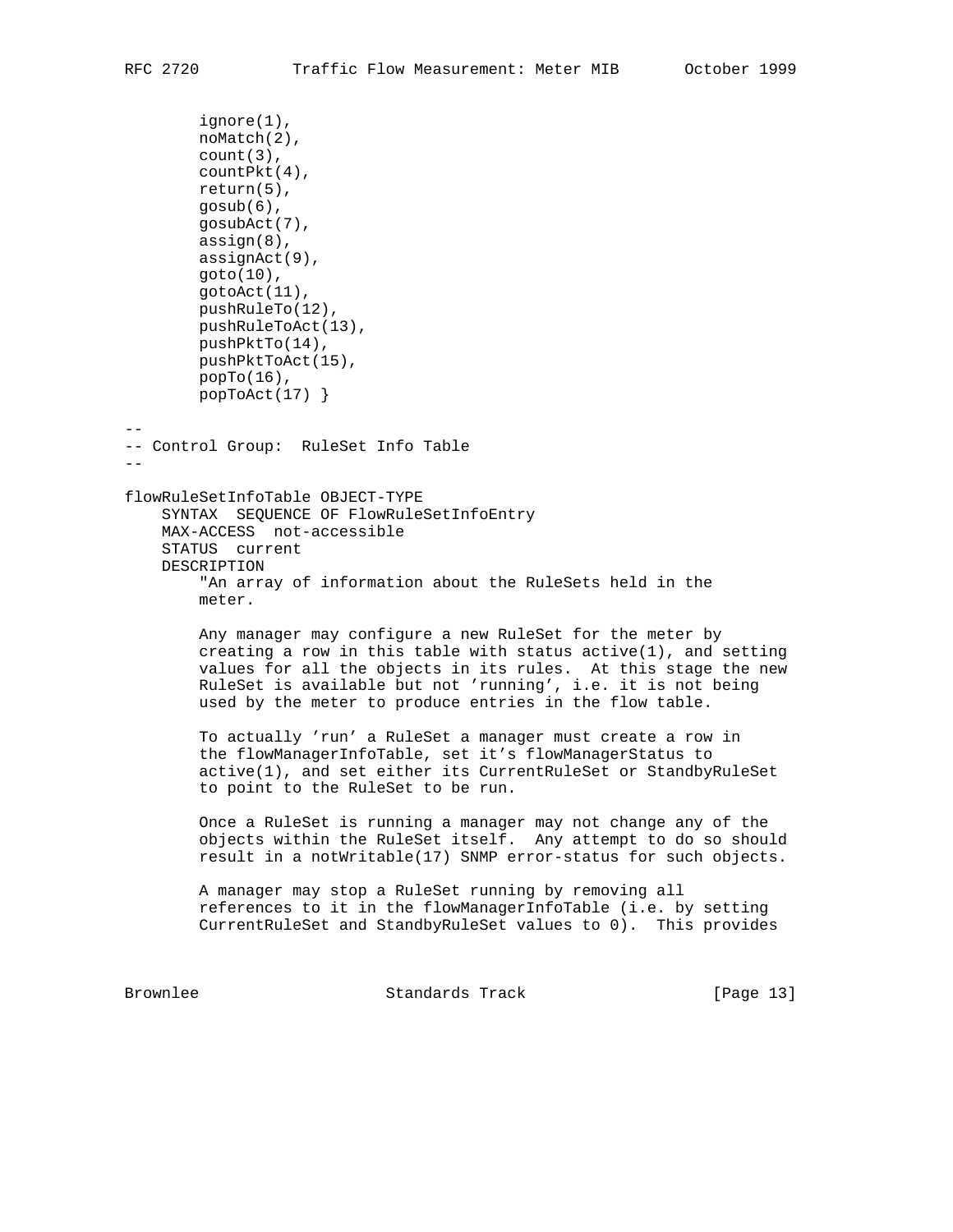```
 a way to stop RuleSets left running if a manager fails.
        For example, when a manager is started, it could search the
        meter's flowManager table and stop all RuleSets having a
        specified value of flowRuleInfoOwner.
        To prevent a manager from interfering with variables belonging
        to another manager, the meter should use MIB views [RFC2575] so
        as to limit each manager's access to the meter's variables,
        effectively dividing the single meter into several virtual
        meters, one for each independent manager."
    ::= \{ \text{flowControl 1 } \}flowRuleSetInfoEntry OBJECT-TYPE
    SYNTAX FlowRuleSetInfoEntry
    MAX-ACCESS not-accessible
    STATUS current
    DESCRIPTION
        "Information about a particular RuleSet."
    INDEX { flowRuleInfoIndex }
     ::= { flowRuleSetInfoTable 1 }
FlowRuleSetInfoEntry ::= SEQUENCE {
 flowRuleInfoIndex Integer32,
 flowRuleInfoSize Integer32,
 flowRuleInfoOwner UTF8OwnerString,
flowRuleInfoTimeStamp TimeStamp,
flowRuleInfoStatus RowStatus,
 flowRuleInfoName OCTET STRING,
 flowRuleInfoRulesReady TruthValue,
 flowRuleInfoFlowRecords Integer32
     }
flowRuleInfoIndex OBJECT-TYPE
    SYNTAX Integer32 (1..2147483647)
    MAX-ACCESS not-accessible
    STATUS current
    DESCRIPTION
         "An index which selects an entry in the flowRuleSetInfoTable.
        Each such entry contains control information for a particular
        RuleSet which the meter may run."
     ::= { flowRuleSetInfoEntry 1 }
flowRuleInfoSize OBJECT-TYPE
    SYNTAX Integer32
    MAX-ACCESS read-create
    STATUS current
    DESCRIPTION
         "Number of rules in this RuleSet. Setting this variable will
```
Brownlee Standards Track [Page 14]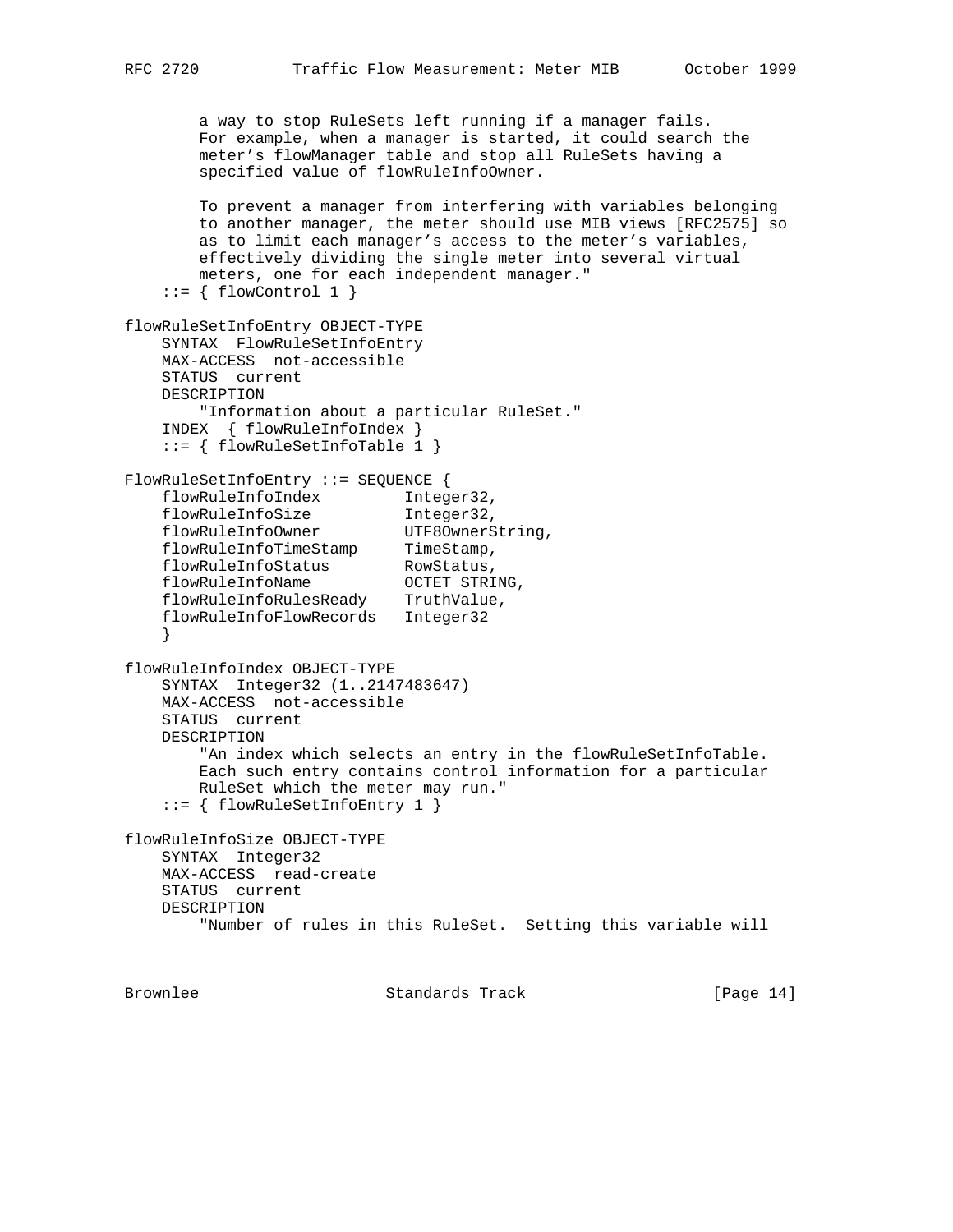cause the meter to allocate space for these rules." ::= { flowRuleSetInfoEntry 2 } flowRuleInfoOwner OBJECT-TYPE SYNTAX UTF8OwnerString MAX-ACCESS read-create STATUS current DESCRIPTION "Identifies the manager which 'owns' this RuleSet. A manager must set this variable when creating a row in this table." ::= { flowRuleSetInfoEntry 3 } flowRuleInfoTimeStamp OBJECT-TYPE SYNTAX TimeStamp MAX-ACCESS read-only STATUS current DESCRIPTION "Time this row's associated RuleSet was last changed." ::= { flowRuleSetInfoEntry 4 } flowRuleInfoStatus OBJECT-TYPE SYNTAX RowStatus MAX-ACCESS read-create STATUS current DESCRIPTION "The status of this flowRuleSetInfoEntry. If this value is not active(1) the meter must not attempt to use the row's associated RuleSet. Once its value has been set to active(1) a manager may not change any of the other variables in the row, nor the contents of the associated RuleSet. Any attempt to do so should result in a notWritable(17) SNMP error-status for such variables or objects. To download a RuleSet, a manger could: - Locate an open slot in the RuleSetInfoTable. - Create a RuleSetInfoEntry by setting the status for this open slot to createAndWait(5). - Set flowRuleInfoSize and flowRuleInfoName as required. - Download the rules into the row's rule table. - Set flowRuleInfoStatus to active(1). The RuleSet would then be ready to run. The manager is not allowed to change the value of flowRuleInfoStatus from active(1) if the associated RuleSet is being referenced by any of the entries in the flowManagerInfoTable. Setting RuleInfoStatus to destroy(6) destroys the associated RuleSet together with any flow data collected by it." Brownlee Standards Track [Page 15]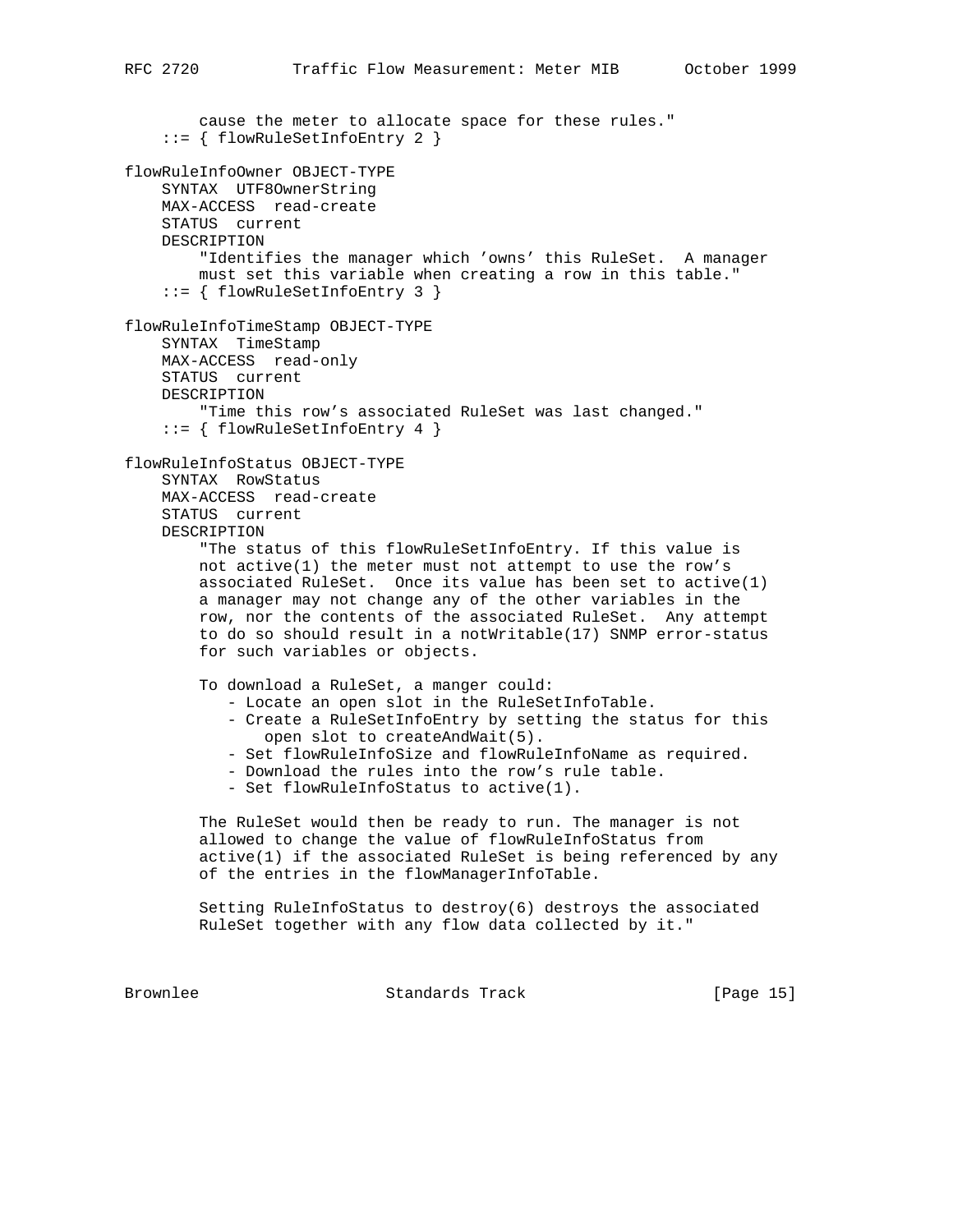::= { flowRuleSetInfoEntry 5 }

```
flowRuleInfoName OBJECT-TYPE
     SYNTAX OCTET STRING (SIZE (0..127))
    MAX-ACCESS read-create
    STATUS current
    DESCRIPTION
         "An alphanumeric identifier used by managers and readers to
         identify a RuleSet. For example, a manager wishing to run a
        RuleSet named WWW-FLOWS could search the flowRuleSetInfoTable
         to see whether the WWW-FLOWS RuleSet is already available on
         the meter.
        Note that references to RuleSets in the flowManagerInfoTable
         use indexes for their flowRuleSetInfoTable entries. These may
        be different each time the RuleSet is loaded into a meter."
     ::= { flowRuleSetInfoEntry 6 }
flowRuleInfoRulesReady OBJECT-TYPE
    SYNTAX TruthValue
    MAX-ACCESS read-create
    STATUS deprecated
    DESCRIPTION
         "Indicates whether the rules for this row's associated RuleSet
         are ready for use. The meter will refuse to 'run' the RuleSet
         unless this variable has been set to true(1).
        While RulesReady is false(2), the manager may modify the
         RuleSet, for example by downloading rules into it."
     ::= { flowRuleSetInfoEntry 7 }
flowRuleInfoFlowRecords OBJECT-TYPE
    SYNTAX Integer32
    MAX-ACCESS read-only
    STATUS current
    DESCRIPTION
         "The number of entries in the flow table for this RuleSet.
         These may be current (waiting for collection by one or more
        meter readers) or idle (waiting for the meter to recover
         their memory)."
     ::= { flowRuleSetInfoEntry 8 }
--
-- Control Group: Interface Info Table
--flowInterfaceTable OBJECT-TYPE
    SYNTAX SEQUENCE OF FlowInterfaceEntry
    MAX-ACCESS not-accessible
```
Brownlee Standards Track [Page 16]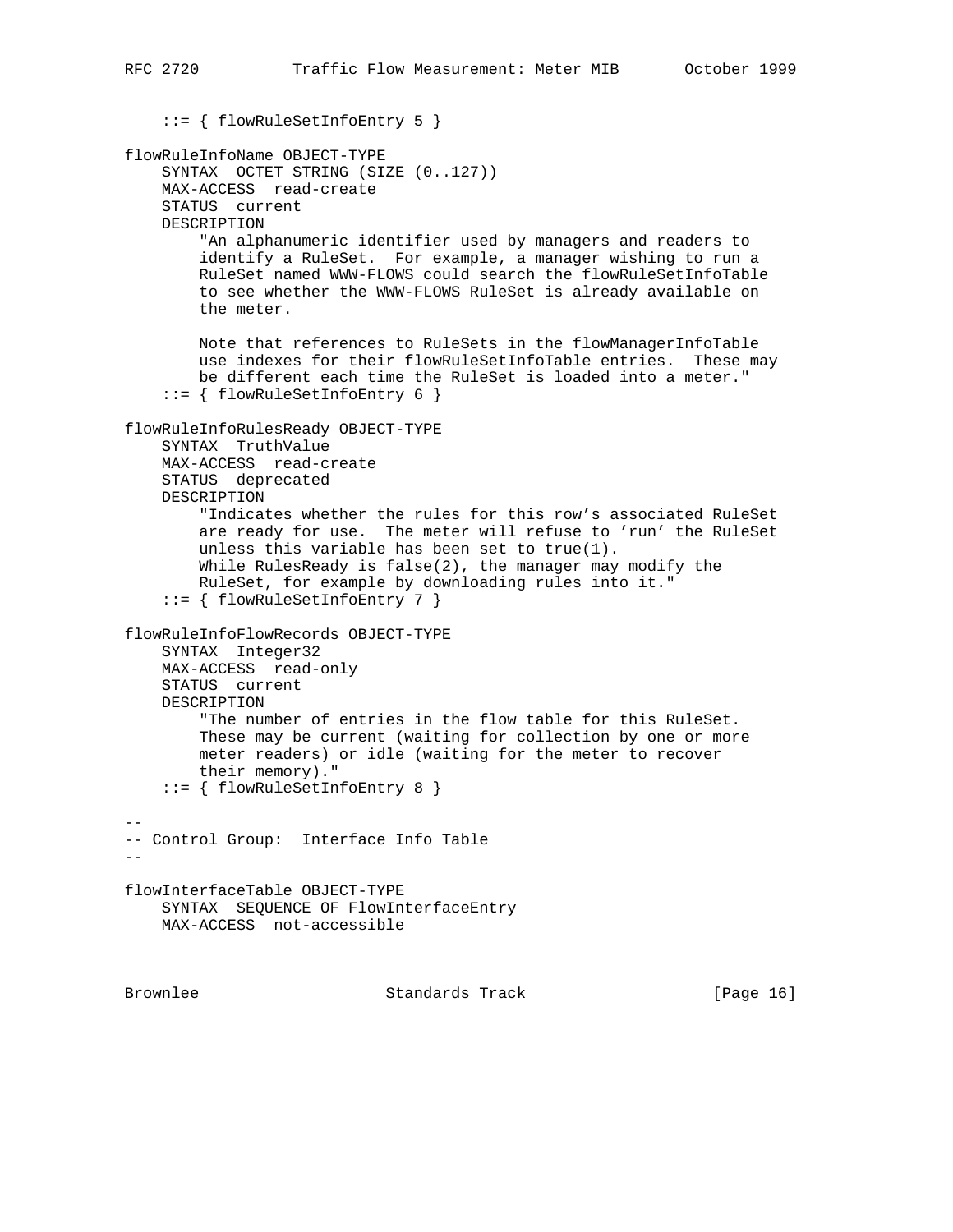```
 STATUS current
     DESCRIPTION
        "An array of information specific to each meter interface."
    ::= \{ \text{flowControl } 2 \}flowInterfaceEntry OBJECT-TYPE
     SYNTAX FlowInterfaceEntry
    MAX-ACCESS not-accessible
    STATUS current
     DESCRIPTION
         "Information about a particular interface."
     INDEX { ifIndex }
     ::= { flowInterfaceTable 1 }
FlowInterfaceEntry ::= SEQUENCE {
     flowInterfaceSampleRate Integer32,
     flowInterfaceLostPackets Counter32
 }
flowInterfaceSampleRate OBJECT-TYPE
     SYNTAX Integer32
     MAX-ACCESS read-write
     STATUS current
     DESCRIPTION
         "The parameter N for statistical counting on this interface.
         Set to N to count 1/Nth of the packets appearing at this
         interface. A sampling rate of 1 counts all packets.
         A sampling rate of 0 results in the interface being ignored
         by the meter.
         A meter should choose its own algorithm to introduce variance
         into the sampling so that exactly every Nth packet is counted.
         The IPPM Working Group's RFC 'Framework for IP Performance
         Metrics' [IPPM-FRM] explains why this should be done, and sets
         out an algorithm for doing it."
     DEFVAL { 1 }
     ::= { flowInterfaceEntry 1 }
flowInterfaceLostPackets OBJECT-TYPE
     SYNTAX Counter32
     MAX-ACCESS read-only
     STATUS current
     DESCRIPTION
         "The number of packets the meter has lost for this interface.
         Such losses may occur because the meter has been unable to
         keep up with the traffic volume."
     ::= { flowInterfaceEntry 2 }
```
Brownlee Standards Track [Page 17]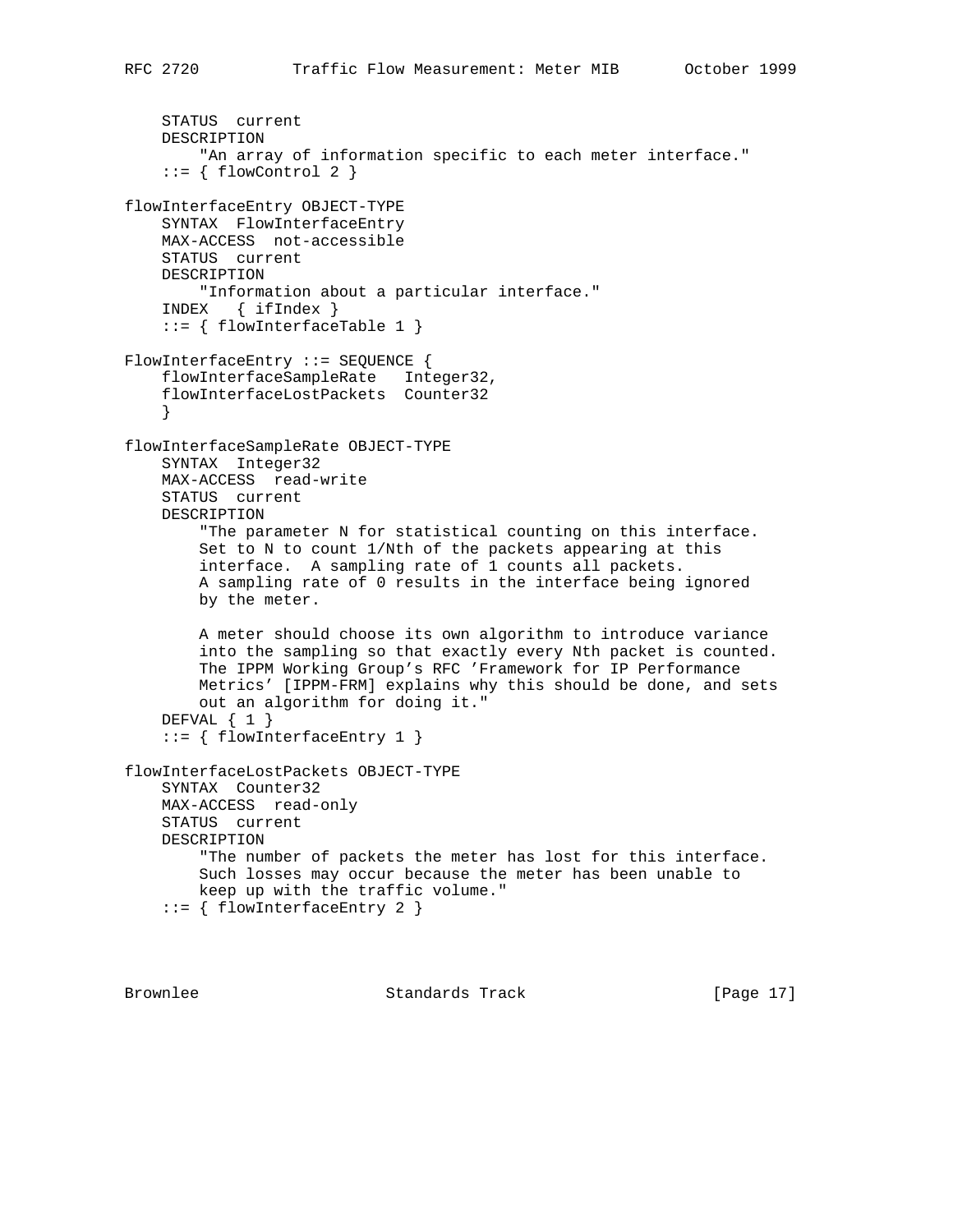-- -- Control Group: Meter Reader Info Table -- -- Any meter reader wishing to collect data reliably for flows -- should first create a row in this table. It should write that -- row's flowReaderLastTime object each time it starts a collection -- pass through the flow table. -- If a meter reader (MR) does not create a row in this table, e.g. -- because its MIB view [RFC2575] did not allow MR create access to -- flowReaderStatus, collection can still proceed but the meter will -- not be aware of meter reader MR. This could lead the meter to -- recover flows before they have been collected by MR. flowReaderInfoTable OBJECT-TYPE SYNTAX SEQUENCE OF FlowReaderInfoEntry MAX-ACCESS not-accessible STATUS current DESCRIPTION "An array of information about meter readers which have registered their intent to collect flow data from this meter."  $::=$  { flowControl 3 } flowReaderInfoEntry OBJECT-TYPE SYNTAX FlowReaderInfoEntry MAX-ACCESS not-accessible STATUS current DESCRIPTION "Information about a particular meter reader." INDEX { flowReaderIndex } ::= { flowReaderInfoTable 1 } FlowReaderInfoEntry ::= SEQUENCE { flowReaderIndex 1nteger32, flowReaderTimeout 1nteger32, flowReaderOwner UTF8OwnerString, flowReaderLastTime TimeStamp, flowReaderPreviousTime TimeStamp, flowReaderStatus RowStatus, flowReaderRuleSet Integer32 } flowReaderIndex OBJECT-TYPE SYNTAX Integer32 (1..2147483647) MAX-ACCESS not-accessible STATUS current DESCRIPTION

Brownlee Standards Track [Page 18]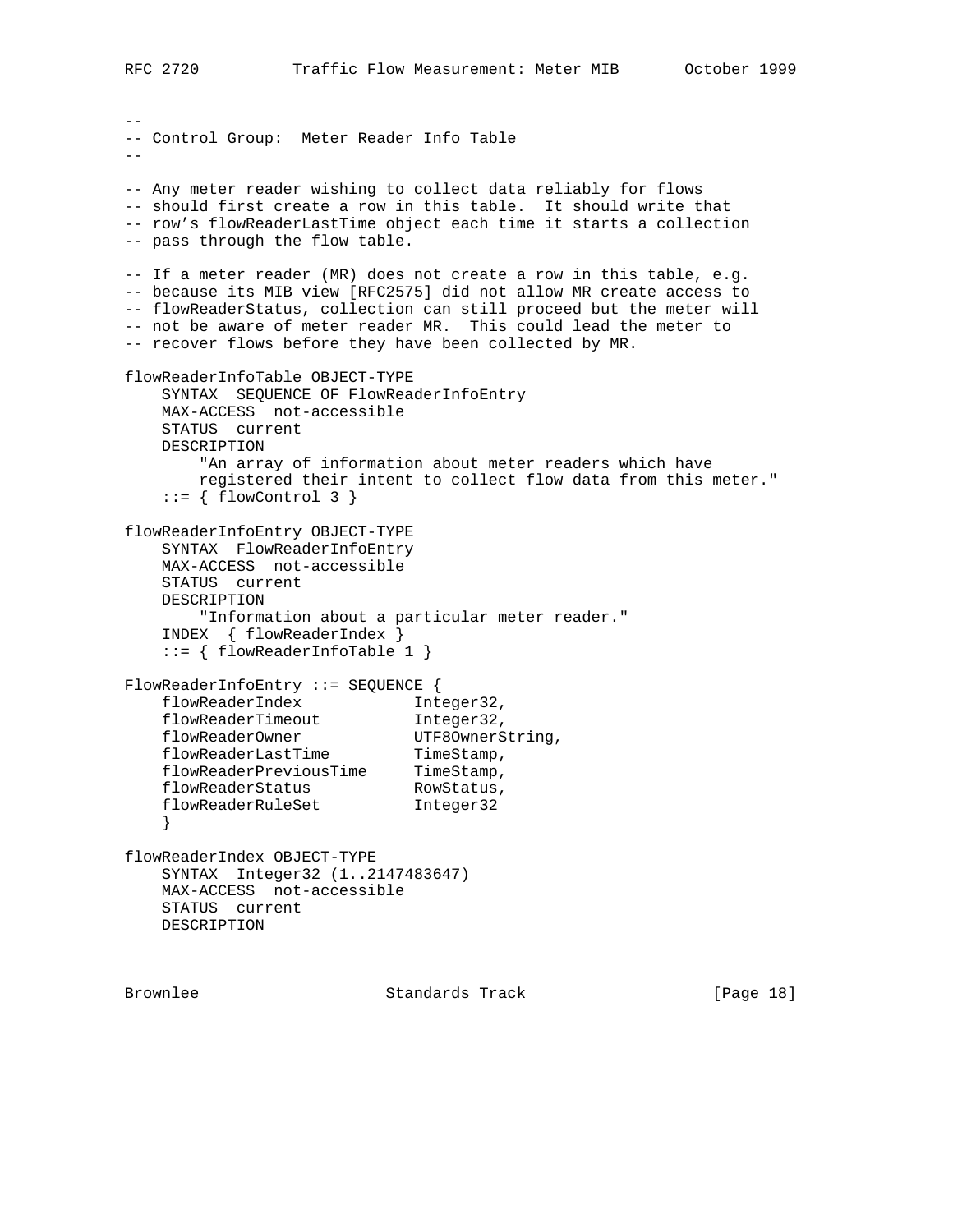```
"An index which selects an entry in the flowReaderInfoTable."
     ::= { flowReaderInfoEntry 1 }
flowReaderTimeout OBJECT-TYPE
     SYNTAX Integer32
    MAX-ACCESS read-create
    STATUS current
    DESCRIPTION
         "Specifies the maximum time (in seconds) between flow data
         collections for this meter reader. If this time elapses
        without a collection, the meter should assume that this meter
        reader has stopped collecting, and delete this row from the
         table. A value of zero indicates that this row should not be
         timed out."
     ::= { flowReaderInfoEntry 2 }
flowReaderOwner OBJECT-TYPE
     SYNTAX UTF8OwnerString
    MAX-ACCESS read-create
    STATUS current
    DESCRIPTION
         "Identifies the meter reader which created this row."
     ::= { flowReaderInfoEntry 3 }
flowReaderLastTime OBJECT-TYPE
     SYNTAX TimeStamp
    MAX-ACCESS read-create
     STATUS current
    DESCRIPTION
         "Time this meter reader began its most recent data collection.
        This variable should be written by a meter reader as its first
         step in reading flow data. The meter will set this LastTime
        value to its current Uptime, and set its PreviousTime value
         (below) to the old LastTime. This allows the meter to
        recover flows which have been inactive since PreviousTime,
         for these have been collected at least once.
         If the meter reader fails to write flowLastReadTime, collection
         may still proceed but the meter may not be able to recover
         inactive flows until the flowReaderTimeout has been reached
        for this entry."
     ::= { flowReaderInfoEntry 4 }
flowReaderPreviousTime OBJECT-TYPE
    SYNTAX TimeStamp
    MAX-ACCESS read-only
    STATUS current
```
Brownlee Standards Track [Page 19]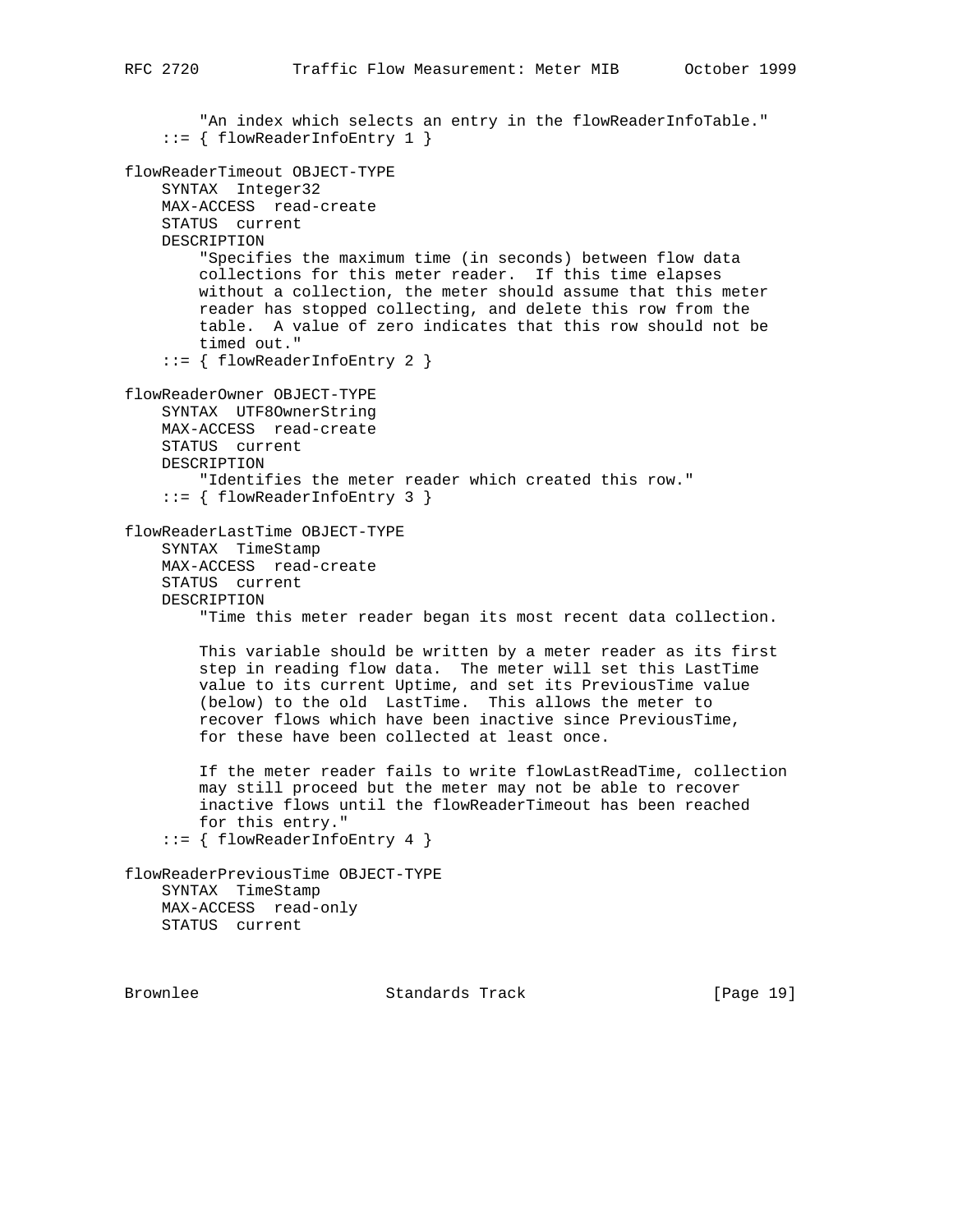```
 DESCRIPTION
         "Time this meter reader began the collection before last."
     ::= { flowReaderInfoEntry 5 }
flowReaderStatus OBJECT-TYPE
    SYNTAX RowStatus
    MAX-ACCESS read-create
    STATUS current
    DESCRIPTION
         "The status of this FlowReaderInfoEntry. A value of active(1)
        implies that the associated reader should be collecting data
        from the meter. Once this variable has been set to active(1)
        a manager may only change this row's flowReaderLastTime and
        flowReaderTimeout variables."
     ::= { flowReaderInfoEntry 6 }
flowReaderRuleSet OBJECT-TYPE
    SYNTAX Integer32 (1..2147483647)
    MAX-ACCESS read-create
    STATUS current
    DESCRIPTION
         "An index to the array of RuleSets. Specifies a set of rules
        of interest to this meter reader. The reader will attempt to
        collect any data generated by the meter for this RuleSet, and
        the meter will not recover the memory of any of the RuleSet's
        flows until this collection has taken place. Note that a
        reader may have entries in this table for several RuleSets."
     ::= { flowReaderInfoEntry 7 }
--
-- Control Group: Manager Info Table
--
-- Any manager wishing to run a RuleSet must create a row in this
-- table. Once it has a table row, the manager may set the control
-- variables in its row so as to cause the meter to run any valid
-- RuleSet held by the meter.
-- A single manager may run several RuleSets; it must create a row
-- in this table for each of them. In short, each row of this table
-- describes (and controls) a 'task' which the meter is executing.
flowManagerInfoTable OBJECT-TYPE
    SYNTAX SEQUENCE OF FlowManagerInfoEntry
    MAX-ACCESS not-accessible
    STATUS current
    DESCRIPTION
         "An array of information about managers which have
Brownlee Standards Track [Page 20]
```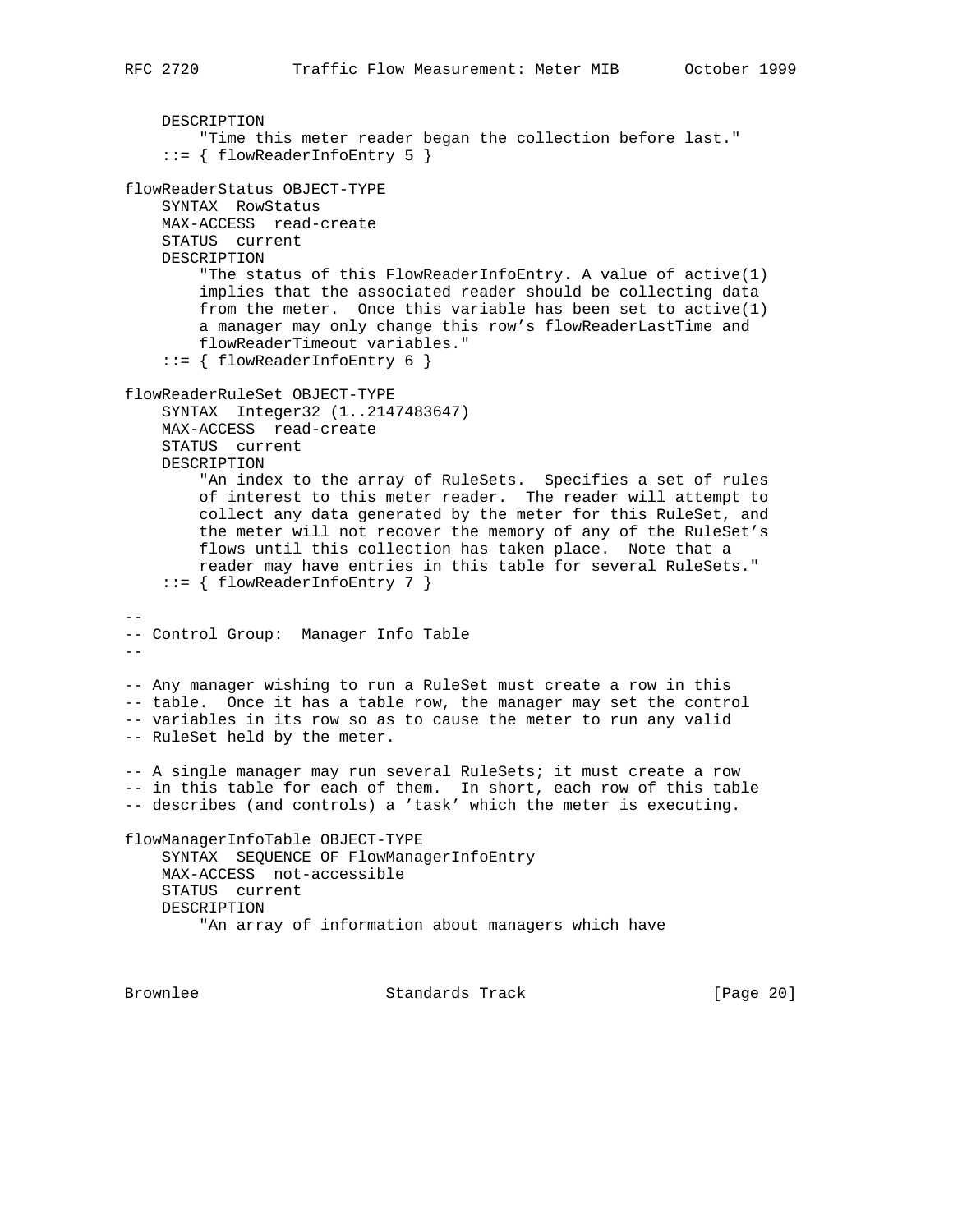registered their intent to run RuleSets on this meter."  $::= \{ \text{flowControl } 4 \}$ flowManagerInfoEntry OBJECT-TYPE SYNTAX FlowManagerInfoEntry MAX-ACCESS not-accessible STATUS current DESCRIPTION "Information about a particular meter 'task.' By creating an entry in this table and activating it, a manager requests that the meter 'run' the indicated RuleSet. The entry also specifies a HighWaterMark and a StandbyRuleSet. If the meter's flow table usage exceeds this task's HighWaterMark the meter will stop running the task's CurrentRuleSet and switch to its StandbyRuleSet. If the value of the task's StandbyRuleSet is 0 when its HighWaterMark is exceeded, the meter simply stops running the task's CurrentRuleSet. By careful selection of HighWaterMarks for the various tasks a manager can ensure that the most critical RuleSets are the last to stop running as the number of flows increases. When a manager has determined that the demand for flow table space has abated, it may cause the task to switch back to its CurrentRuleSet by setting its flowManagerRunningStandby variable to false(2)." INDEX { flowManagerIndex } ::= { flowManagerInfoTable 1 } FlowManagerInfoEntry ::= SEQUENCE { flowManagerIndex Integer32, flowManagerCurrentRuleSet Integer32, flowManagerStandbyRuleSet Integer32, flowManagerHighWaterMark Integer32, flowManagerCounterWrap INTEGER, flowManagerOwner UTF8OwnerString, flowManagerTimeStamp TimeStamp, flowManagerStatus RowStatus, flowManagerRunningStandby TruthValue } flowManagerIndex OBJECT-TYPE SYNTAX Integer32 (1..2147483647) MAX-ACCESS not-accessible STATUS current DESCRIPTION

Brownlee Standards Track [Page 21]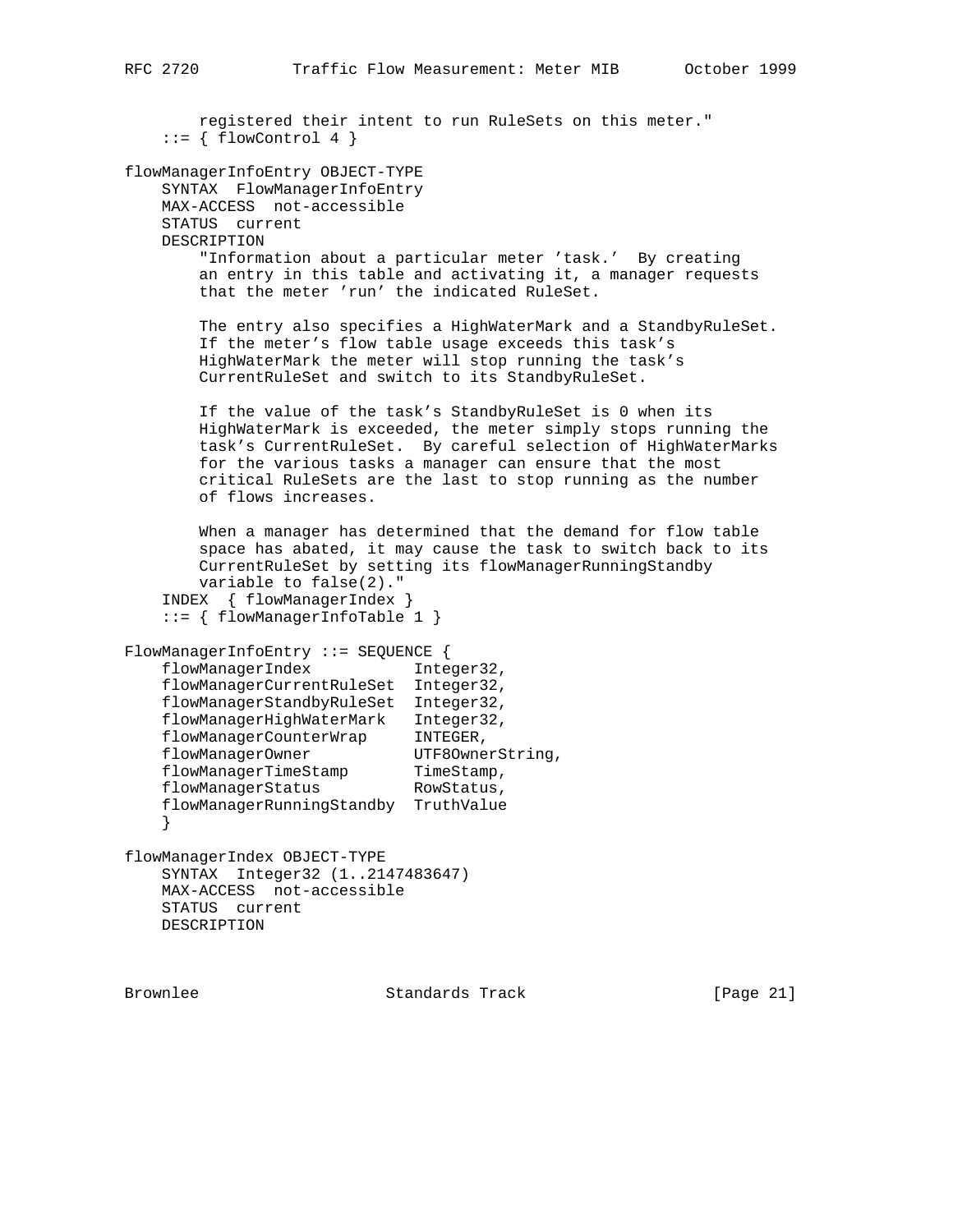"An index which selects an entry in the flowManagerInfoTable." ::= { flowManagerInfoEntry 1 } flowManagerCurrentRuleSet OBJECT-TYPE SYNTAX Integer32 MAX-ACCESS read-create STATUS current DESCRIPTION "Index to the array of RuleSets. Specifies which set of rules is the 'current' one for this task. The meter will be 'running' the current RuleSet if this row's flowManagerRunningStandby value is false(2). When the manager sets this variable the meter will stop using the task's old current RuleSet and start using the new one. Specifying RuleSet 0 (the empty set) stops flow measurement for this task." ::= { flowManagerInfoEntry 2 } flowManagerStandbyRuleSet OBJECT-TYPE SYNTAX Integer32 MAX-ACCESS read-create STATUS current DESCRIPTION "Index to the array of RuleSets. After reaching HighWaterMark (see below) the manager will switch to using the task's StandbyRuleSet in place of its CurrentRuleSet. For this to be effective the designated StandbyRuleSet should have a coarser reporting granularity then the CurrentRuleSet. The manager may also need to decrease the meter reading interval so that the meter can recover flows measured by this task's CurrentRuleSet." DEFVAL  $\{ 0 \}$  -- No standby ::= { flowManagerInfoEntry 3 } flowManagerHighWaterMark OBJECT-TYPE SYNTAX Integer32 (0..100) MAX-ACCESS read-create STATUS current DESCRIPTION "A value expressed as a percentage, interpreted by the meter as an indication of how full the flow table should be before it should switch to the standby RuleSet (if one has been specified) for this task. Values of 0% or 100% disable the checking represented by this variable." ::= { flowManagerInfoEntry 4 } flowManagerCounterWrap OBJECT-TYPE SYNTAX INTEGER  $\{ \text{wrap}(1), \text{ scale}(2) \}$ 

Brownlee Standards Track [Page 22]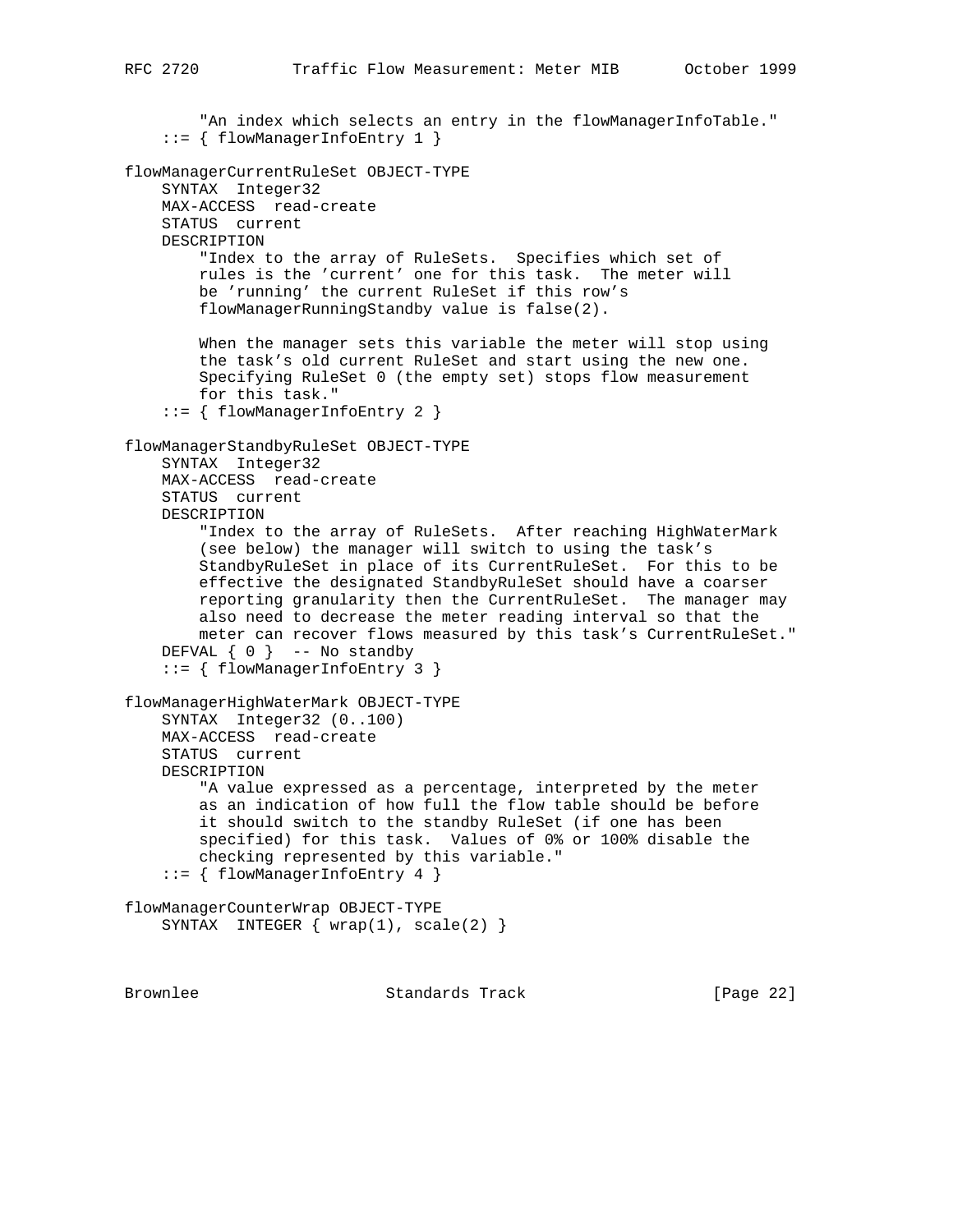```
 MAX-ACCESS read-create
     STATUS deprecated
     DESCRIPTION
         "Specifies whether PDU and octet counters should wrap when
         they reach the top of their range (normal behaviour for
         Counter64 objects), or whether their scale factors should
         be used instead. The combination of counter and scale
         factor allows counts to be returned as non-negative binary
         floating point numbers, with 64-bit mantissas and 8-bit
         exponents."
     DEFVAL { wrap }
     ::= { flowManagerInfoEntry 5 }
flowManagerOwner OBJECT-TYPE
     SYNTAX UTF8OwnerString
     MAX-ACCESS read-create
     STATUS current
     DESCRIPTION
         "Identifies the manager which created this row."
     ::= { flowManagerInfoEntry 6 }
flowManagerTimeStamp OBJECT-TYPE
     SYNTAX TimeStamp
    MAX-ACCESS read-only
    STATUS current
     DESCRIPTION
         "Time this row was last changed by its manager."
     ::= { flowManagerInfoEntry 7 }
flowManagerStatus OBJECT-TYPE
     SYNTAX RowStatus
     MAX-ACCESS read-create
     STATUS current
     DESCRIPTION
         "The status of this row in the flowManagerInfoTable. A value
         of active(1) implies that this task may be activated, by
         setting its CurrentRuleSet and StandbyRuleSet variables.
         Its HighWaterMark and RunningStandby variables may also be
         changed."
     ::= { flowManagerInfoEntry 8 }
flowManagerRunningStandby OBJECT-TYPE
     SYNTAX TruthValue
     MAX-ACCESS read-create
     STATUS current
     DESCRIPTION
         "Set to true(1) by the meter to indicate that it has switched
         to runnning this task's StandbyRuleSet in place of its
```
Brownlee Standards Track [Page 23]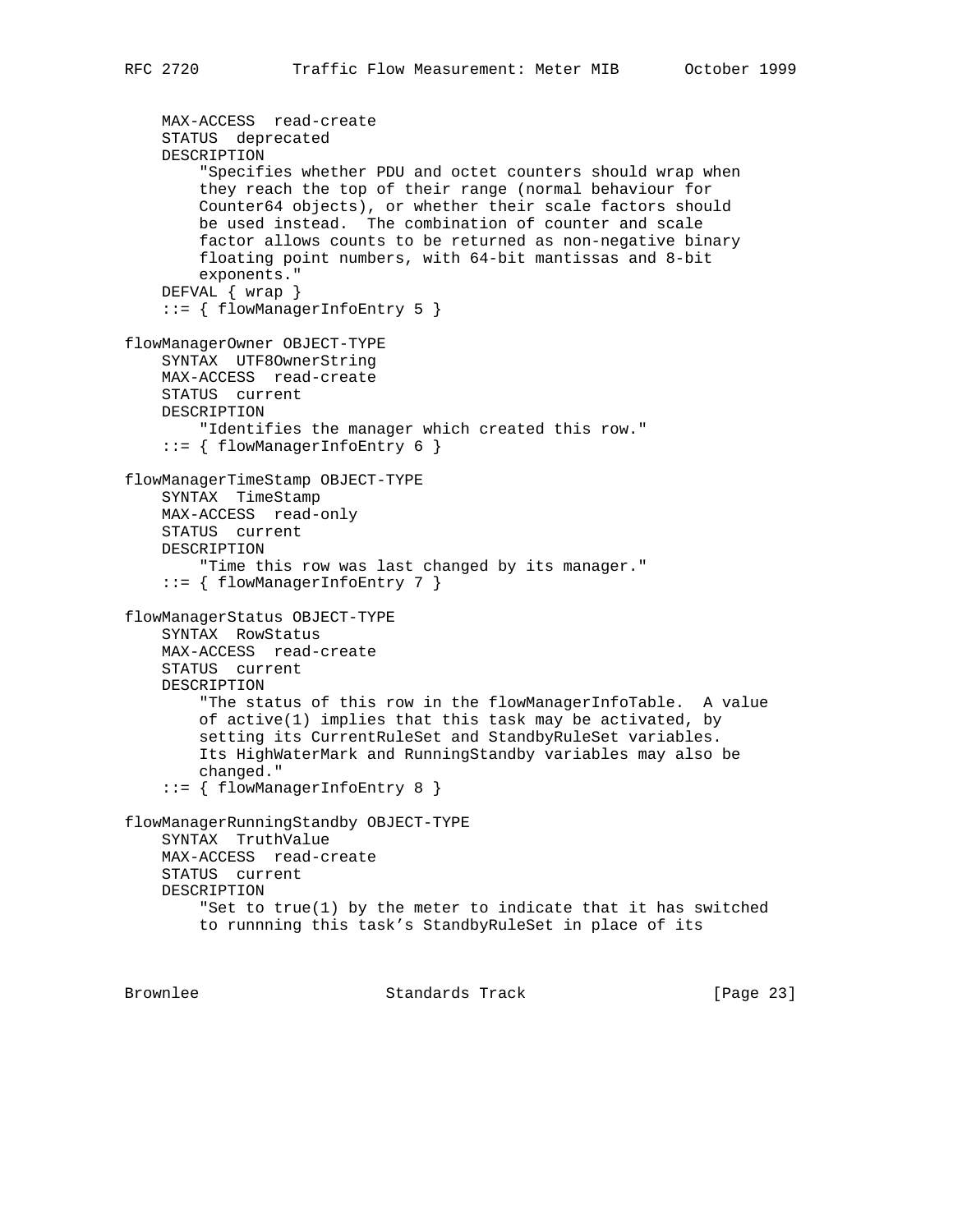```
 CurrentRuleSet. To switch back to the CurrentRuleSet, the
         manager may simply set this variable to false(2)."
     DEFVAL { false }
     ::= { flowManagerInfoEntry 9 }
--
-- Control Group: General Meter Control Variables
--flowFloodMark OBJECT-TYPE
     SYNTAX Integer32 (0..100)
    MAX-ACCESS read-write
    STATUS current
    DESCRIPTION
         "A value expressed as a percentage, interpreted by the meter
         as an indication of how full the flow table should be before
         it should take some action to avoid running out of resources
         to handle new flows, as discussed in section 4.6 (Handling
         Increasing Traffic Levels) of the RTFM Architecture RFC
         [RTFM-ARC].
         Values of 0% or 100% disable the checking represented by
         this variable."
     DEFVAL { 95 } -- Enabled by default.
     ::= { flowControl 5 }
flowInactivityTimeout OBJECT-TYPE
     SYNTAX Integer32
     MAX-ACCESS read-write
     STATUS current
     DESCRIPTION
         "The time in seconds since the last packet seen, after which
         a flow becomes 'idle.' Note that although a flow may be
         idle, it will not be discarded (and its memory recovered)
         until after its data has been collected by all the meter
         readers registered for its RuleSet."
     DEFVAL { 600 } -- 10 minutes
    ::= { flowControl 6 }
flowActiveFlows OBJECT-TYPE
     SYNTAX Integer32
     MAX-ACCESS read-only
     STATUS current
     DESCRIPTION
         "The number of flows which are currently in use."
    ::= \{ \text{flowControl } 7 \}flowMaxFlows OBJECT-TYPE
```
Brownlee Standards Track [Page 24]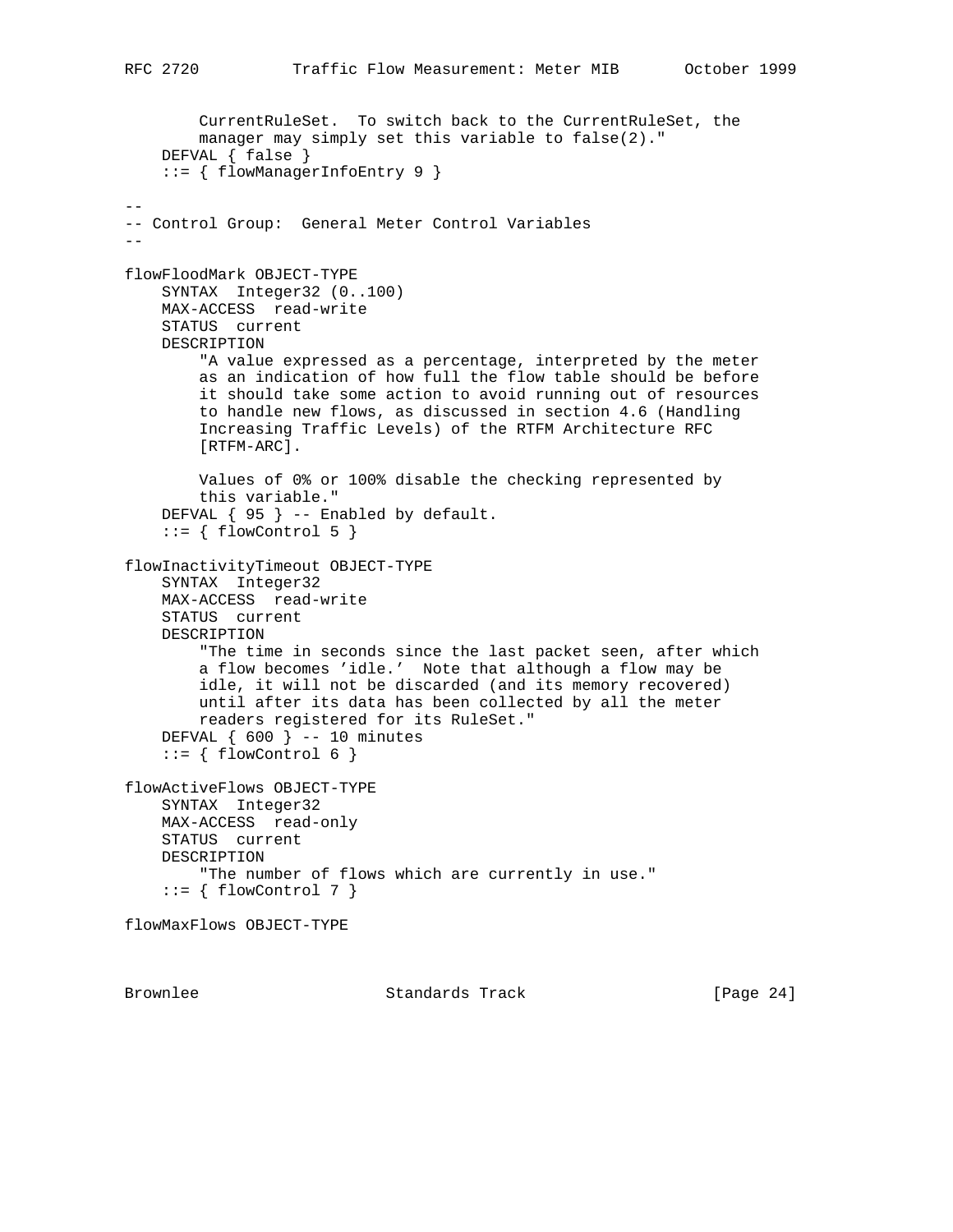```
 SYNTAX Integer32
    MAX-ACCESS read-only
    STATUS current
    DESCRIPTION
         "The maximum number of flows allowed in the meter's
        flow table. At present this is determined when the meter
        is first started up."
    ::= { flowControl 8 }
flowFloodMode OBJECT-TYPE
    SYNTAX TruthValue
    MAX-ACCESS read-write
    STATUS current
    DESCRIPTION
         "Indicates that the meter has passed its FloodMark and is
        not running in its normal mode.
        When the manager notices this it should take action to remedy
        the problem which caused the flooding. It should then monitor
        flowActiveFlows so as to determine when the flood has receded.
        At that point the manager may set flowFloodMode to false(2) to
        resume normal operation."
   ::= \{ \text{flowControl } 9 \}--
-- The Flow Table
--- This is a table kept by a meter, with one flow data entry for every
-- flow being measured. Each flow data entry stores the attribute
-- values for a traffic flow. Details of flows and their attributes
-- are given in the 'Traffic Flow Measurement: Architecture'
-- document [RTFM-ARC].
-- From time to time a meter reader may sweep the flow table so as
-- to read counts. This is most effectively achieved by using the
-- TimeMark variable together with successive GetBulk requests to
-- retrieve the values of the desired flow attribute variables.
-- This scheme allows multiple meter readers to independently use the
-- same meter; the meter readers do not have to be synchronised and
-- they may use different collection intervals.
-- If identical sets of counts are required from a meter, a manager
-- could achieve this using two identical copies of a RuleSet in that
-- meter and switching back and forth between them. This is discussed
-- further in the RTFM Architecture document [RTFM-ARC].
Brownlee Standards Track [Page 25]
```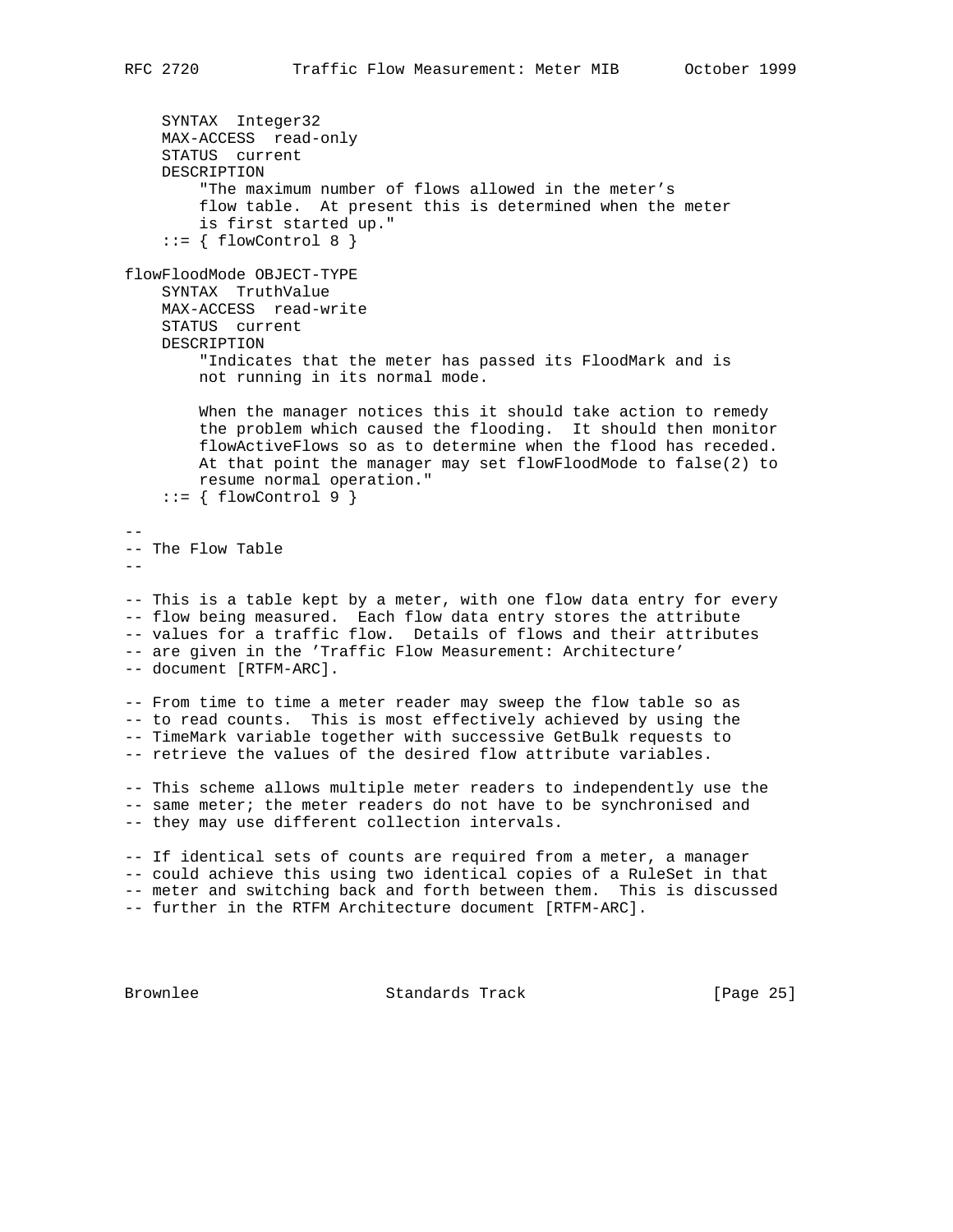flowDataTable OBJECT-TYPE SYNTAX SEQUENCE OF FlowDataEntry MAX-ACCESS not-accessible STATUS current DESCRIPTION "The list of all flows being measured."  $::= \{ \text{flowData 1 } \}$ flowDataEntry OBJECT-TYPE SYNTAX FlowDataEntry MAX-ACCESS not-accessible STATUS current DESCRIPTION "The flow data record for a particular flow." INDEX { flowDataRuleSet, flowDataTimeMark, flowDataIndex }  $::= \{ \text{flowDataTable 1} \}$ FlowDataEntry ::= SEQUENCE { flowDataIndex 1nteger32, flowDataTimeMark TimeFilter, flowDataStatus INTEGER, flowDataSourceInterface Integer32, flowDataSourceAdjacentType AdjacentType, flowDataSourceAdjacentAddress AdjacentAddress, flowDataSourceAdjacentMask AdjacentAddress, flowDataSourcePeerType PeerType, flowDataSourcePeerAddress PeerAddress, flowDataSourcePeerMask PeerAddress, flowDataSourceTransType TransportType, flowDataSourceTransAddress TransportAddress, flowDataSourceTransMask TransportAddress, flowDataDestInterface 1nteger32, flowDataDestAdjacentType AdjacentType, flowDataDestAdjacentAddress AdjacentAddress, flowDataDestAdjacentMask AdjacentAddress, flowDataDestPeerType PeerType, flowDataDestPeerAddress PeerAddress, flowDataDestPeerMask PeerAddress, flowDataDestTransType TransportType, flowDataDestTransAddress TransportAddress, flowDataDestTransMask TransportAddress, flowDataPDUScale 1nteger32, flowDataOctetScale integer32, flowDataRuleSet Integer32,

Brownlee Standards Track [Page 26]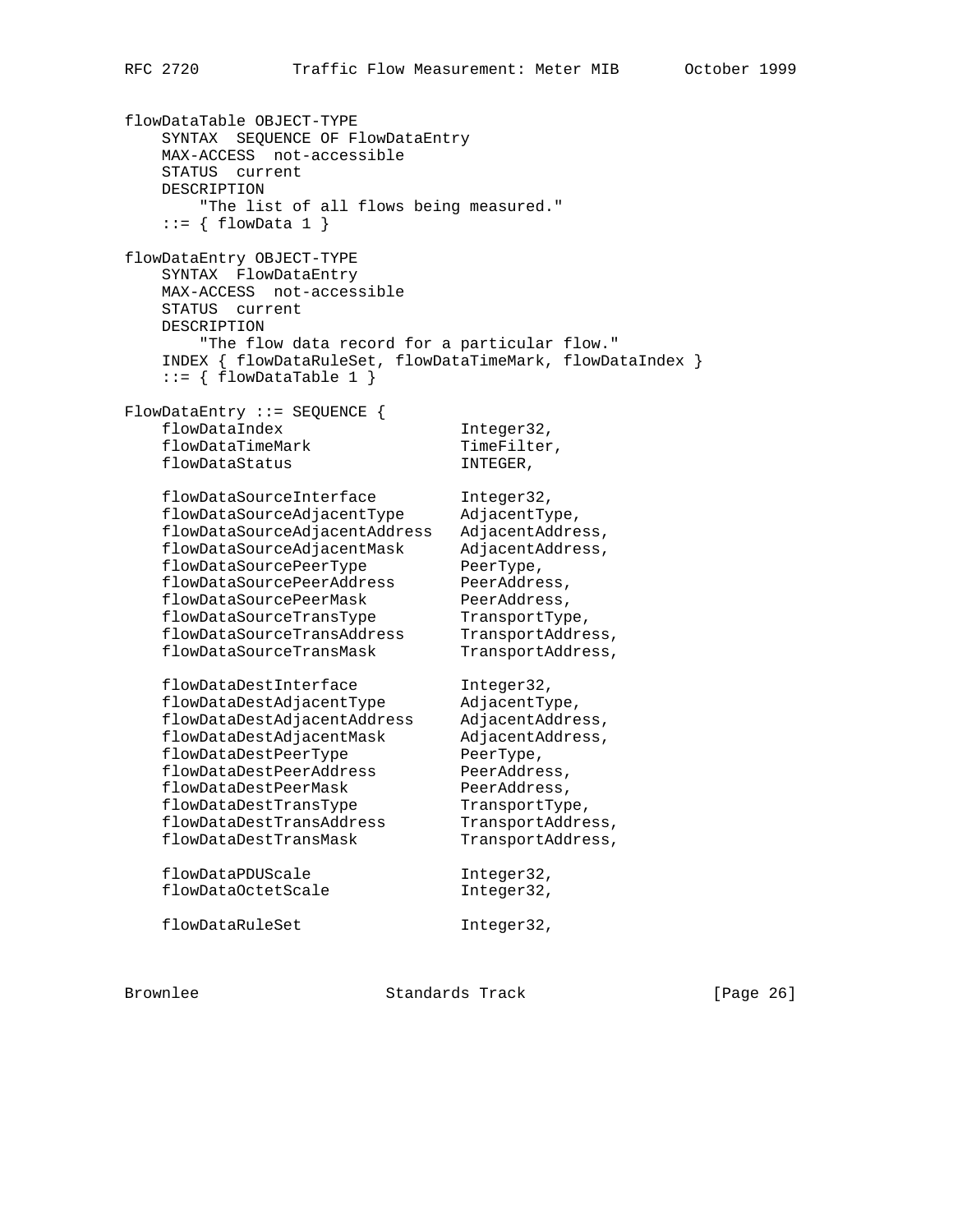```
 flowDataToOctets Counter64, -- Source->Dest
flowDataToPDUs Counter64,
 flowDataFromOctets Counter64, -- Dest->Source
flowDataFromPDUs Counter64,
 flowDataFirstTime TimeStamp, -- Activity times
flowDataLastActiveTime TimeStamp,
 flowDataSourceSubscriberID OCTET STRING,
 flowDataDestSubscriberID OCTET STRING,
flowDataSessionID OCTET STRING,
flowDataSourceClass Integer32,
flowDataDestClass 1nteger32,
flowDataClass 1nteger32,
flowDataSourceKind Integer32,
flowDataDestKind Integer32,
flowDataKind 1nteger32
    }
flowDataIndex OBJECT-TYPE
    SYNTAX Integer32 (1..2147483647)
    MAX-ACCESS not-accessible
    STATUS current
    DESCRIPTION
       "Value of this flow data record's index within the meter's
       flow table."
   ::= { flowDataEntry 1 }
flowDataTimeMark OBJECT-TYPE
    SYNTAX TimeFilter
    MAX-ACCESS not-accessible
    STATUS current
    DESCRIPTION
       "A TimeFilter for this entry. Allows GetNext and GetBulk
       to find flow table rows which have changed since a specified
       value of the meter's Uptime."
    ::= { flowDataEntry 2 }
flowDataStatus OBJECT-TYPE
    SYNTAX INTEGER { inactive(1), current(2) }
    MAX-ACCESS read-only
    STATUS deprecated
    DESCRIPTION
      "Status of this flow data record."
   ::= { flowDataEntry 3 }
flowDataSourceInterface OBJECT-TYPE
    SYNTAX Integer32
```
Brownlee Standards Track [Page 27]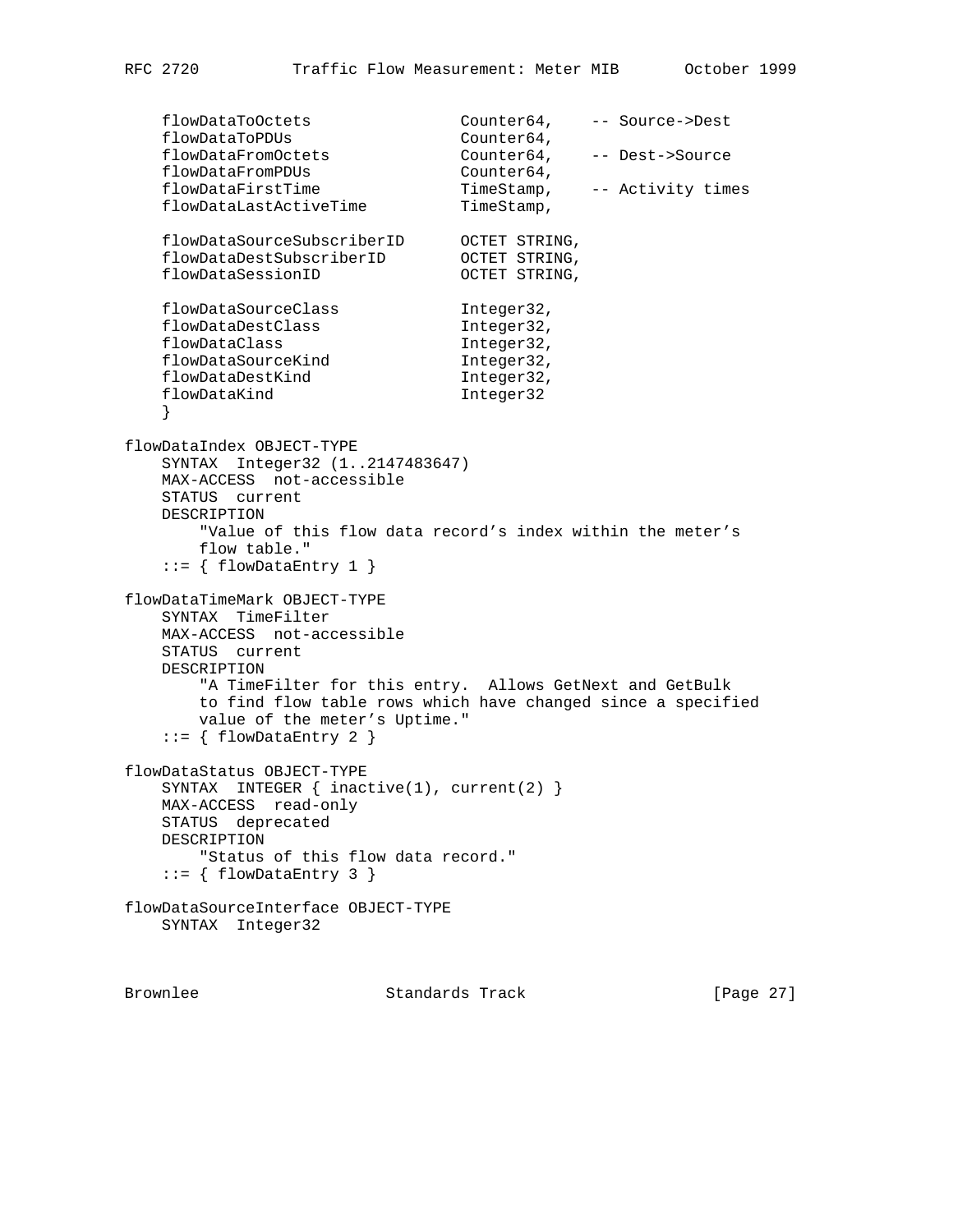```
 MAX-ACCESS read-only
    STATUS current
    DESCRIPTION
         "Index of the interface associated with the source address
         for this flow. It's value is one of those contained in the
         ifIndex field of the meter's interfaces table."
    ::= { flowDataEntry 4 }
flowDataSourceAdjacentType OBJECT-TYPE
     SYNTAX AdjacentType
    MAX-ACCESS read-only
    STATUS current
    DESCRIPTION
         "Adjacent address type of the source for this flow.
         If metering is being performed at the network level,
         AdjacentType will indicate the medium for the interface on
         which the flow was observed and AdjacentAddress will be the
        MAC address for that interface. This is the usual case.
        If traffic is being metered inside a tunnel, AdjacentType will
        be the peer type of the host at the end of the tunnel and
        AdjacentAddress will be the peer address for that host."
    ::= { flowDataEntry 5 }
flowDataSourceAdjacentAddress OBJECT-TYPE
     SYNTAX AdjacentAddress
    MAX-ACCESS read-only
    STATUS current
    DESCRIPTION
         "Address of the adjacent device on the path for the source
        for this flow."
    ::= { flowDataEntry 6 }
flowDataSourceAdjacentMask OBJECT-TYPE
    SYNTAX AdjacentAddress
    MAX-ACCESS read-only
    STATUS current
    DESCRIPTION
         "1-bits in this mask indicate which bits must match when
        comparing the adjacent source address for this flow."
    ::= { flowDataEntry 7 }
flowDataSourcePeerType OBJECT-TYPE
    SYNTAX PeerType
    MAX-ACCESS read-only
    STATUS current
    DESCRIPTION
```
Brownlee Standards Track [Page 28]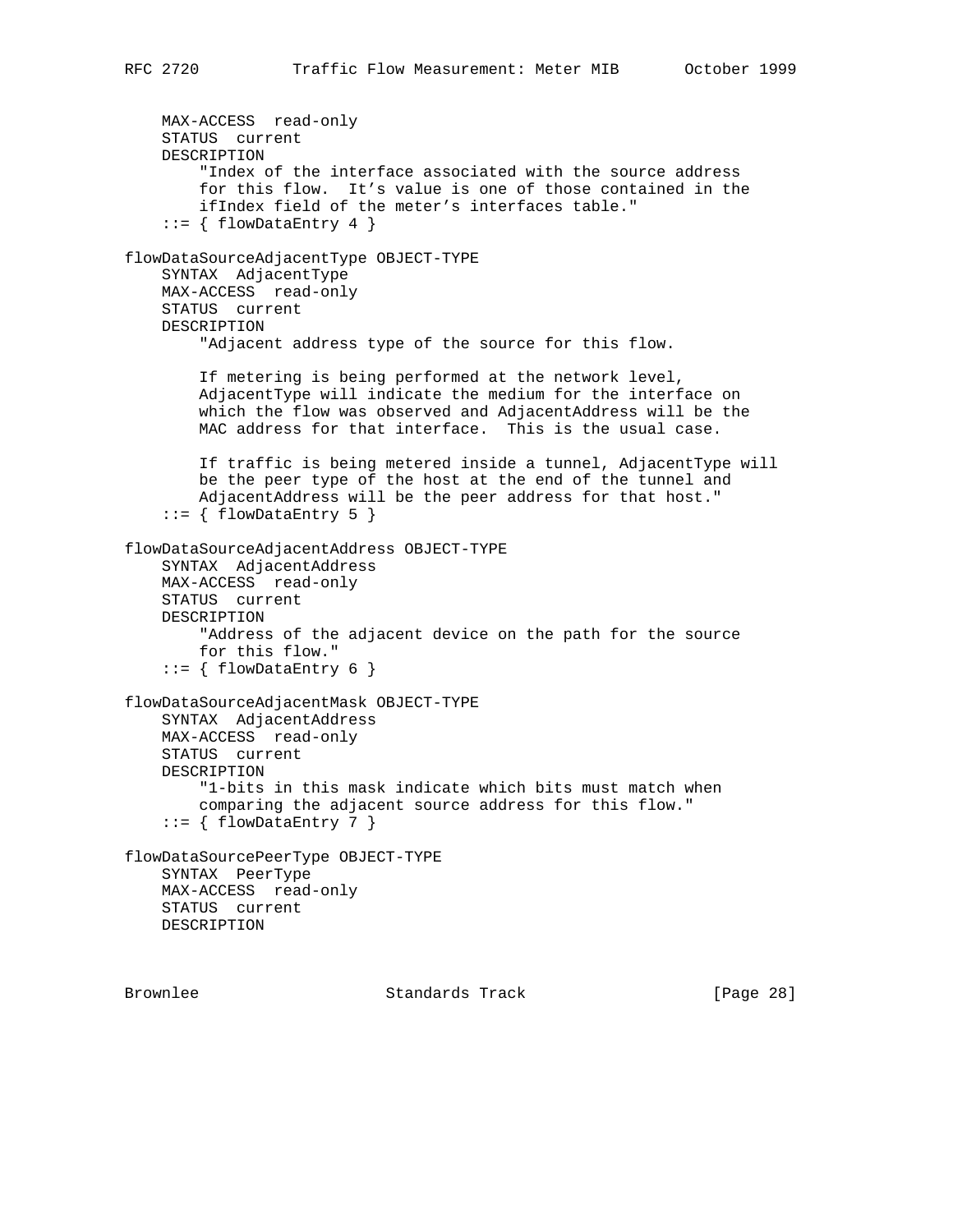```
 "Peer address type of the source for this flow."
    ::= { flowDataEntry 8 }
flowDataSourcePeerAddress OBJECT-TYPE
     SYNTAX PeerAddress
    MAX-ACCESS read-only
    STATUS current
    DESCRIPTION
         "Address of the peer device for the source of this flow."
    ::= { flowDataEntry 9 }
flowDataSourcePeerMask OBJECT-TYPE
    SYNTAX PeerAddress
    MAX-ACCESS read-only
    STATUS current
    DESCRIPTION
         "1-bits in this mask indicate which bits must match when
        comparing the source peer address for this flow."
    ::= { flowDataEntry 10 }
flowDataSourceTransType OBJECT-TYPE
     SYNTAX TransportType
    MAX-ACCESS read-only
    STATUS current
    DESCRIPTION
         "Transport address type of the source for this flow. The
         value of this attribute will depend on the peer address type."
    ::= { flowDataEntry 11 }
flowDataSourceTransAddress OBJECT-TYPE
    SYNTAX TransportAddress
    MAX-ACCESS read-only
    STATUS current
    DESCRIPTION
         "Transport address for the source of this flow."
     ::= { flowDataEntry 12 }
flowDataSourceTransMask OBJECT-TYPE
     SYNTAX TransportAddress
    MAX-ACCESS read-only
    STATUS current
    DESCRIPTION
         "1-bits in this mask indicate which bits must match when
         comparing the transport source address for this flow."
    ::= { flowDataEntry 13 }
flowDataDestInterface OBJECT-TYPE
    SYNTAX Integer32
```
Brownlee Standards Track [Page 29]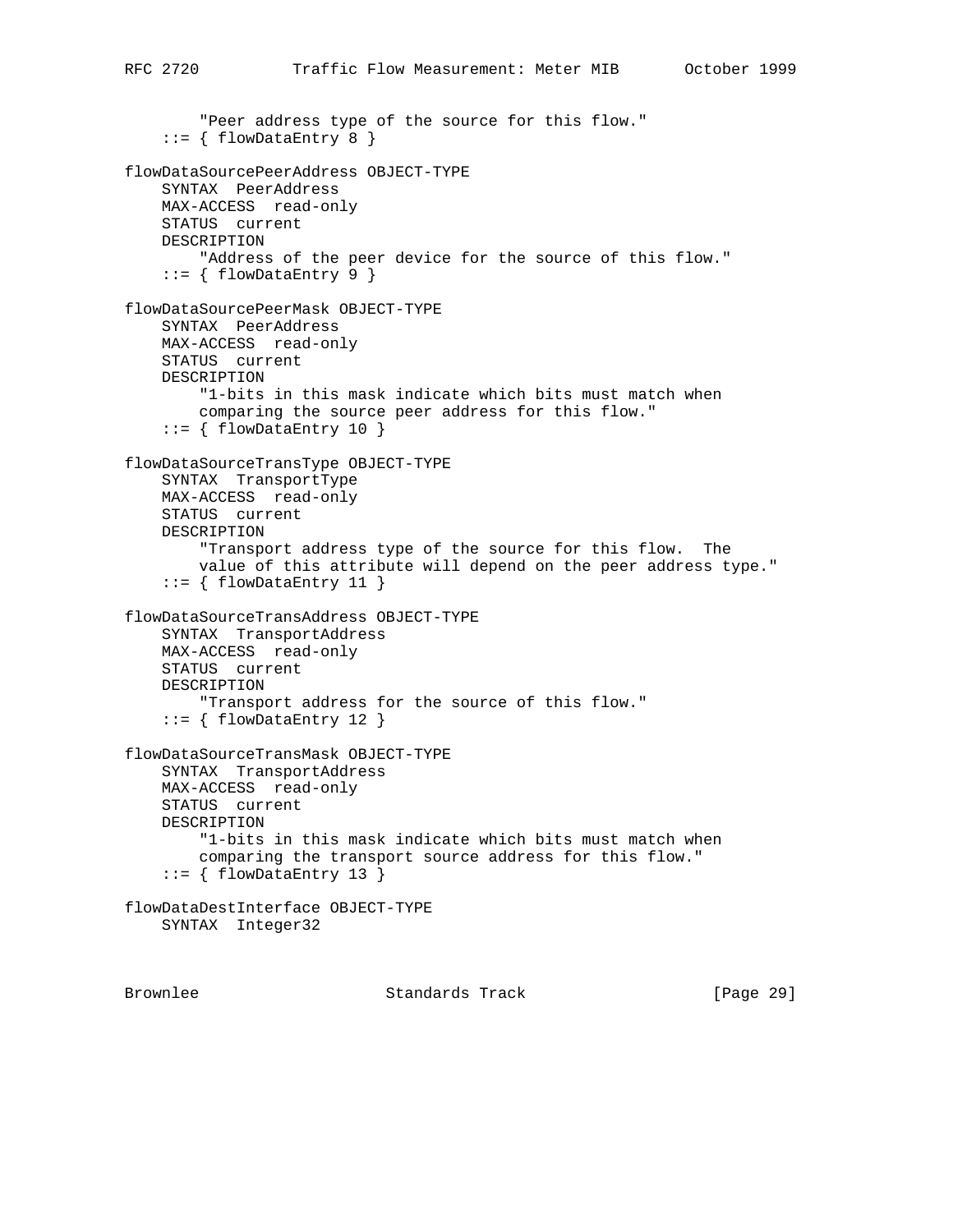```
 MAX-ACCESS read-only
     STATUS current
     DESCRIPTION
         "Index of the interface associated with the dest address for
         this flow. This value is one of the values contained in the
         ifIndex field of the interfaces table."
     ::= { flowDataEntry 14 }
flowDataDestAdjacentType OBJECT-TYPE
     SYNTAX AdjacentType
     MAX-ACCESS read-only
     STATUS current
     DESCRIPTION
         "Adjacent address type of the destination for this flow."
    ::= { flowDataEntry 15 }
flowDataDestAdjacentAddress OBJECT-TYPE
     SYNTAX AdjacentAddress
    MAX-ACCESS read-only
     STATUS current
    DESCRIPTION
         "Address of the adjacent device on the path for the
         destination for this flow."
    ::= { flowDataEntry 16 }
flowDataDestAdjacentMask OBJECT-TYPE
     SYNTAX AdjacentAddress
     MAX-ACCESS read-only
     STATUS current
     DESCRIPTION
         "1-bits in this mask indicate which bits must match when
         comparing the adjacent destination address for this flow."
    ::= { flowDataEntry 17 }
flowDataDestPeerType OBJECT-TYPE
     SYNTAX PeerType
    MAX-ACCESS read-only
     STATUS current
     DESCRIPTION
         "Peer address type of the destination for this flow."
    ::= { flowDataEntry 18 }
flowDataDestPeerAddress OBJECT-TYPE
     SYNTAX PeerAddress
     MAX-ACCESS read-only
     STATUS current
     DESCRIPTION
         "Address of the peer device for the destination of this flow."
```
Brownlee Standards Track [Page 30]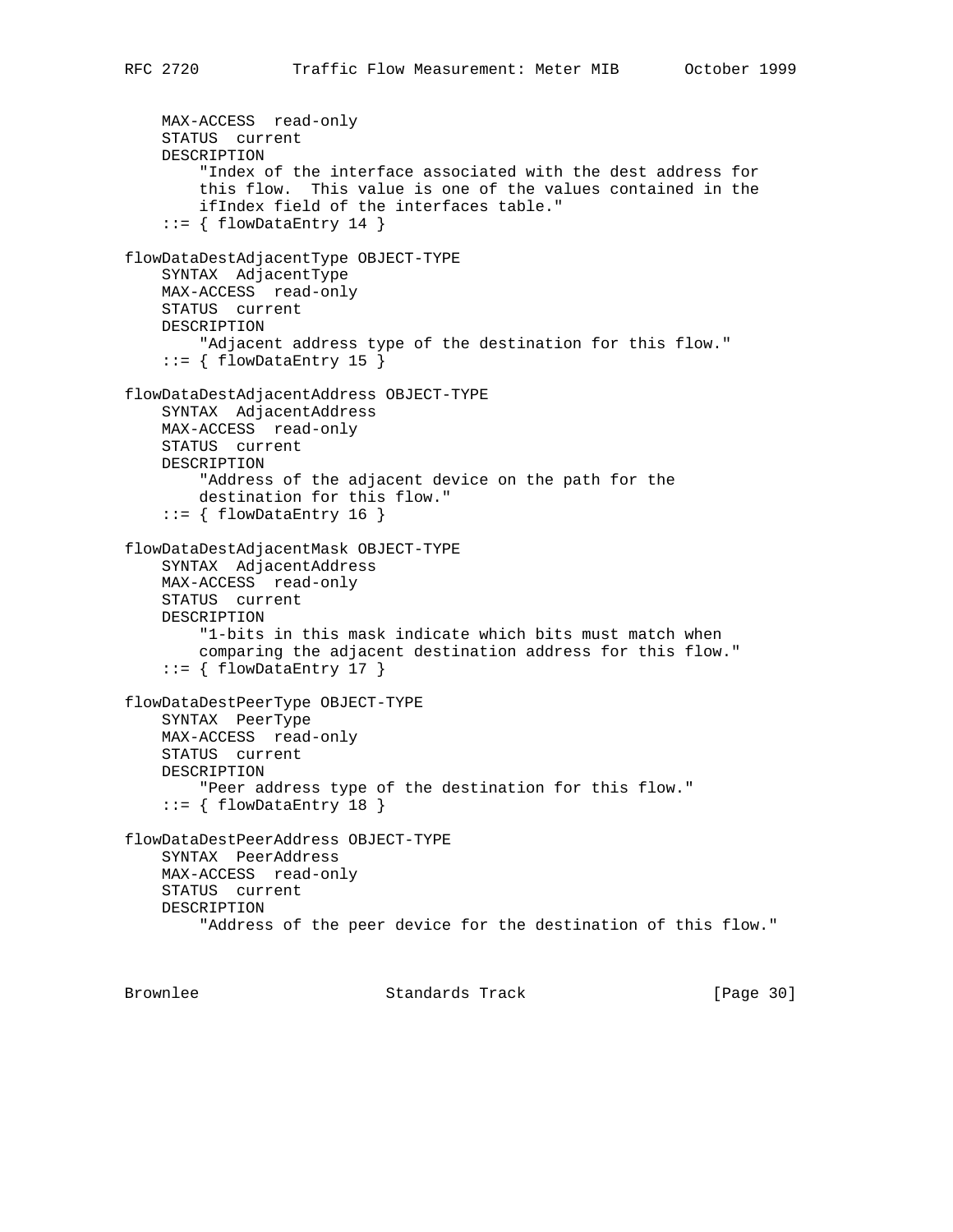```
 ::= { flowDataEntry 19 }
flowDataDestPeerMask OBJECT-TYPE
     SYNTAX PeerAddress
     MAX-ACCESS read-only
     STATUS current
     DESCRIPTION
         "1-bits in this mask indicate which bits must match when
         comparing the destination peer type for this flow."
     ::= { flowDataEntry 20 }
flowDataDestTransType OBJECT-TYPE
     SYNTAX TransportType
     MAX-ACCESS read-only
     STATUS current
     DESCRIPTION
         "Transport address type of the destination for this flow. The
         value of this attribute will depend on the peer address type."
    ::= { flowDataEntry 21 }
flowDataDestTransAddress OBJECT-TYPE
     SYNTAX TransportAddress
    MAX-ACCESS read-only
     STATUS current
     DESCRIPTION
         "Transport address for the destination of this flow."
    ::= { flowDataEntry 22 }
flowDataDestTransMask OBJECT-TYPE
     SYNTAX TransportAddress
    MAX-ACCESS read-only
     STATUS current
     DESCRIPTION
         "1-bits in this mask indicate which bits must match when
         comparing the transport destination address for this flow."
    ::= { flowDataEntry 23 }
flowDataPDUScale OBJECT-TYPE
     SYNTAX Integer32 (0..255)
     MAX-ACCESS read-only
     STATUS current
     DESCRIPTION
         "The scale factor applied to this particular flow. Indicates
         the number of bits the PDU counter values should be moved left
         to obtain the actual values."
     ::= { flowDataEntry 24 }
```
flowDataOctetScale OBJECT-TYPE

Brownlee Standards Track [Page 31]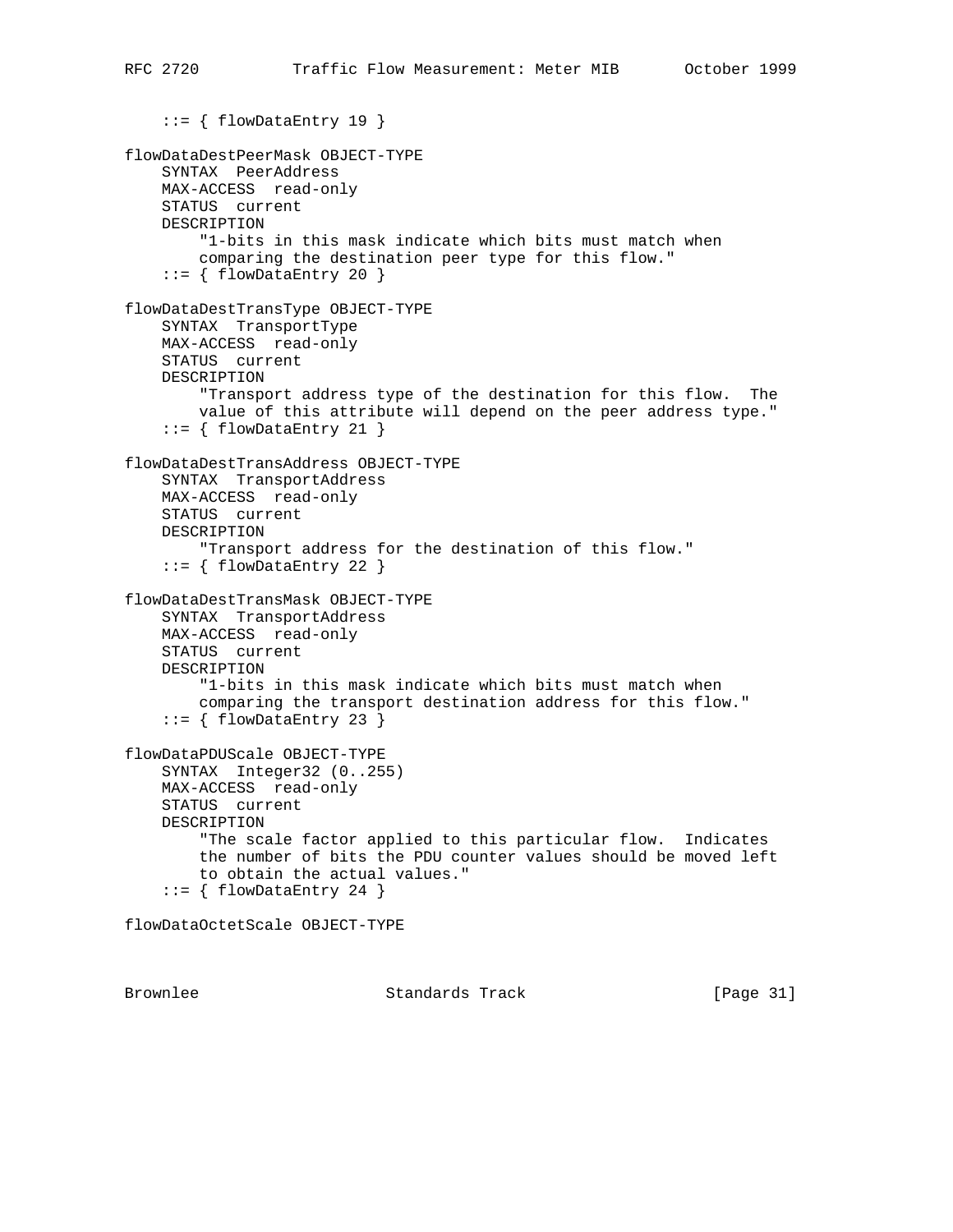```
 SYNTAX Integer32 (0..255)
     MAX-ACCESS read-only
     STATUS current
     DESCRIPTION
         "The scale factor applied to this particular flow. Indicates
         the number of bits the octet counter values should be moved
         left to obtain the actual values."
    ::= { flowDataEntry 25 }
flowDataRuleSet OBJECT-TYPE
     SYNTAX Integer32 (1..255)
     MAX-ACCESS not-accessible
     STATUS current
     DESCRIPTION
         "The RuleSet number of the RuleSet which created this flow.
         Allows a manager to use GetNext or GetBulk requests to find
         flows belonging to a particular RuleSet."
    ::= { flowDataEntry 26 }
flowDataToOctets OBJECT-TYPE
     SYNTAX Counter64
    MAX-ACCESS read-only
    STATUS current
    DESCRIPTION
         "The count of octets flowing from source to destination
         for this flow."
     ::= { flowDataEntry 27 }
flowDataToPDUs OBJECT-TYPE
     SYNTAX Counter64
    MAX-ACCESS read-only
     STATUS current
    DESCRIPTION
         "The count of packets flowing from source to destination
         for this flow."
    ::= { flowDataEntry 28 }
flowDataFromOctets OBJECT-TYPE
     SYNTAX Counter64
     MAX-ACCESS read-only
     STATUS current
     DESCRIPTION
         "The count of octets flowing from destination to source
         for this flow."
     ::= { flowDataEntry 29 }
flowDataFromPDUs OBJECT-TYPE
     SYNTAX Counter64
```
Brownlee Standards Track [Page 32]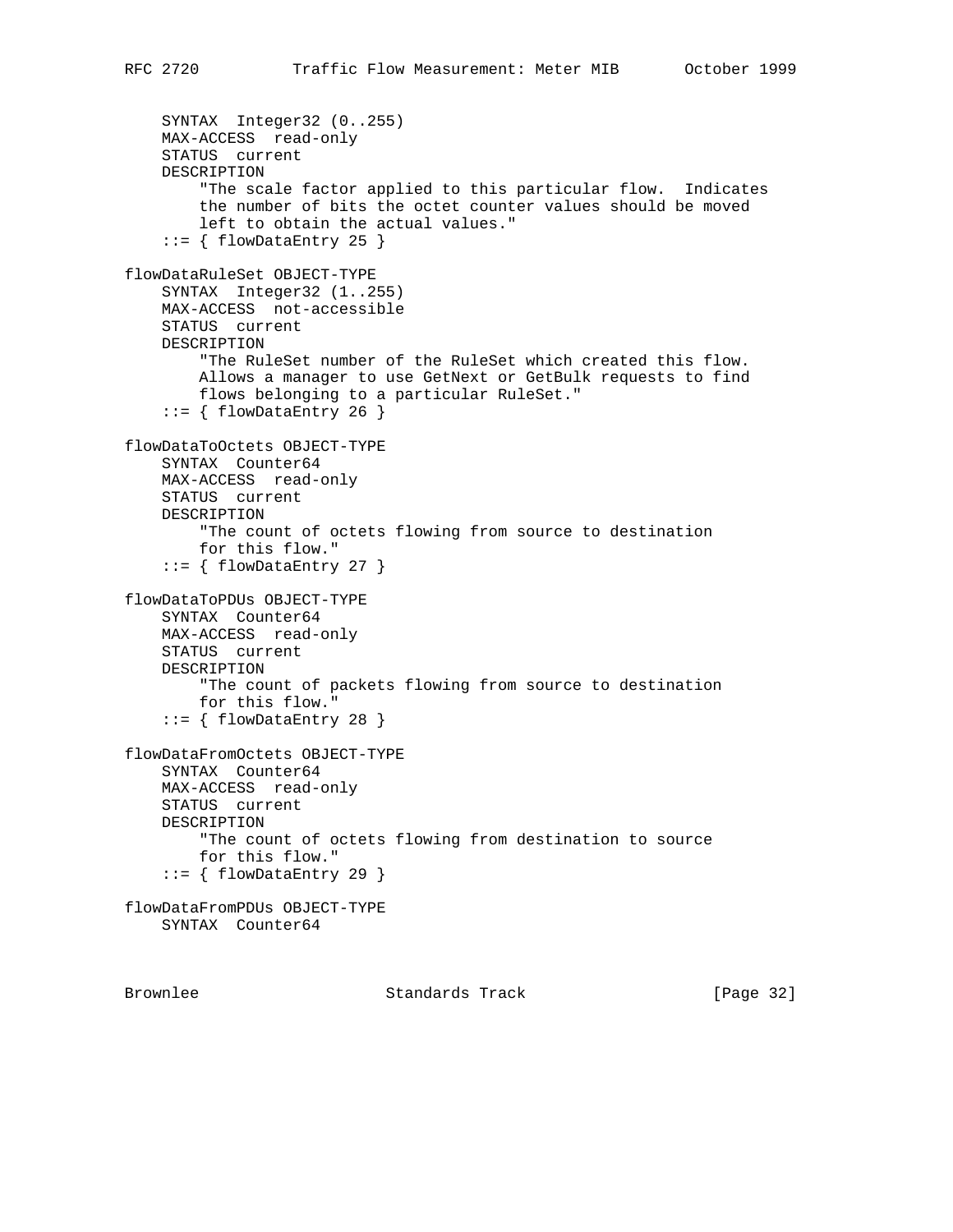```
 MAX-ACCESS read-only
    STATUS current
    DESCRIPTION
         "The count of packets flowing from destination to source
        for this flow."
     ::= { flowDataEntry 30 }
flowDataFirstTime OBJECT-TYPE
    SYNTAX TimeStamp
    MAX-ACCESS read-only
    STATUS current
    DESCRIPTION
         "The time at which this flow was first entered in the table"
    ::= { flowDataEntry 31 }
flowDataLastActiveTime OBJECT-TYPE
    SYNTAX TimeStamp
    MAX-ACCESS read-only
    STATUS current
    DESCRIPTION
         "The last time this flow had activity, i.e. the time of
        arrival of the most recent PDU belonging to this flow."
    ::= { flowDataEntry 32 }
flowDataSourceSubscriberID OBJECT-TYPE
     SYNTAX OCTET STRING (SIZE (4..20))
    MAX-ACCESS read-only
    STATUS current
    DESCRIPTION
         "Subscriber ID associated with the source address for this
        flow. A Subscriber ID is an unspecified text string, used
         to ascribe traffic flows to individual users. At this time
         the means by which a Subscriber ID may be associated with a
         flow is unspecified."
     ::= { flowDataEntry 33 }
flowDataDestSubscriberID OBJECT-TYPE
     SYNTAX OCTET STRING (SIZE (4..20))
    MAX-ACCESS read-only
     STATUS current
    DESCRIPTION
         "Subscriber ID associated with the destination address for
         this flow. A Subscriber ID is an unspecified text string,
        used to ascribe traffic flows to individual users. At this
        time the means by which a Subscriber ID may be associated
        with a flow is unspecified."
    ::= { flowDataEntry 34 }
```
Brownlee Standards Track [Page 33]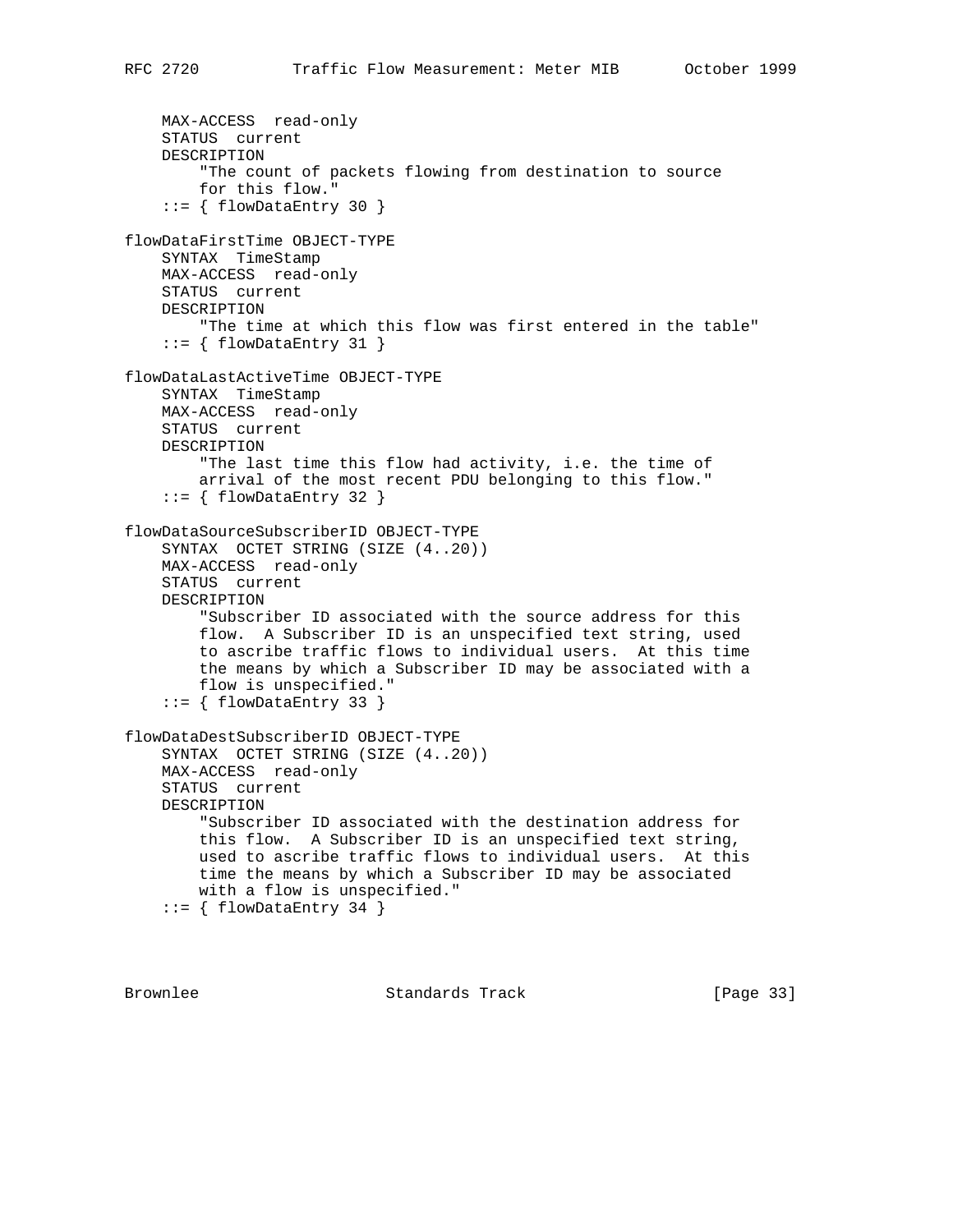```
flowDataSessionID OBJECT-TYPE
     SYNTAX OCTET STRING (SIZE (4..10))
    MAX-ACCESS read-only
     STATUS current
    DESCRIPTION
         "Session ID for this flow. Such an ID might be allocated
        by a network access server to distinguish a series of sessions
        between the same pair of addresses, which would otherwise
         appear to be parts of the same accounting flow."
    ::= { flowDataEntry 35 }
flowDataSourceClass OBJECT-TYPE
     SYNTAX Integer32 (1..255)
    MAX-ACCESS read-only
    STATUS current
    DESCRIPTION
         "Source class for this flow. Determined by the rules, set by
        a PushRule action when this flow was entered in the table."
    ::= { flowDataEntry 36 }
flowDataDestClass OBJECT-TYPE
     SYNTAX Integer32 (1..255)
    MAX-ACCESS read-only
    STATUS current
    DESCRIPTION
         "Destination class for this flow. Determined by the rules, set
        by a PushRule action when this flow was entered in the table."
    ::= { flowDataEntry 37 }
flowDataClass OBJECT-TYPE
    SYNTAX Integer32 (1..255)
    MAX-ACCESS read-only
    STATUS current
    DESCRIPTION
         "Class for this flow. Determined by the rules, set by a
        PushRule action when this flow was entered in the table."
     ::= { flowDataEntry 38 }
flowDataSourceKind OBJECT-TYPE
    SYNTAX Integer32 (1..255)
    MAX-ACCESS read-only
    STATUS current
    DESCRIPTION
         "Source kind for this flow. Determined by the rules, set by
         a PushRule action when this flow was entered in the table."
     ::= { flowDataEntry 39 }
flowDataDestKind OBJECT-TYPE
```
Brownlee Standards Track [Page 34]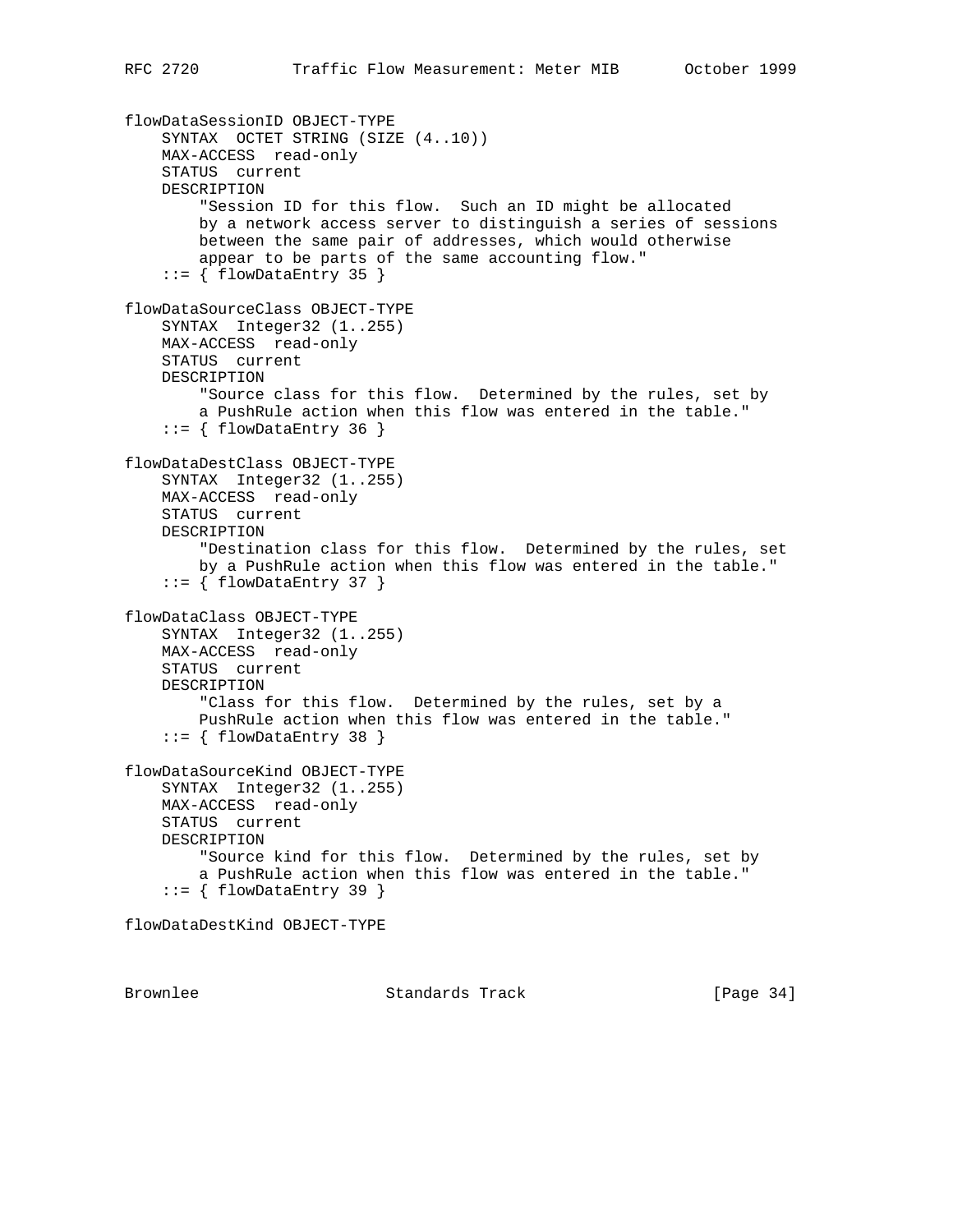```
 SYNTAX Integer32 (1..255)
    MAX-ACCESS read-only
    STATUS current
    DESCRIPTION
         "Destination kind for this flow. Determined by the rules, set
        by a PushRule action when this flow was entered in the table."
    ::= { flowDataEntry 40 }
flowDataKind OBJECT-TYPE
     SYNTAX Integer32 (1..255)
    MAX-ACCESS read-only
    STATUS current
    DESCRIPTION
         "Class for this flow. Determined by the rules, set by a
        PushRule action when this flow was entered in the table."
    ::= { flowDataEntry 41 }
--
-- The Activity Column Table
--flowColumnActivityTable OBJECT-TYPE
     SYNTAX SEQUENCE OF FlowColumnActivityEntry
    MAX-ACCESS not-accessible
    STATUS deprecated
    DESCRIPTION
         "Index into the Flow Table. Allows a meter reader to retrieve
        a list containing the flow table indexes of flows which were
        last active at or after a given time, together with the values
        of a specified attribute for each such flow."
    ::= \{ \text{flowData 2 } \}flowColumnActivityEntry OBJECT-TYPE
    SYNTAX FlowColumnActivityEntry
    MAX-ACCESS not-accessible
    STATUS deprecated
    DESCRIPTION
         "The Column Activity Entry for a particular attribute,
        activity time and flow."
     INDEX { flowColumnActivityAttribute, flowColumnActivityTime,
            flowColumnActivityIndex }
     ::= { flowColumnActivityTable 1 }
FlowColumnActivityEntry ::= SEQUENCE {
     flowColumnActivityAttribute FlowAttributeNumber,
flowColumnActivityTime TimeFilter,
 flowColumnActivityIndex Integer32,
 flowColumnActivityData OCTET STRING
```
Brownlee Standards Track [Page 35]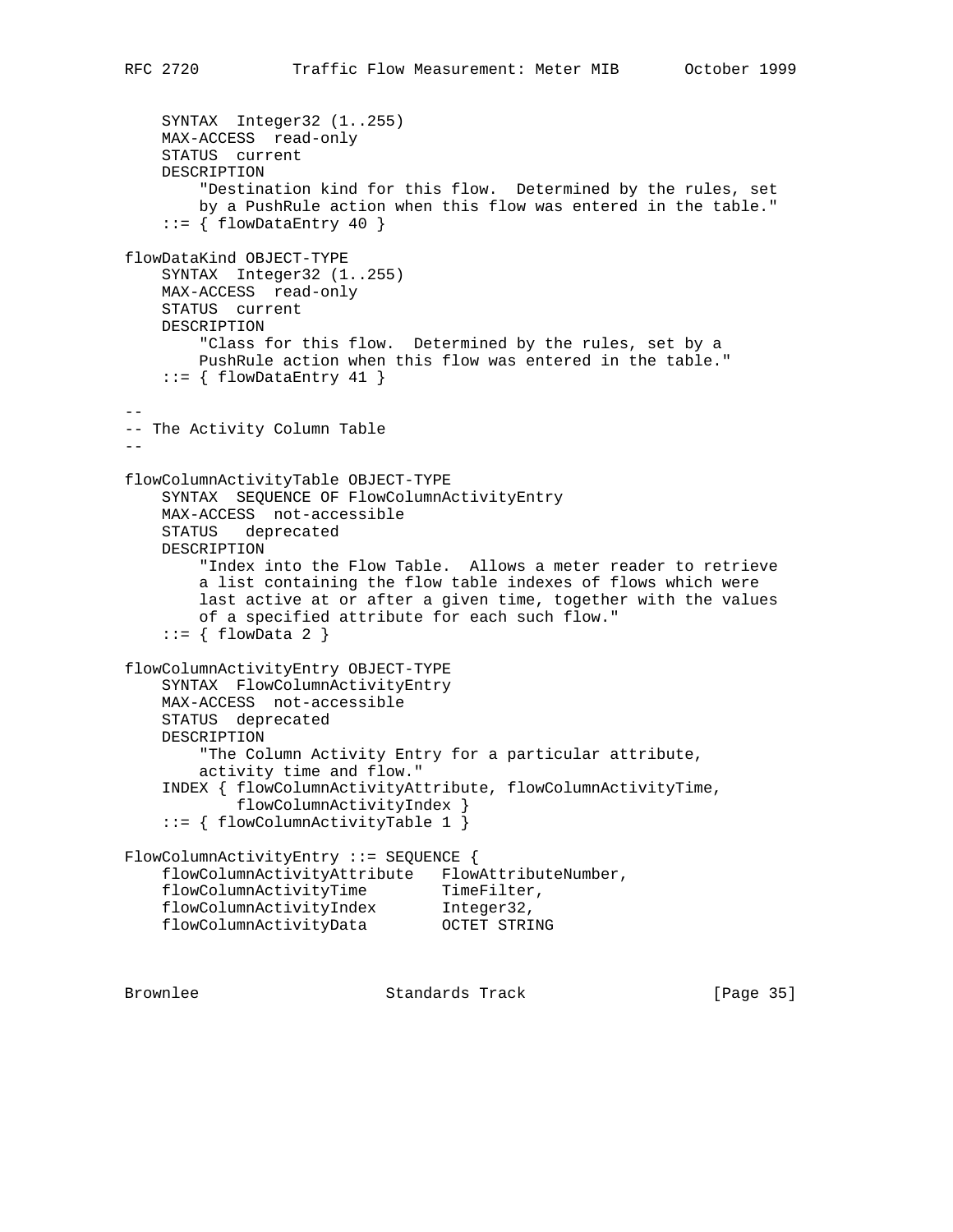```
 }
flowColumnActivityAttribute OBJECT-TYPE
     SYNTAX FlowAttributeNumber
    MAX-ACCESS read-only
    STATUS deprecated
    DESCRIPTION
         "Specifies the attribute for which values are required from
        active flows."
     ::= { flowColumnActivityEntry 1 }
flowColumnActivityTime OBJECT-TYPE
     SYNTAX TimeFilter
    MAX-ACCESS read-only
    STATUS deprecated
    DESCRIPTION
         "This variable is a copy of flowDataLastActiveTime in the
         flow data record identified by the flowColumnActivityIndex
        value of this flowColumnActivityTable entry."
     ::= { flowColumnActivityEntry 2 }
flowColumnActivityIndex OBJECT-TYPE
     SYNTAX Integer32 (1..2147483647)
    MAX-ACCESS read-only
    STATUS deprecated
    DESCRIPTION
         "Index of a flow table entry which was active at or after
        a specified flowColumnActivityTime."
     ::= { flowColumnActivityEntry 3 }
flowColumnActivityData OBJECT-TYPE
     SYNTAX OCTET STRING (SIZE (3..1000))
    MAX-ACCESS read-only
     STATUS deprecated
    DESCRIPTION
         "Collection of attribute data for flows active after
         flowColumnActivityTime. Within the OCTET STRING is a
         sequence of { flow index, attribute value } pairs, one for
        each active flow. The end of the sequence is marked by a
         flow index value of 0, indicating that there are no more
        rows in this column.
       The format of objects inside flowColumnFlowData is as follows.
        All numbers are unsigned. Numbers and strings appear with
        their high-order bytes leading. Numbers are fixed size, as
        specified by their SYNTAX in the flow table (above), i.e. one
        octet for flowAddressType and small constants, and four octets
        for Counter and TimeStamp. Strings are variable-length, with
Brownlee Standards Track [Page 36]
```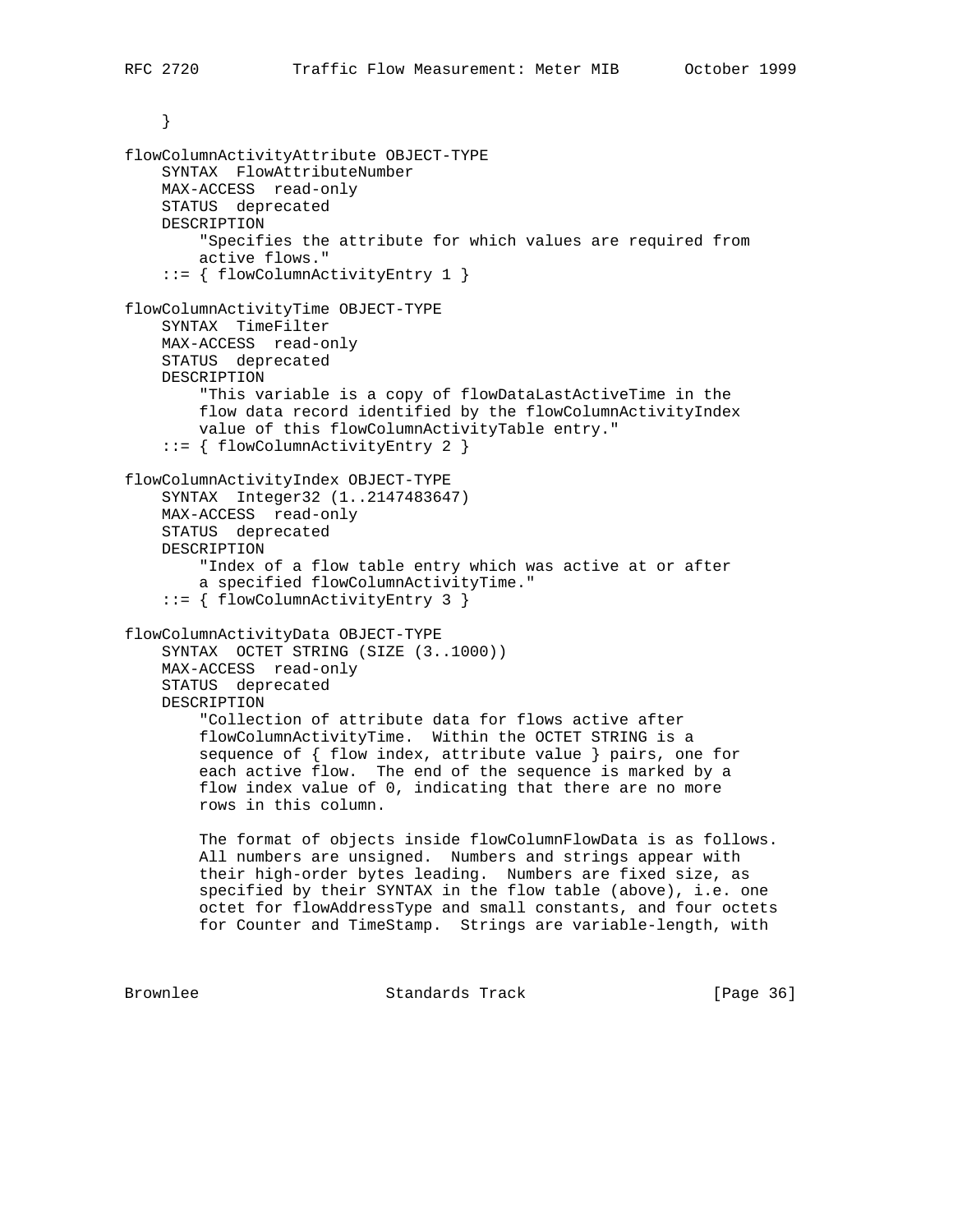```
 the length given in a single leading octet.
        The following is an attempt at an ASN.1 definition of
        flowColumnActivityData:
        flowColumnActivityData ::= SEQUENCE flowRowItemEntry
        flowRowItemEntry ::= SEQUENCE {
           flowRowNumber Integer32 (1..65535),
                                -- 0 indicates the end of this column
           flowDataValue flowDataType -- Choice depends on attribute
 }
        flowDataType ::= CHOICE {
            flowByteValue Integer32 (1..255),
 flowShortValue Integer32 (1..65535),
 flowLongValue Integer32,
            flowStringValue OCTET STRING -- Length (n) in first byte,
                  -- n+1 bytes total length, trailing zeroes truncated
            }"
     ::= { flowColumnActivityEntry 4 }
--
-- The Data Package Table
-flowDataPackageTable OBJECT-TYPE
    SYNTAX SEQUENCE OF FlowDataPackageEntry
    MAX-ACCESS not-accessible
    STATUS current
    DESCRIPTION
        "Index into the Flow Table. Allows a meter reader to retrieve
        a sequence containing the values of a specified set of
        attributes for a flow which came from a specified RuleSet and
        which was last active at or after a given time."
    ::= \{ \text{flowData } 3 \}flowDataPackageEntry OBJECT-TYPE
    SYNTAX FlowDataPackageEntry
    MAX-ACCESS not-accessible
    STATUS current
    DESCRIPTION
        "The data package containing selected variables from
        active rows in the flow table."
     INDEX { flowPackageSelector,
        flowPackageRuleSet, flowPackageTime, flowPackageIndex }
     ::= { flowDataPackageTable 1 }
FlowDataPackageEntry ::= SEQUENCE {
    flowPackageSelector OCTET STRING,
Brownlee Standards Track [Page 37]
```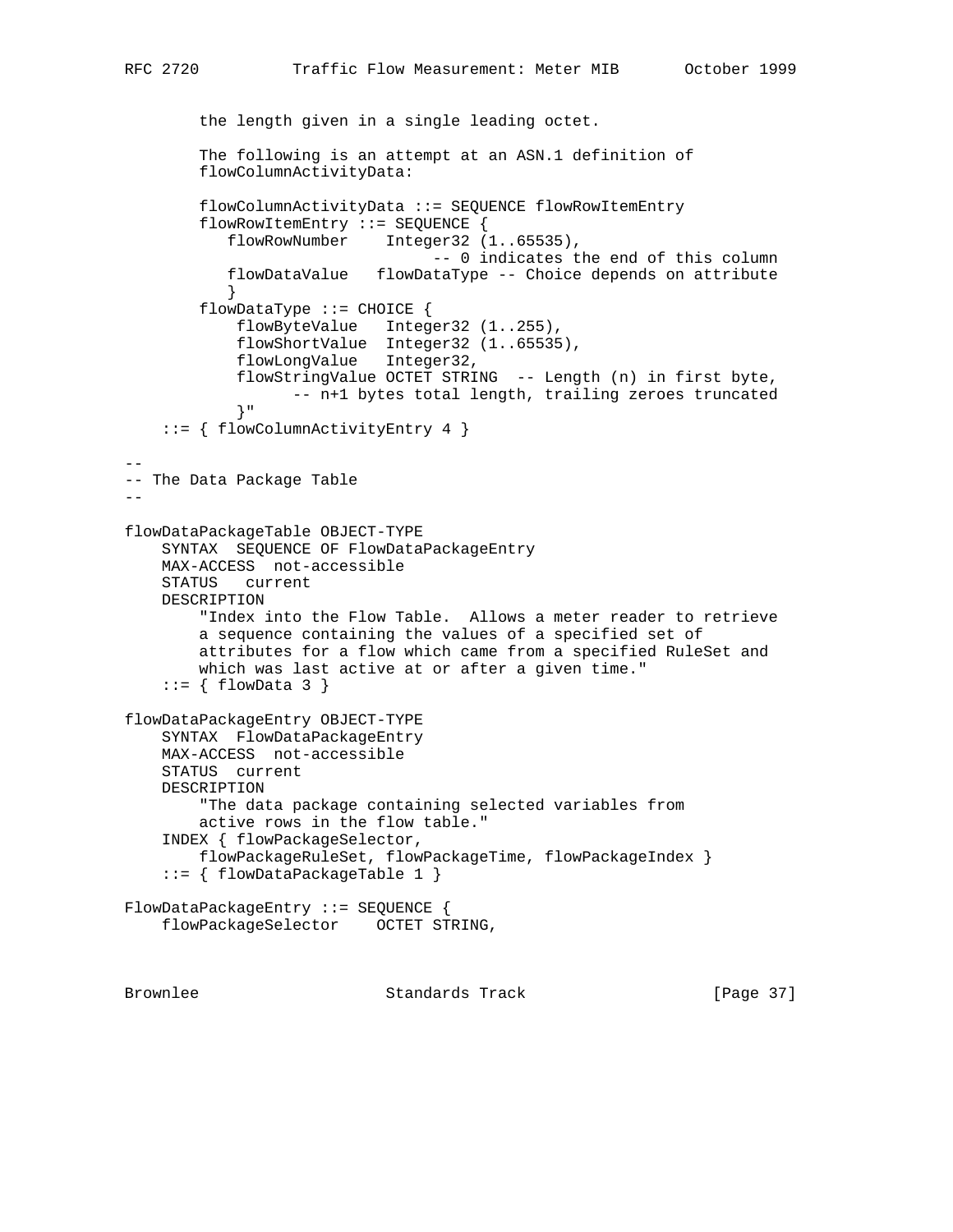```
 flowPackageRuleSet Integer32,
flowPackageTime TimeFilter,
 flowPackageIndex Integer32,
 flowPackageData OCTET STRING
 }
flowPackageSelector OBJECT-TYPE
     SYNTAX OCTET STRING
    MAX-ACCESS not-accessible
    STATUS current
    DESCRIPTION
         "Specifies the attributes for which values are required from
        an active flow. These are encoded as a sequence of octets
        each containing a FlowAttribute number, preceded by an octet
        giving the length of the sequence (not including the length
        octet). For a flowPackageSelector to be valid, it must
        contain at least one attribute."
     ::= { flowDataPackageEntry 1 }
flowPackageRuleSet OBJECT-TYPE
    SYNTAX Integer32 (1..255)
    MAX-ACCESS not-accessible
    STATUS current
    DESCRIPTION
         "Specifies the index (in the flowRuleSetInfoTable) of the rule
         set which produced the required flow."
     ::= { flowDataPackageEntry 2 }
flowPackageTime OBJECT-TYPE
     SYNTAX TimeFilter
    MAX-ACCESS not-accessible
    STATUS current
    DESCRIPTION
         "This variable is a copy of flowDataLastActiveTime in the
         flow data record identified by the flowPackageIndex
        value of this flowPackageTable entry."
     ::= { flowDataPackageEntry 3 }
flowPackageIndex OBJECT-TYPE
    SYNTAX Integer32 (1..2147483647)
    MAX-ACCESS not-accessible
    STATUS current
    DESCRIPTION
         "Index of a flow table entry which was active at or after
        a specified flowPackageTime."
     ::= { flowDataPackageEntry 4 }
flowPackageData OBJECT-TYPE
```
Brownlee Standards Track [Page 38]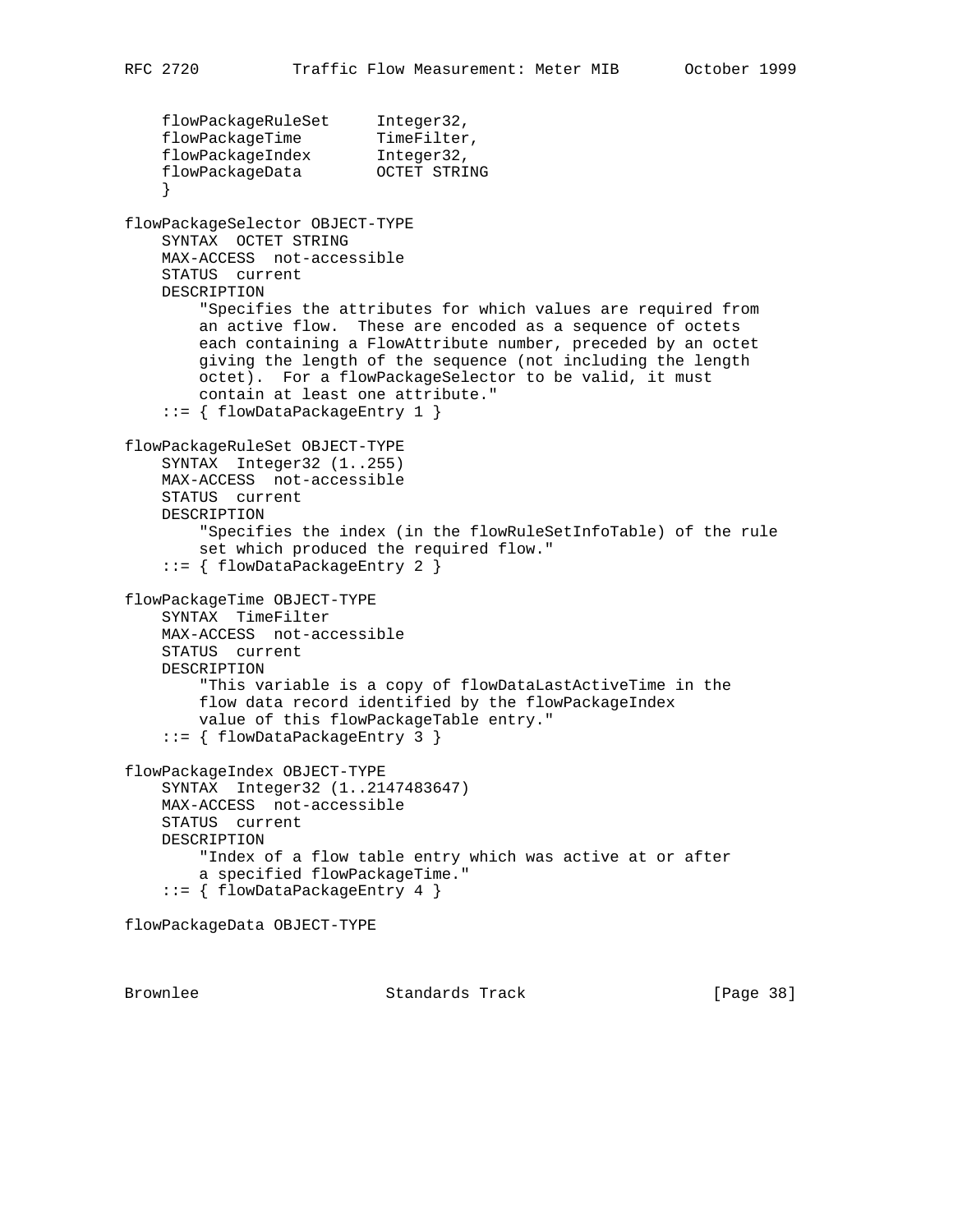SYNTAX OCTET STRING MAX-ACCESS read-only STATUS current DESCRIPTION "A collection of attribute values for a single flow, as specified by this row's indexes. The attribute values are contained within a BER-encoded sequence [ASN-1, ASN-BER], in the order they appear in their flowPackageSelector. For example, to retrieve a flowPackage containing values for attributes 11, 18 and 29, for a flow in RuleSet 7, with flow index 3447, one would GET the package whose Object Identifier (OID) is flowPackageData . 3.11.18.29 . 7. 0 . 3447 To get a package for the next such flow which had been active since time 12345 one would GETNEXT the package whose Object Identifier (OID) is flowPackageData . 3.11.18.29 . 7. 12345 . 3447" ::= { flowDataPackageEntry 5 } -- -- The Rule Table  $-$ -- This is an array of RuleSets; the 'running' ones are indicated -- by the entries in the meter's flowManagerInfoTable. Several -- RuleSets can be held in a meter so that the manager can change the -- running RuleSets easily, for example with time of day. Note that -- a manager may not change the rules in any RuleSet currently -- referenced within the flowManagerInfoTable (either as 'current' or -- 'standby')! See the 'Traffic Flow Measurement: Architecture' -- document [RTFM-ARC] for details of rules and how they are used. -- Space for a RuleSet is allocated by setting the value of -- flowRuleInfoSize in the rule table's flowRuleSetInfoTable row. -- Values for each row in the RuleSet (Selector, Mask, MatchedValue, -- Action and Parameter) can then be set by the meter. -- Although an individual rule within a RuleSet could be modified, -- it is much safer to simply download a complete new RuleSet. flowRuleTable OBJECT-TYPE SYNTAX SEQUENCE OF FlowRuleEntry MAX-ACCESS not-accessible STATUS current DESCRIPTION "Contains all the RuleSets which may be used by the meter." Brownlee Standards Track [Page 39]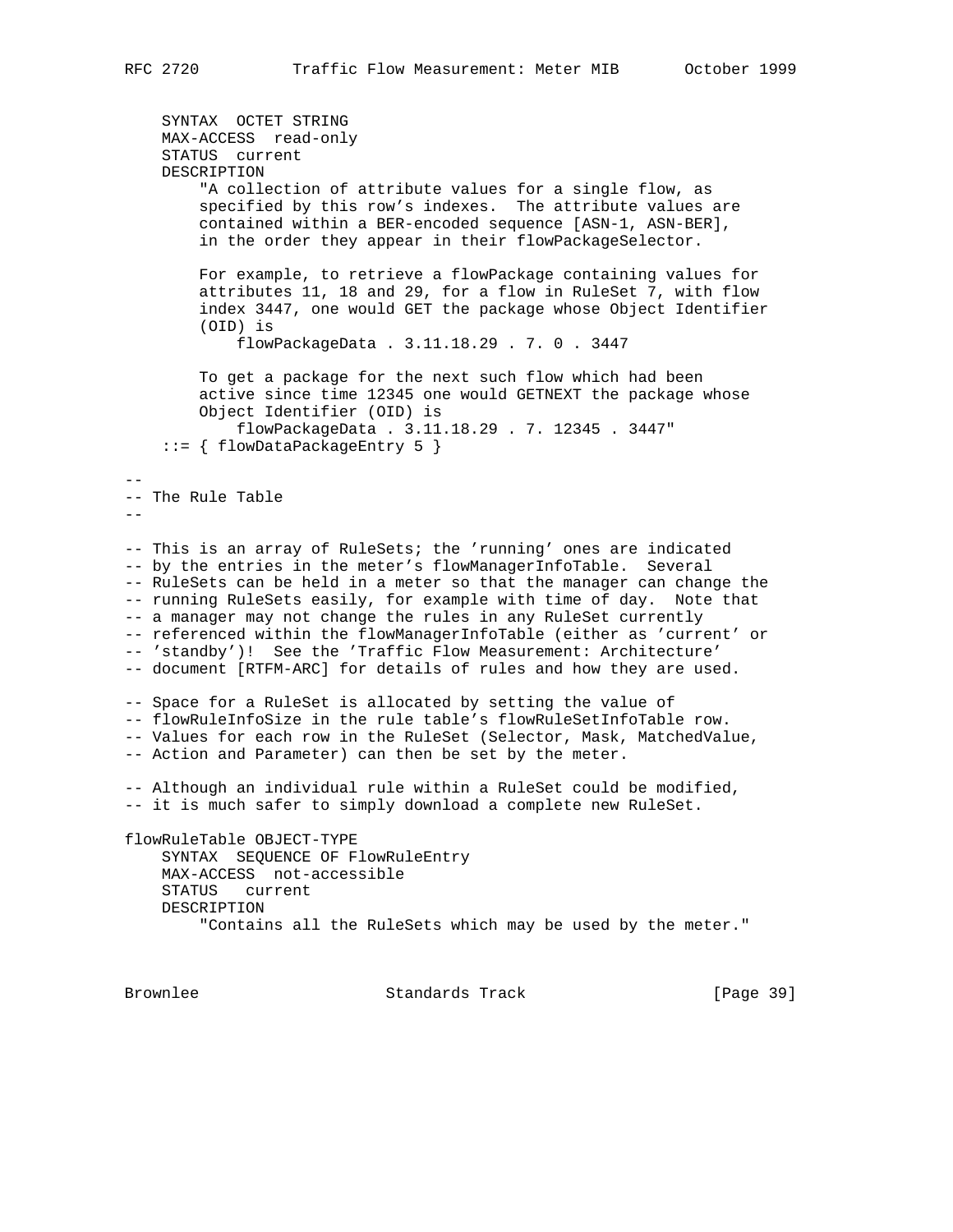```
::= \{ \text{flowRules 1 } \}flowRuleEntry OBJECT-TYPE
    SYNTAX FlowRuleEntry
    MAX-ACCESS not-accessible
    STATUS current
    DESCRIPTION
         "The rule record itself."
     INDEX { flowRuleSet, flowRuleIndex }
    ::= { flowRuleTable 1 }
FlowRuleEntry ::= SEQUENCE {
   flowRuleSet 1nteger32,<br>flowRuleIndex 1nteger32,
   flowRuleIndex                        Integer32,<br>flowRuleSelector                   RuleAttributeNumber,
flowRuleSelector RuleAttributeNumber,
flowRuleMask RuleAddress,
flowRuleMatchedValue RuleAddress,
flowRuleAction ActionNumber,
flowRuleParameter 1nteger32
     }
flowRuleSet OBJECT-TYPE
    SYNTAX Integer32 (1..2147483647)
    MAX-ACCESS not-accessible
    STATUS current
    DESCRIPTION
         "Selects a RuleSet from the array of RuleSets."
    ::= { flowRuleEntry 1 }
flowRuleIndex OBJECT-TYPE
    SYNTAX Integer32 (1..2147483647)
    MAX-ACCESS not-accessible
    STATUS current
    DESCRIPTION
         "The index into the Rule table. N.B: These values will
        normally be consecutive, given the fall-through semantics
        of processing the table."
    ::= { flowRuleEntry 2 }
flowRuleSelector OBJECT-TYPE
    SYNTAX RuleAttributeNumber
    MAX-ACCESS read-write
    STATUS current
    DESCRIPTION
         "Indicates the attribute to be matched.
        null(0) is a special case; null rules always succeed.
```
Brownlee Standards Track [Page 40]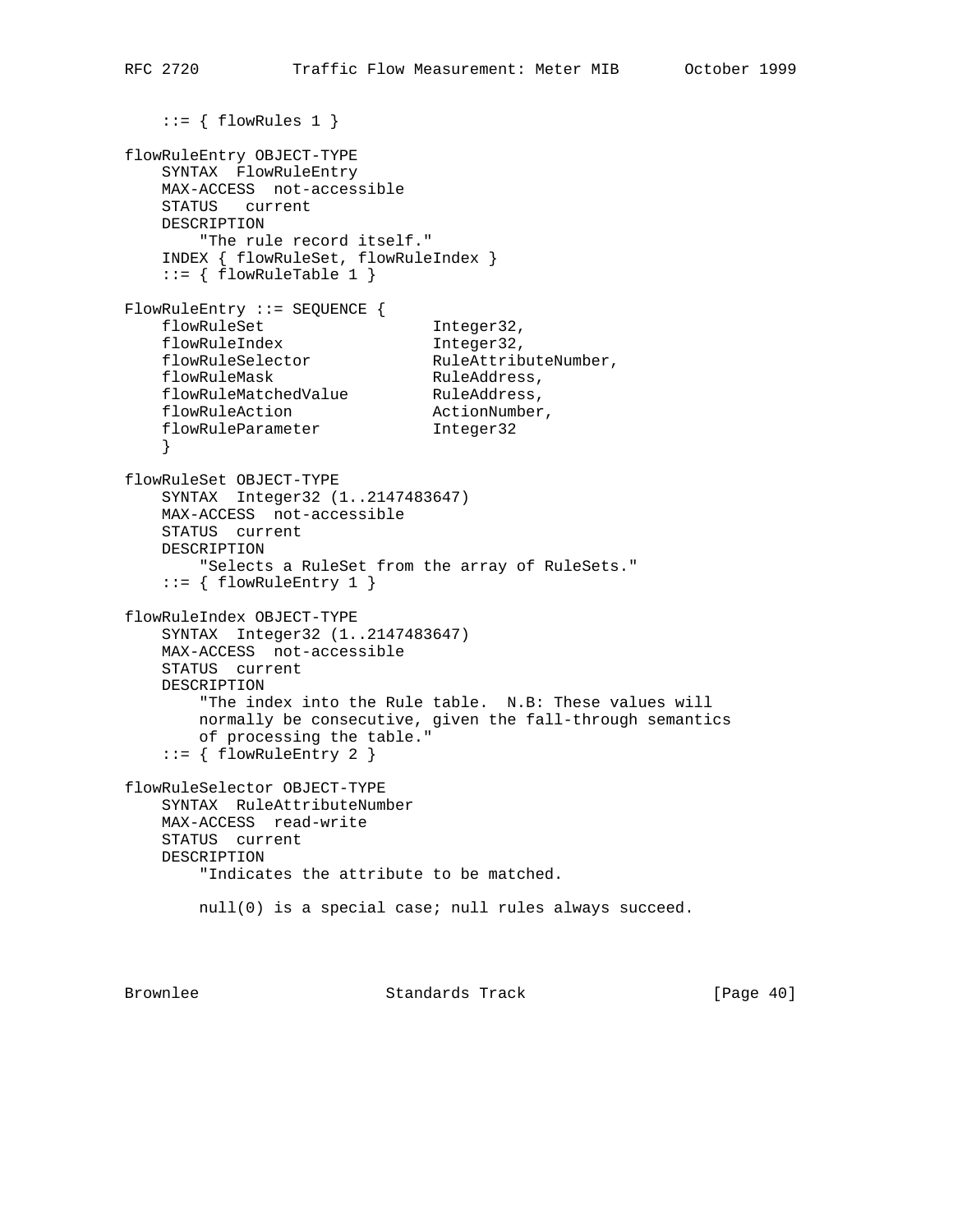matchingStoD(50) is set by the meter's Packet Matching Engine. Its value is true(1) if the PME is attempting to match the packet with its addresses in Source-to-Destination order (i.e. as they appear in the packet), and false(2) otherwise. Details of how packets are matched are given in the 'Traffic Flow Measurement: Architecture' document [RTFM-ARC]. v1(51), v2(52), v3(53), v4(54) and v5(55) select meter variables, each of which can hold the name (i.e. selector value) of an address attribute. When one of these is used as a selector, its value specifies the attribute to be tested. Variable values are set by an Assign action."  $::=$  { flowRuleEntry 3 } flowRuleMask OBJECT-TYPE SYNTAX RuleAddress MAX-ACCESS read-write STATUS current DESCRIPTION "The initial mask used to compute the desired value. If the mask is zero the rule's test will always succeed."  $::=$  { flowRuleEntry 4 } flowRuleMatchedValue OBJECT-TYPE SYNTAX RuleAddress MAX-ACCESS read-write STATUS current DESCRIPTION "The resulting value to be matched for equality. Specifically, if the attribute chosen by the flowRuleSelector logically ANDed with the mask specified by the flowRuleMask equals the value specified in the flowRuleMatchedValue, then continue processing the table entry based on the action specified by the flowRuleAction entry. Otherwise, proceed to the next entry in the rule table."  $::= \{ \text{flowRuleEntry 5 } \}$ flowRuleAction OBJECT-TYPE SYNTAX ActionNumber MAX-ACCESS read-write STATUS current DESCRIPTION "The action to be taken if this rule's test succeeds, or if the meter's 'test' flag is off. Actions are opcodes for the meter's Packet Matching Engine; details are given in the 'Traffic Flow Measurement: Architecture' document [RTFM-ARC]."  $::=$  { flowRuleEntry 6 } flowRuleParameter OBJECT-TYPE

Brownlee Standards Track [Page 41]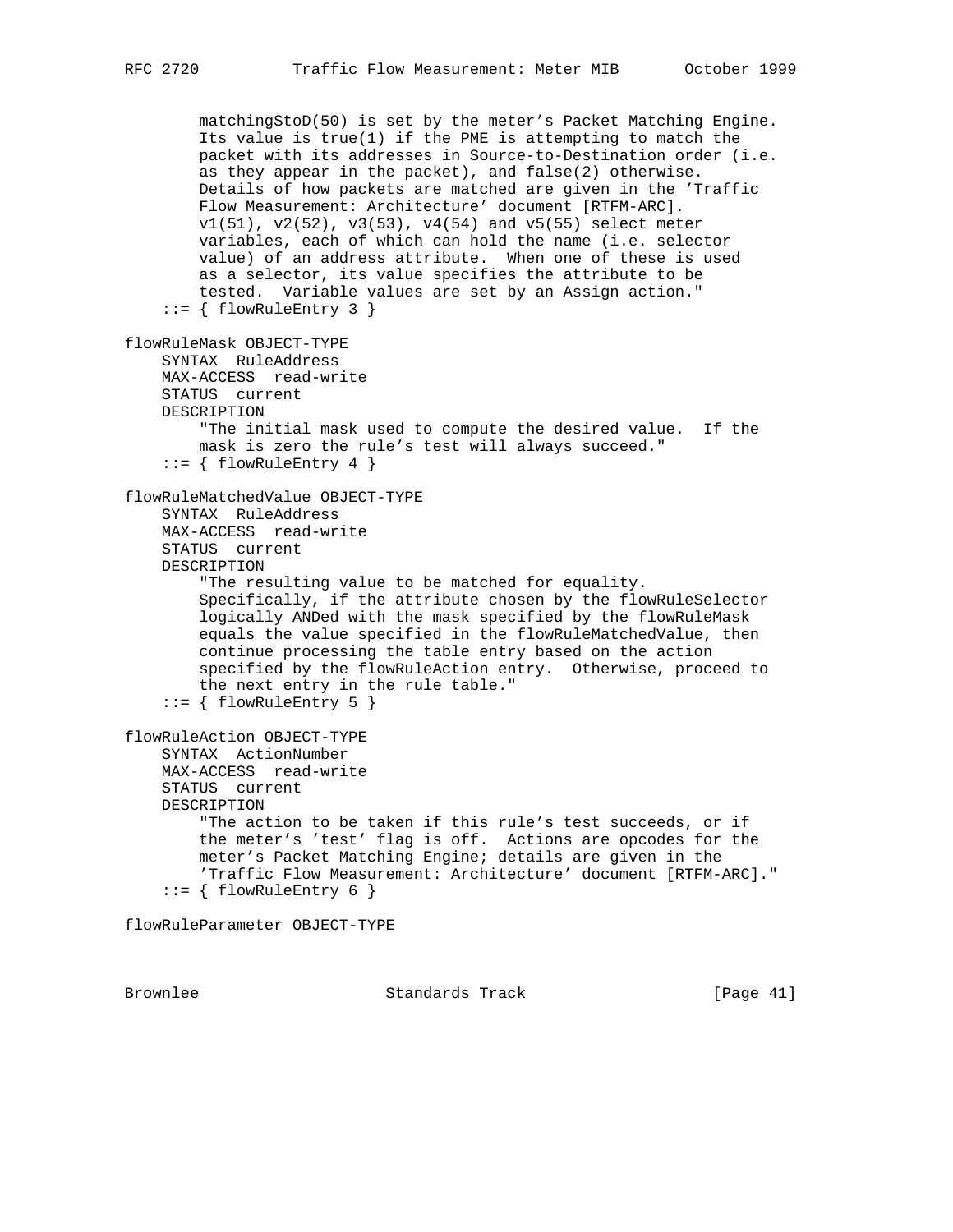```
 SYNTAX Integer32 (1..65535)
     MAX-ACCESS read-write
     STATUS current
     DESCRIPTION
         "A parameter value providing extra information for this rule's
         action. Most of the actions use the parameter value to specify
         which rule to execute after this rule's test has failed; details
         are given in the 'Traffic Flow Measurement: Architecture'
         document [RTFM-ARC]."
    ::= { flowRuleEntry 7 }
--
-- Traffic Flow Meter conformance statement
--
flowMIBCompliances
     OBJECT IDENTIFIER ::= { flowMIBConformance 1 }
flowMIBGroups
     OBJECT IDENTIFIER ::= { flowMIBConformance 2 }
flowControlGroup OBJECT-GROUP
     OBJECTS {
         flowRuleInfoSize, flowRuleInfoOwner,
             flowRuleInfoTimeStamp, flowRuleInfoStatus,
             flowRuleInfoName,
             flowRuleInfoRulesReady,
             flowRuleInfoFlowRecords,
         flowInterfaceSampleRate,
             flowInterfaceLostPackets,
         flowReaderTimeout, flowReaderOwner,
             flowReaderLastTime, flowReaderPreviousTime,
             flowReaderStatus, flowReaderRuleSet,
         flowManagerCurrentRuleSet, flowManagerStandbyRuleSet,
             flowManagerHighWaterMark,
             flowManagerCounterWrap,
             flowManagerOwner, flowManagerTimeStamp,
             flowManagerStatus, flowManagerRunningStandby,
         flowFloodMark,
             flowInactivityTimeout, flowActiveFlows,
             flowMaxFlows, flowFloodMode }
     STATUS deprecated
     DESCRIPTION
         "The control group defines objects which are used to control
         an accounting meter."
     ::= {flowMIBGroups 1 }
```
flowDataTableGroup OBJECT-GROUP

Brownlee Standards Track [Page 42]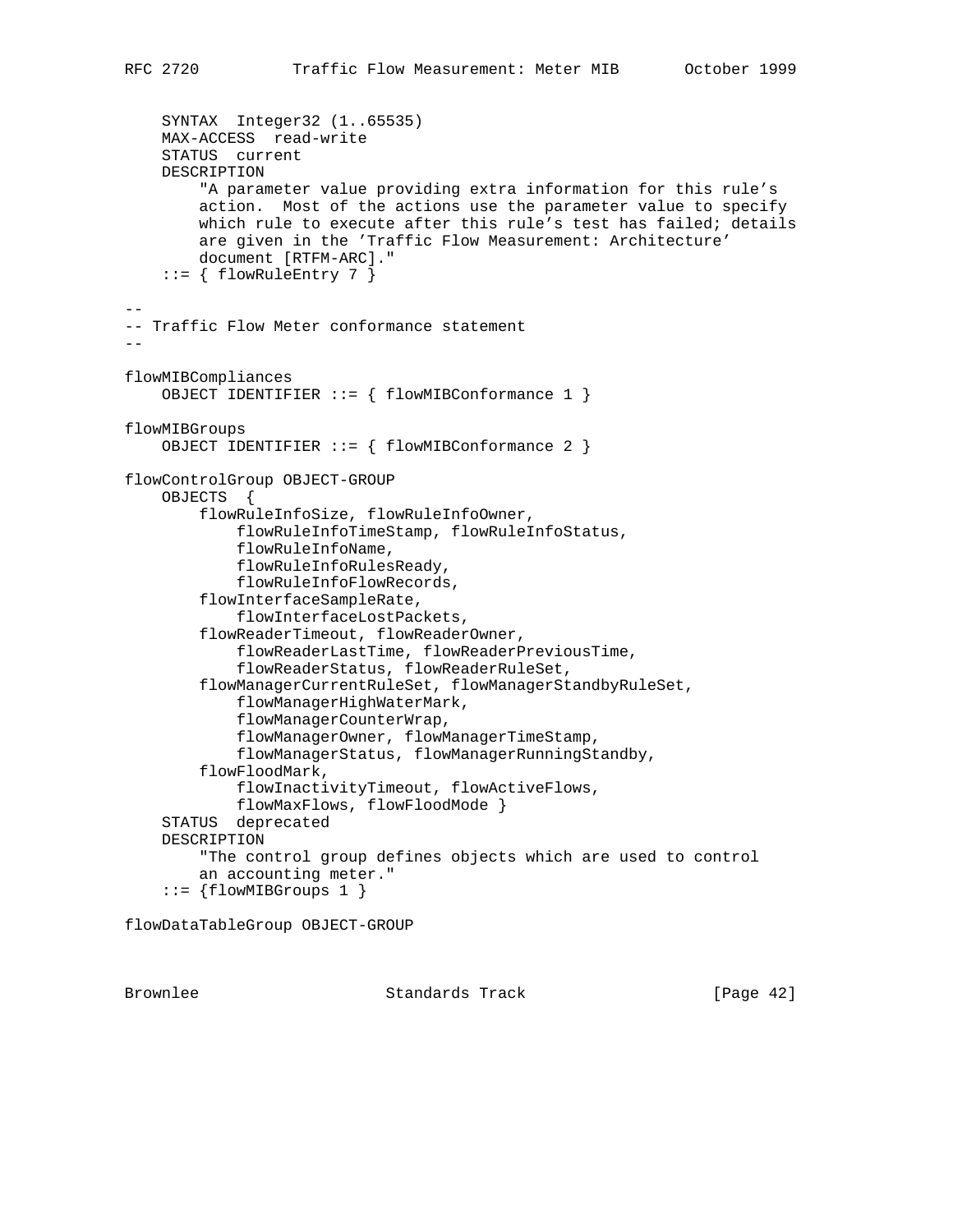```
 OBJECTS {
       flowDataIndex, \leftarrow INDEX, not-accessible
        flowDataStatus,
        flowDataSourceInterface,
        flowDataSourceAdjacentType,
        flowDataSourceAdjacentAddress, flowDataSourceAdjacentMask,
        flowDataSourcePeerType,
        flowDataSourcePeerAddress, flowDataSourcePeerMask,
        flowDataSourceTransType,
        flowDataSourceTransAddress, flowDataSourceTransMask,
        flowDataDestInterface,
        flowDataDestAdjacentType,
        flowDataDestAdjacentAddress, flowDataDestAdjacentMask,
         flowDataDestPeerType,
        flowDataDestPeerAddress, flowDataDestPeerMask,
        flowDataDestTransType,
        flowDataDestTransAddress, flowDataDestTransMask,
-- flowDataRuleSet, \leftarrow INDEX, not-accessible
        flowDataToOctets, flowDataToPDUs,
        flowDataFromOctets, flowDataFromPDUs,
        flowDataFirstTime, flowDataLastActiveTime,
        flowDataSourceClass, flowDataDestClass, flowDataClass,
        flowDataSourceKind, flowDataDestKind, flowDataKind
 }
     STATUS deprecated
    DESCRIPTION
         "The flow table group defines objects which provide the
         structure for the flow table, including the creation time
         and activity time indexes into it. In addition it defines
        objects which provide a base set of flow attributes for the
        adjacent, peer and transport layers, together with a flow's
        counters and times. Finally it defines a flow's class and
        kind attributes, which are set by rule actions."
     ::= {flowMIBGroups 2 }
flowDataScaleGroup OBJECT-GROUP
    OBJECTS {
         flowManagerCounterWrap,
        flowDataPDUScale, flowDataOctetScale
 }
     STATUS deprecated
    DESCRIPTION
        "The flow scale group defines objects which specify scale
        factors for counters."
    ::= {flowMIBGroups 3 }
flowDataSubscriberGroup OBJECT-GROUP
    OBJECTS {
```
Brownlee Standards Track [Page 43]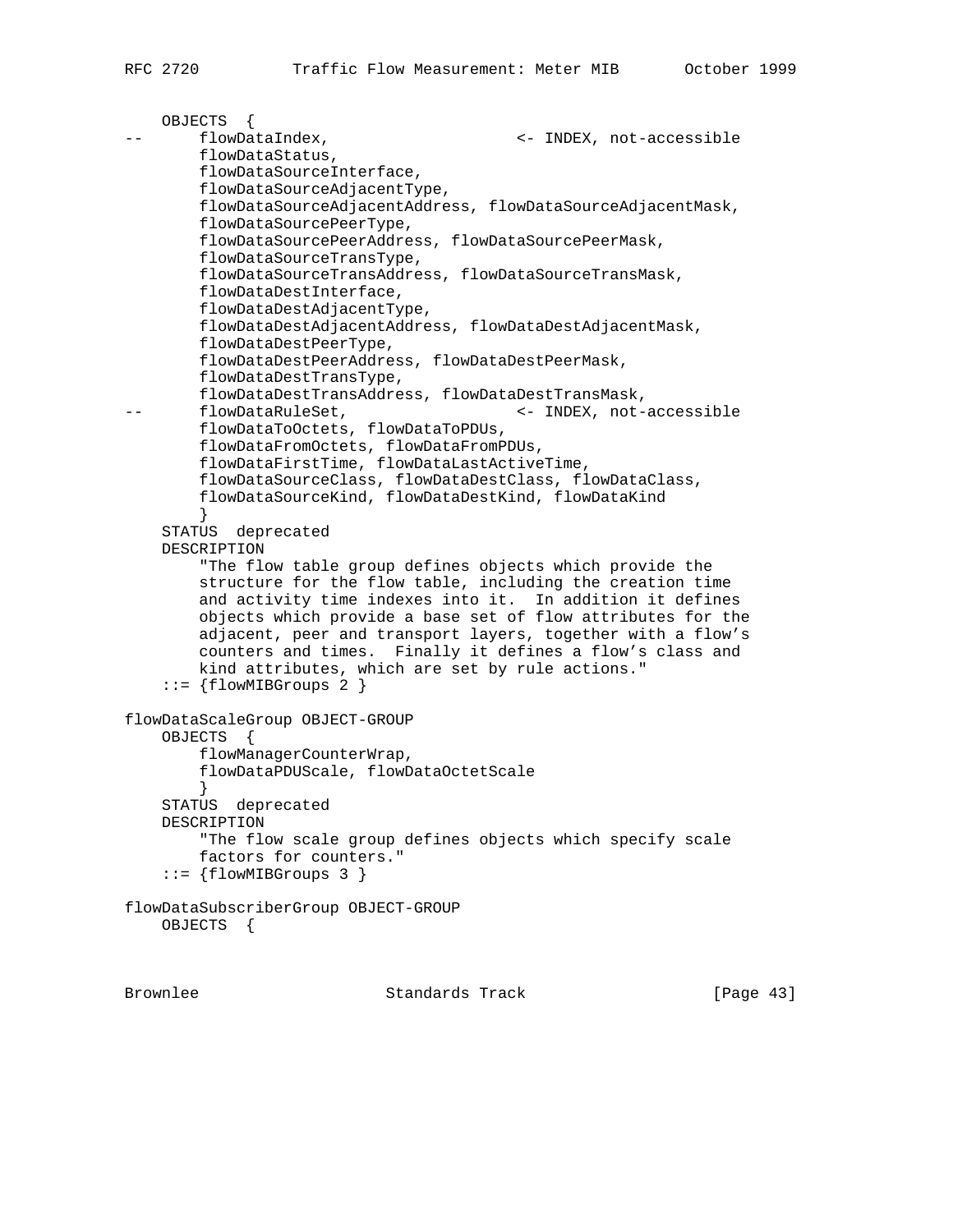```
 flowDataSourceSubscriberID, flowDataDestSubscriberID,
         flowDataSessionID
 }
     STATUS current
    DESCRIPTION
         "The flow subscriber group defines objects which may be used
         to identify the end point(s) of a flow."
    ::= {flowMIBGroups 4 }
flowDataColumnTableGroup OBJECT-GROUP
     OBJECTS {
        flowColumnActivityAttribute,
        flowColumnActivityIndex,
         flowColumnActivityTime,
         flowColumnActivityData
 }
    STATUS deprecated
    DESCRIPTION
         "The flow column table group defines objects which can be used
         to collect part of a column of attribute values from the flow
         table."
     ::= {flowMIBGroups 5 }
flowDataPackageGroup OBJECT-GROUP
     OBJECTS {
        flowPackageData
         }
     STATUS current
    DESCRIPTION
         "The data package group defines objects which can be used
         to collect a specified set of attribute values from a row of
        the flow table."
    ::= {flowMIBGroups 6 }
flowRuleTableGroup OBJECT-GROUP
     OBJECTS {
         flowRuleSelector,
         flowRuleMask, flowRuleMatchedValue,
         flowRuleAction, flowRuleParameter
 }
     STATUS current
     DESCRIPTION
         "The rule table group defines objects which hold the set(s)
         of rules specifying which traffic flows are to be accounted
        for."
     ::= {flowMIBGroups 7 }
```
flowDataScaleGroup2 OBJECT-GROUP

Brownlee Standards Track [Page 44]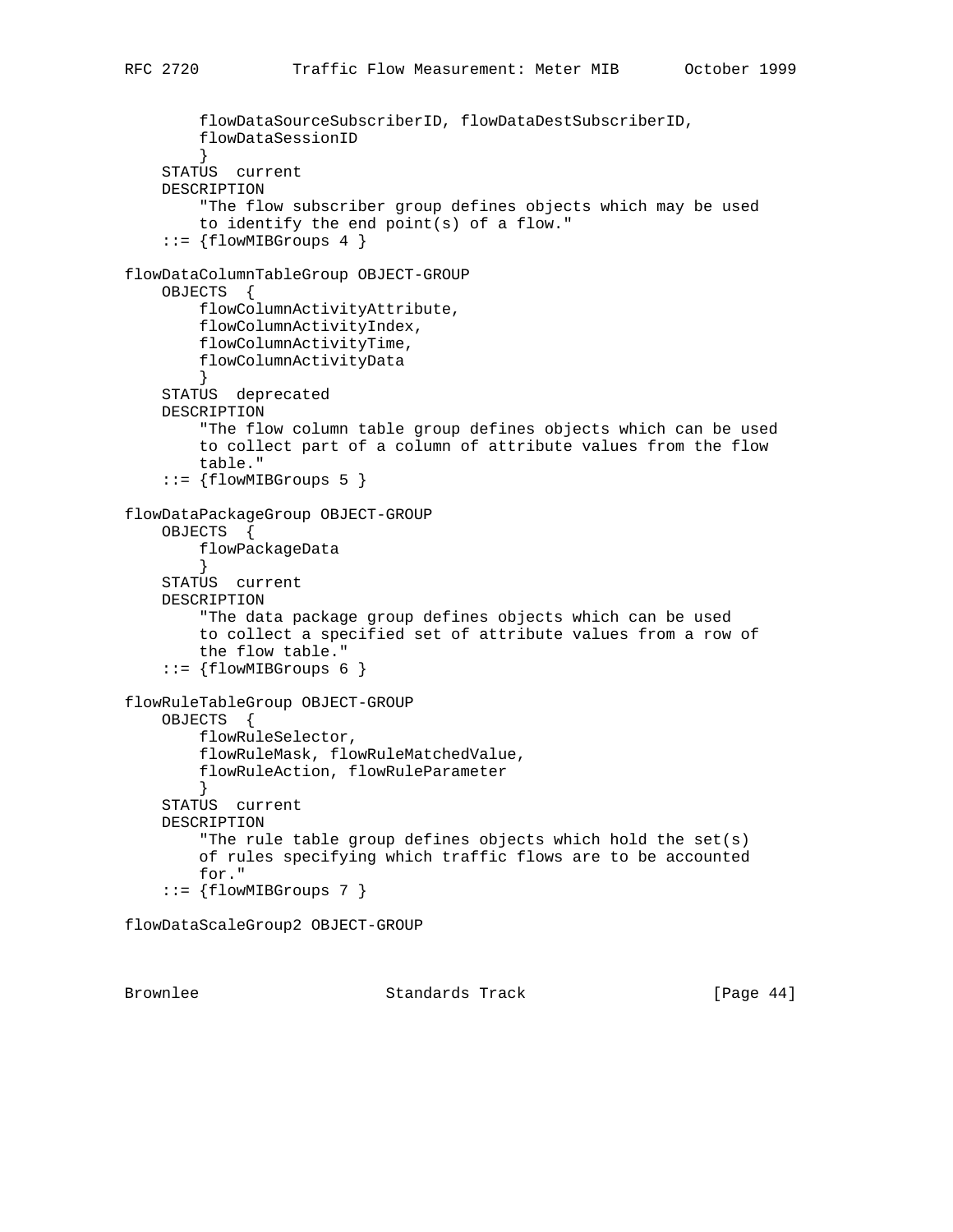```
 OBJECTS {
       flowManagerCounterWrap, <- Deprecated
        flowDataPDUScale, flowDataOctetScale
         }
    STATUS current
    DESCRIPTION
         "The flow scale group defines objects which specify scale
        factors for counters. This group replaces the earlier
        version of flowDataScaleGroup above (now deprecated)."
     ::= {flowMIBGroups 8}
flowControlGroup2 OBJECT-GROUP
     OBJECTS {
        flowRuleInfoSize, flowRuleInfoOwner,
            flowRuleInfoTimeStamp, flowRuleInfoStatus,
            flowRuleInfoName,
-- flowRuleInfoRulesReady, <- Deprecated
            flowRuleInfoFlowRecords,
        flowInterfaceSampleRate,
            flowInterfaceLostPackets,
         flowReaderTimeout, flowReaderOwner,
             flowReaderLastTime, flowReaderPreviousTime,
             flowReaderStatus, flowReaderRuleSet,
        flowManagerCurrentRuleSet, flowManagerStandbyRuleSet,
             flowManagerHighWaterMark,
-- flowManagerCounterWrap, <- Moved to DataScaleGroup
             flowManagerOwner, flowManagerTimeStamp,
             flowManagerStatus, flowManagerRunningStandby,
         flowFloodMark,
             flowInactivityTimeout, flowActiveFlows,
            flowMaxFlows, flowFloodMode }
     STATUS current
    DESCRIPTION
         "The control group defines objects which are used to control
         an accounting meter. It replaces the earlier version of
        flowControlGroup above (now deprecated)."
    ::= {flowMIBGroups 9 }
flowMIBCompliance MODULE-COMPLIANCE
     STATUS current
    DESCRIPTION
         "The compliance statement for a Traffic Flow Meter."
    MODULE
        MANDATORY-GROUPS {
            flowControlGroup2,
             flowDataTableGroup,
            flowDataPackageGroup,
            flowRuleTableGroup
```
Brownlee Standards Track [Page 45]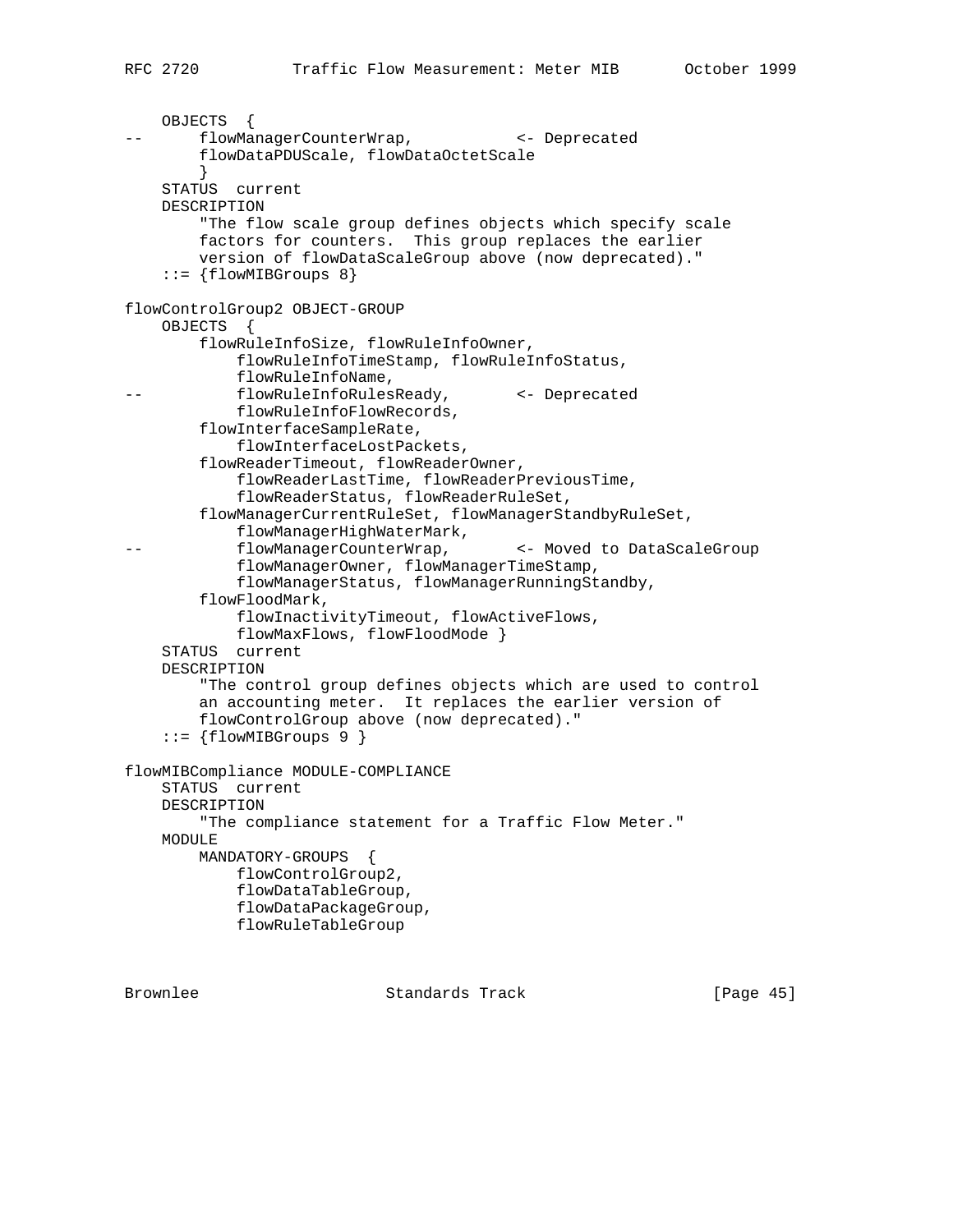```
 }
 ::= { flowMIBCompliances 1 }
```
END

Brownlee Standards Track [Page 46]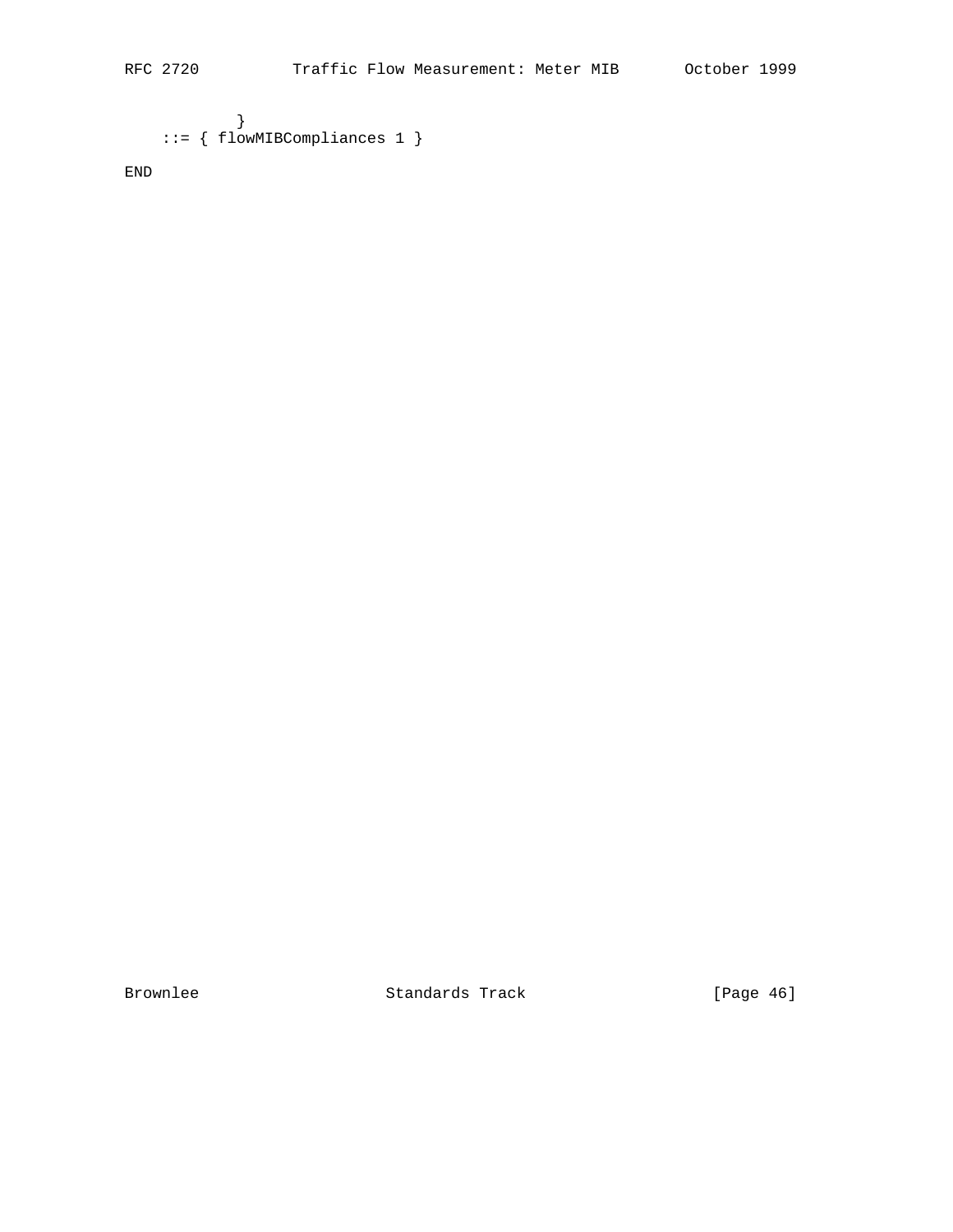### 5 Security Considerations

### 5.1 SNMP Concerns

 There are a number of management objects defined in this MIB that have a MAX-ACCESS clause of read-write and/or read-create. Such objects may be considered sensitive or vulnerable in some network environments. The support for SET operations in a non-secure environment without proper protection can have a negative effect on network operations.

 There are a number of managed objects in this MIB that may contain sensitive information. These include all the objects in the Control Group (since they control access to meter resources by Managers and Meter Readers) and those in the Flow Table (since they hold the collected traffic flow data).

 It is thus important to control even GET access to these objects and possibly to even encrypt the values of these object when sending them over the network via SNMP. Not all versions of SNMP provide features for such a secure environment.

 SNMPv1 by itself is not a secure environment. Even if the network itself is secure (for example by using IPSec), even then, there is no control as to who on the secure network is allowed to access and GET/SET (read/change/create/delete) the objects in this MIB.

 It is recommended that the implementers consider the security features as provided by the SNMPv3 framework. Specifically, the use of the User-based Security Model [RFC2574] and the View-based Access Control Model [RFC2575] is recommended.

 It is then a customer/user responsibility to ensure that the SNMP entity giving access to an instance of this MIB is properly configured to give access to the objects only to those principals (users) that have legitimate rights to indeed GET or SET (change/create/delete) them.

# 5.2 Traffic Meter Concerns

 This MIB describes how an RTFM traffic meter is controlled, and provides a way for traffic flow data to be retrieved from it by a meter reader. This is essentially an application using SNMP as a method of communication between co-operating hosts; it does not - in itself - have any inherent security risks.

Brownlee Standards Track [Page 47]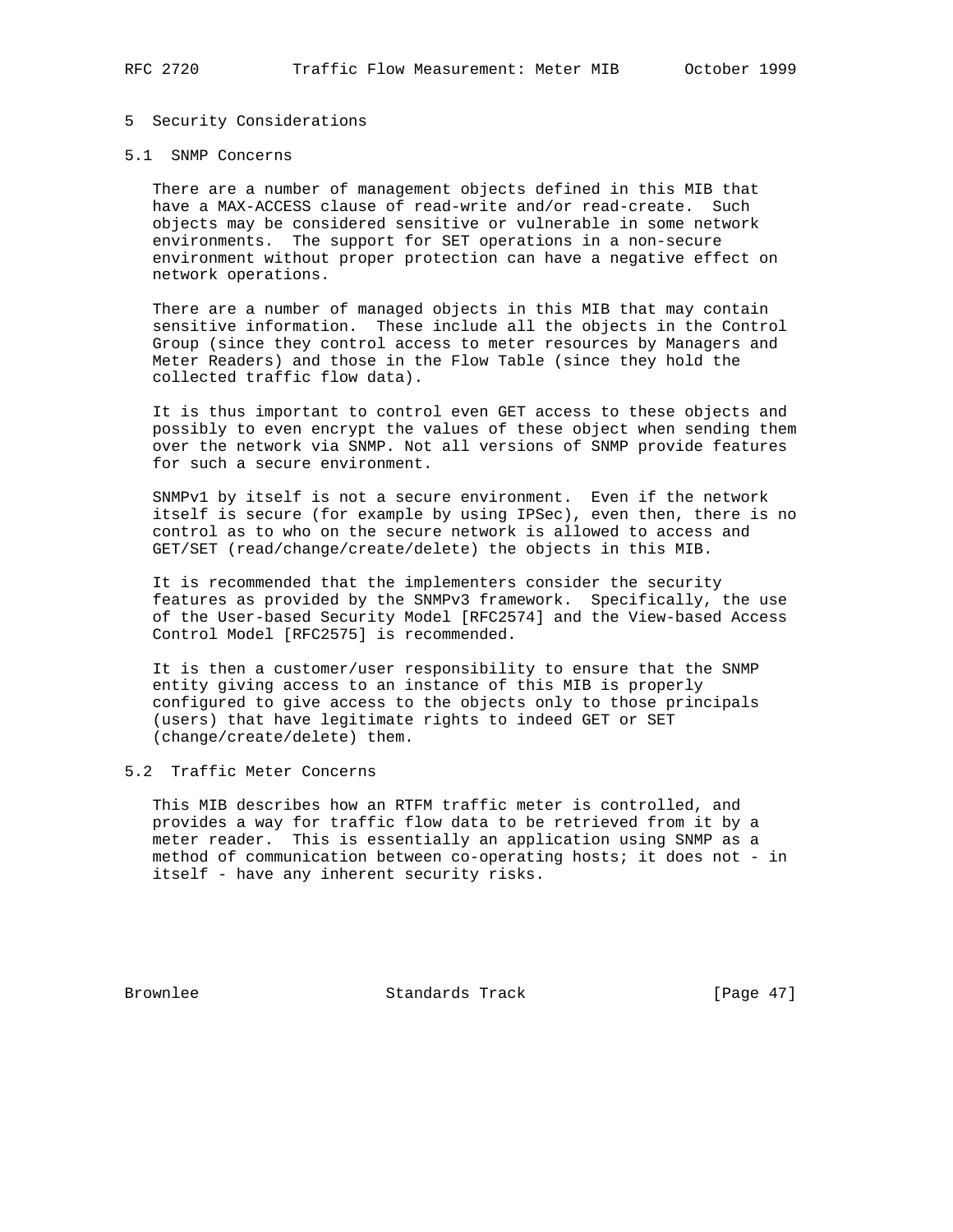Since, however, the traffic flow data can be extremely valuable for network management purposes it is vital that sensible precautions be taken to keep the meter and its data secure. In particular, an attacker must not be permitted to write any of the meter's variables! This requires that access to the meter for control purposes (e.g. loading RuleSets and reading flow data) be restricted. Such restriction could be achieved in many ways, for example:

- Physical Separation. Meter(s) and meter reader(s) could be deployed so that control capabilities are kept within a separate network, access to which is carefully controlled.
- Application-layer Security. A minimal level of security for SNMP can be provided by using 'community' strings (which are essentially clear-text passwords) with SNMPv2C [RFC1157]. Where stronger security is needed, users should consider using the User-based Security Model [RFC2574] and the View-based Access Control Model [RFC2575].
- Lower-layer Security. Access to the meter can be protected using encryption at the network layer. For example, one could run SNMP to the meter through an encrypted TCP tunnel.

 When implementing a meter it may be sensible to use separate network interfaces for control and for metering. If this is done the control network can be set up so that it doesn't carry any 'user' traffic, and the metering interfaces can ignore any user attempts to take control of the meter.

 Users should also consider how they will address attempts to circumvent a meter, i.e. to prevent it from measuring flows. Such attempts are essentially denial-of-service attacks on the metering interfaces. For example

- Port Scan attacks. The attacker sends packets to each of a very large number of IP (Address : Port) pairs. Each of these packets creates a new flow in the meter; if there are enough of them the meter will recognise a 'flood' condition, and will probably stop creating new flows. As a minimum, users (and implementors) should ensure that meters can recover from flood conditions as soon as possible after they occur.
- Counter Wrap attacks: The attacker sends enough packets to cause the counters in a flow to wrap several times between meter readings, thus causing the counts to be artificially low. The change to using 64-bit counters in this MIB reduces this problem significantly.

Brownlee Standards Track [Page 48]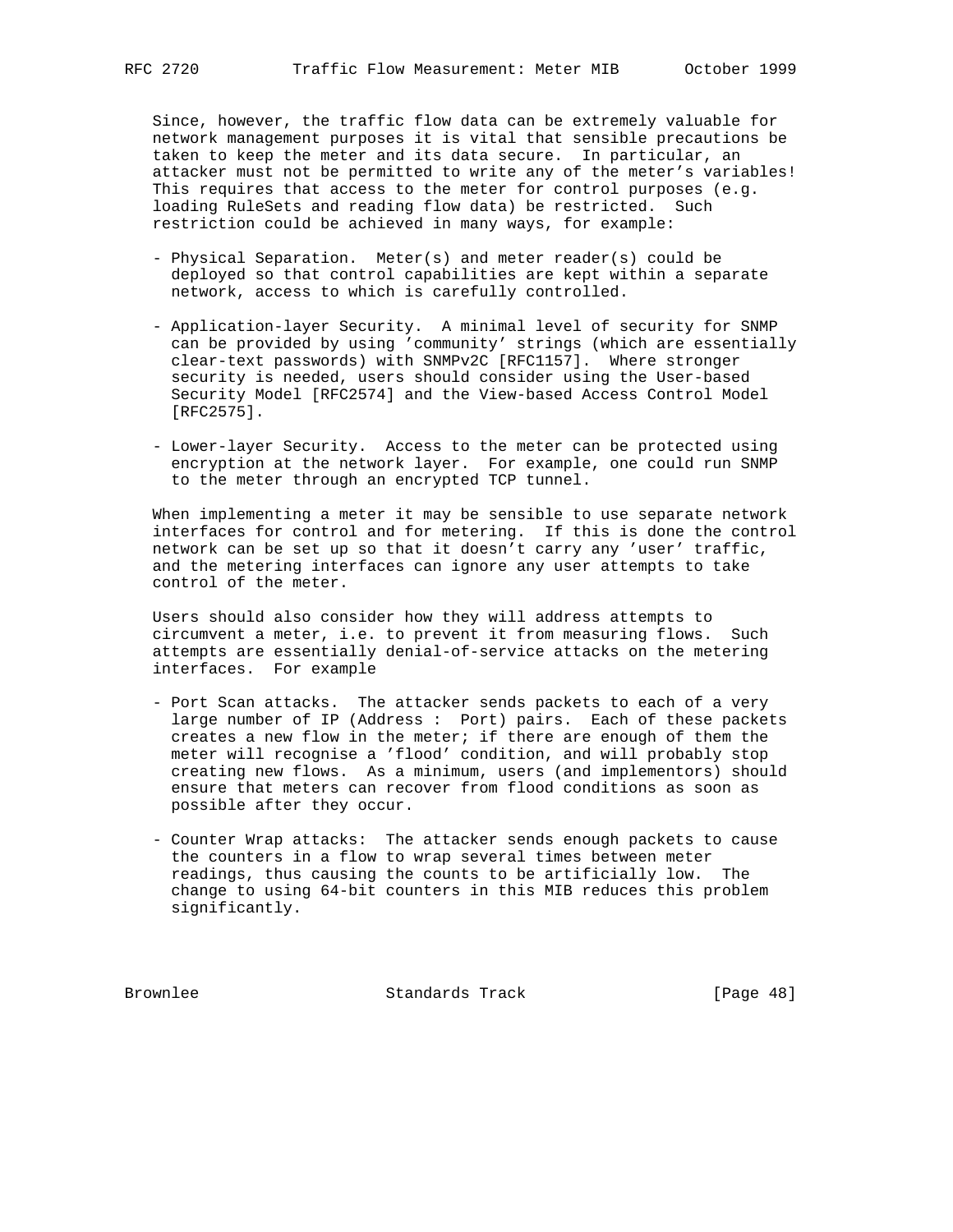Users can reduce the severity of both the above attacks by ensuring that their meters are read often enough to prevent them being flooded. The resulting flow data will contain a record of the attacking packets, which may well be useful in determining where any attack came from.

6 IANA Considerations

 The RTFM Architecture document [RTFM-ARC], has two sets of assigned numbers: Opcodes for the PME (Pattern Matching Engine) and RTFM Attribute numbers. All the assigned numbers used in the Meter MIB appear in Textual Conventions. The numbers they use are derived as follows:

 The MIB's 'Type' textual conventions use names and numbers from the Assigned Numbers RFC [ASG-NBR]:

| MediumType    | Uses ifType Definitions     |
|---------------|-----------------------------|
| PeerType      | Uses Address Family Numbers |
| TransportType | Uses Protocol Numbers       |

 The MIB's 'AttributeNumber' textual conventions use RTFM Attribute names and numbers from the RTFM Architecture document [RTFM-ARC], or other numbers allocated according to that document's IANA Considerations section:

| FlowAttributeNumber | Have values stored in a flow table row |
|---------------------|----------------------------------------|
| RuleAttributeNumber | May be tested in a rule                |

 The MIB's ActionNumber textual convention uses RTFM PME Opcode names and numbers from the RTFM Architecture document [RTFM-ARC], or other numbers allocated according to that document's IANA Considerations section.

Brownlee Standards Track [Page 49]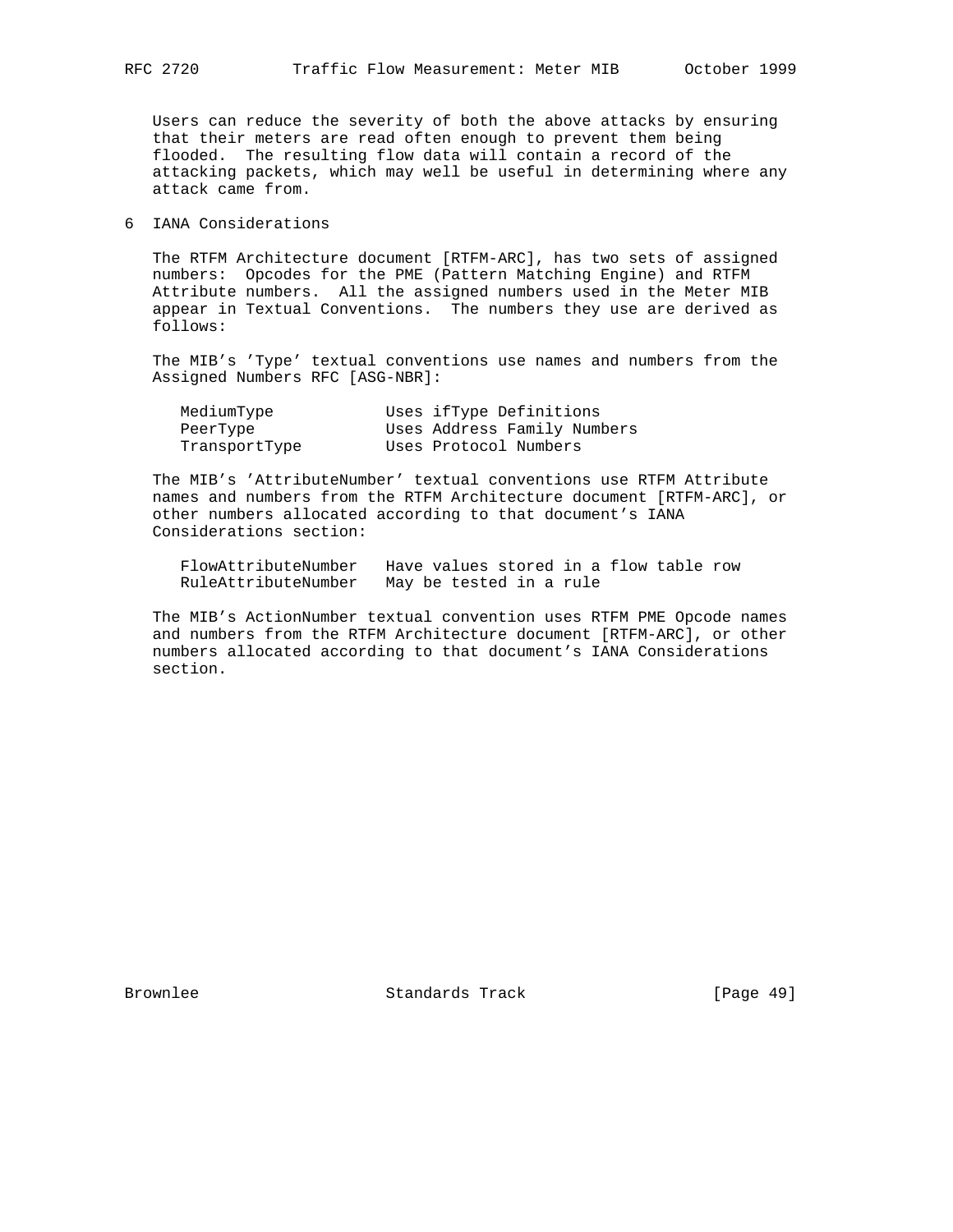7 Appendix A: Changes Introduced Since RFC 2064

 The first version of the Meter MIB was published as RFC 2064 in January 1997. The most significant changes since then are summarised below.

- TEXTUAL CONVENTIONS: Greater use is made of textual conventions to describe the various types of addresses used by the meter.
- PACKET MATCHING ATTRIBUTES: Computed attributes (e.g. FlowClass and FlowKind) may now be tested. This allows one to use these variables to store information during packet matching.

 A new attribute, MatchingStoD, has been added. Its value is 1 while a packet is being matched with its adresses in 'wire' (source-to-destination) order.

- FLOOD MODE: This is now a read-write variable. Setting it to false(2) switches the meter out of flood mode and back to normal operation.
- CONTROL TABLES: Several variables have been added to the RuleSet, Reader and Manager tables to provide more effective control of the meter's activities.
- FLOW TABLE: 64-bit counters are used for octet and PDU counts. This reduces the problems caused by the wrap-around of 32-bit counters in earlier versions. flowDataRuleSet is now used as an index to the flow table. This allows a meter reader to collect only those flow table rows created by a specified RuleSet.
- DATA PACKAGES: This is a new table, allowing a meter reader to retrieve values for a list of attributes from a flow as a single object (a BER-encoded sequence [ASN-1, ASN-BER]). It provides an efficient way to recover flow data, particularly when used with SNMP GetBulk requests.

 Earlier versions had a 'Column Activity Table'; using this it was difficult to collect all data for a flow efficiently in a single SNMP request.

Brownlee Standards Track [Page 50]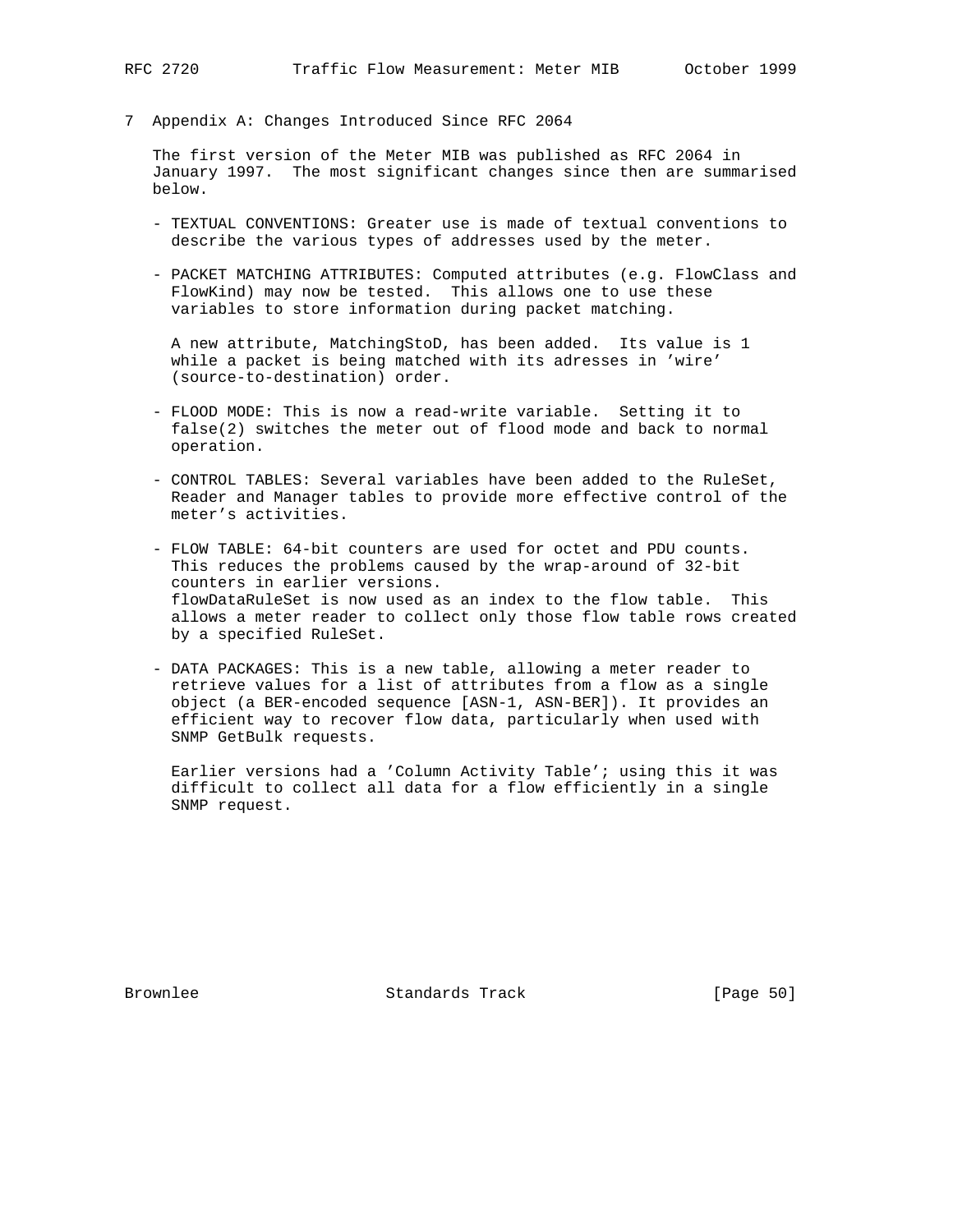#### 8 Acknowledgements

 An early draft of this document was produced under the auspices of the IETF's Accounting Working Group with assistance from the SNMP Working Group and the Security Area Advisory Group. Particular thanks are due to Jim Barnes, Sig Handelman and Stephen Stibler for their support and their assistance with checking early versions of the MIB.

 Stephen Stibler shared the development workload of producing the MIB changes summarized in chapter 5 (above).

### 9 Intellectual Property Notice

 The IETF takes no position regarding the validity or scope of any intellectual property or other rights that might be claimed to pertain to the implementation or use of the technology described in this document or the extent to which any license under such rights might or might not be available; neither does it represent that it has made any effort to identify any such rights. Information on the IETF's procedures with respect to rights in standards-track and standards-related documentation can be found in BCP-11. Copies of claims of rights made available for publication and any assurances of licenses to be made available, or the result of an attempt made to obtain a general license or permission for the use of such proprietary rights by implementers or users of this specification can be obtained from the IETF Secretariat."

 The IETF invites any interested party to bring to its attention any copyrights, patents or patent applications, or other proprietary rights which may cover technology that may be required to practice this standard. Please address the information to the IETF Executive Director.

## 10 References

- [ACT-BKG] Mills, C., Hirsch, G. and G. Ruth, "Internet Accounting Background", RFC 1272, November 1991.
- [ASG-NBR] Reynolds, J. and J. Postel, "Assigned Numbers", STD 2, RFC 1700, ISI, October 1994.
- [ASN-1] Information processing systems Open Systems Interconnection - Specification of Abstract Syntax Notation One (ASN.1), International Organization for Standardization, International Standard 8824, December 1987.

Brownlee Standards Track [Page 51]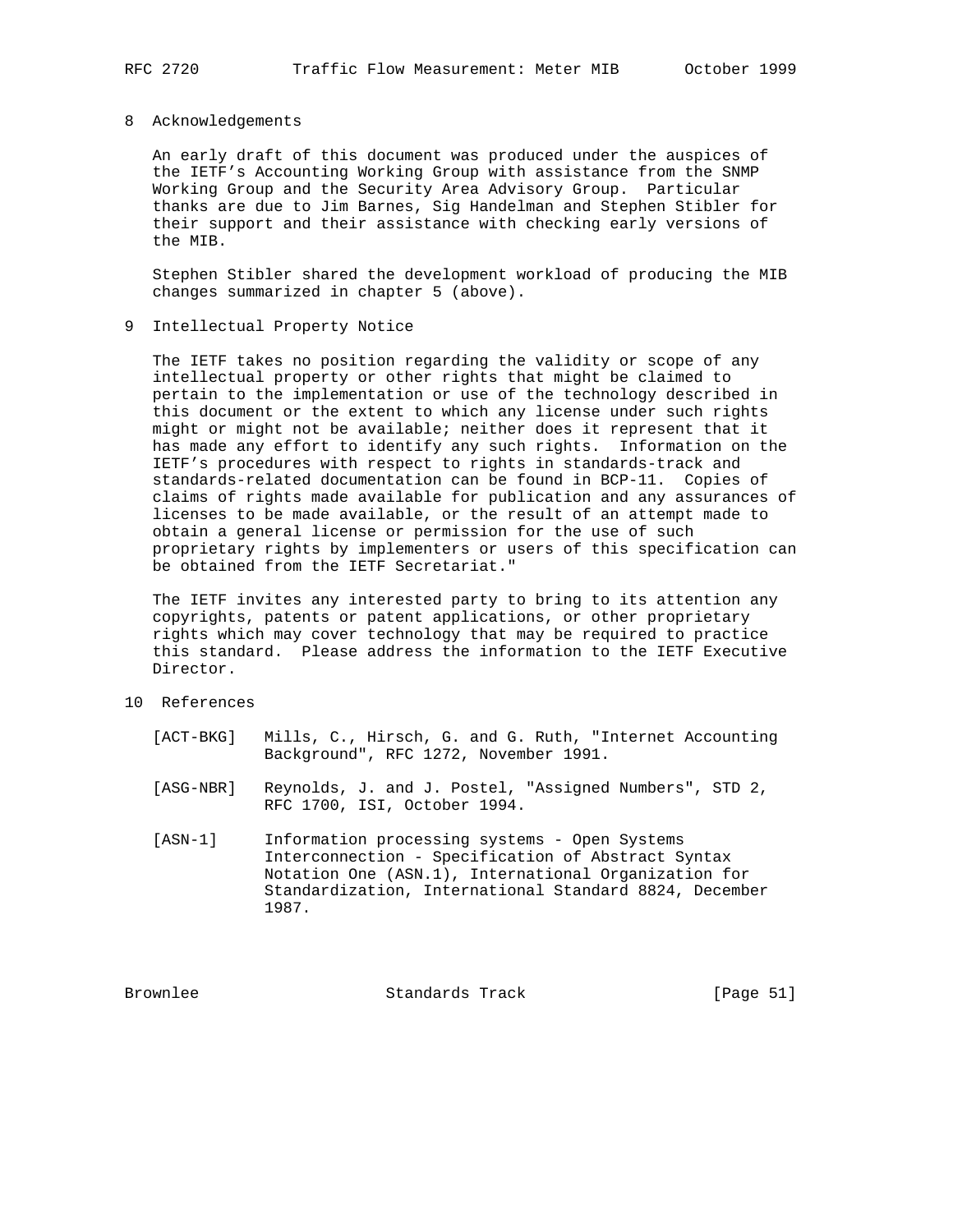- [ASN-BER] Information processing systems Open Systems Interconnection - Specification of Basic Encoding Rules for Abstract Notation One (ASN.1), International Organization for Standardization, International Standard 8825, December 1987.
- [ENET-OBJ] Kastenholz, F., "Definitions of Managed Objects for the Ethernet-like Interface Types", RFC 1643, July 1994.
- [FDDI-MIB] Case, J. and A. Rijsinghani, "FDDI Management Information Base", RFC 1512, September 1993.
- [IPPM-FRM] Paxson, V., Almes, G., Mahdavi, J. and M. Mathis, "Framework for IP Performance Metrics", RFC 2330, May 1998.
- [MIB-II] McCloghrie, K. and M. Rose, "Management Information Base for Network Management of TCP/IP-based internets: MIB- II", STD 17, RFC 1213, March 1991.
- [RFC1155] Rose, M., and K. McCloghrie, "Structure and Identification of Management Information for TCP/IP-based Internets", STD 16, RFC 1155, May 1990
- [RFC1157] Case, J., Fedor, M., Schoffstall, M. and J. Davin, "Simple Network Management Protocol", STD 15, RFC 1157, May 1990.
- [RFC1212] Rose, M. and K. McCloghrie, "Concise MIB Definitions", STD 16, RFC 1212, March 1991.
- [RFC1215] Rose, M., "A Convention for Defining Traps for use with the SNMP", RFC 1215, March 1991
- [RFC1901] Case, J., McCloghrie, K., Rose, M. and S. Waldbusser, "Introduction to Community-based SNMPv2", RFC 1901, January 1996.
- [RFC1905] Case, J., McCloghrie, K., Rose, M. and S. Waldbusser, "Protocol Operations for Version 2 of the Simple Network Management Protocol (SNMPv2)", RFC 1905, January 1996.
- [RFC1906] Case, J., McCloghrie, K., Rose, M. and S. Waldbusser, "Transport Mappings for Version 2 of the Simple Network Management Protocol (SNMPv2)", RFC 1906, January 1996.

Brownlee Standards Track [Page 52]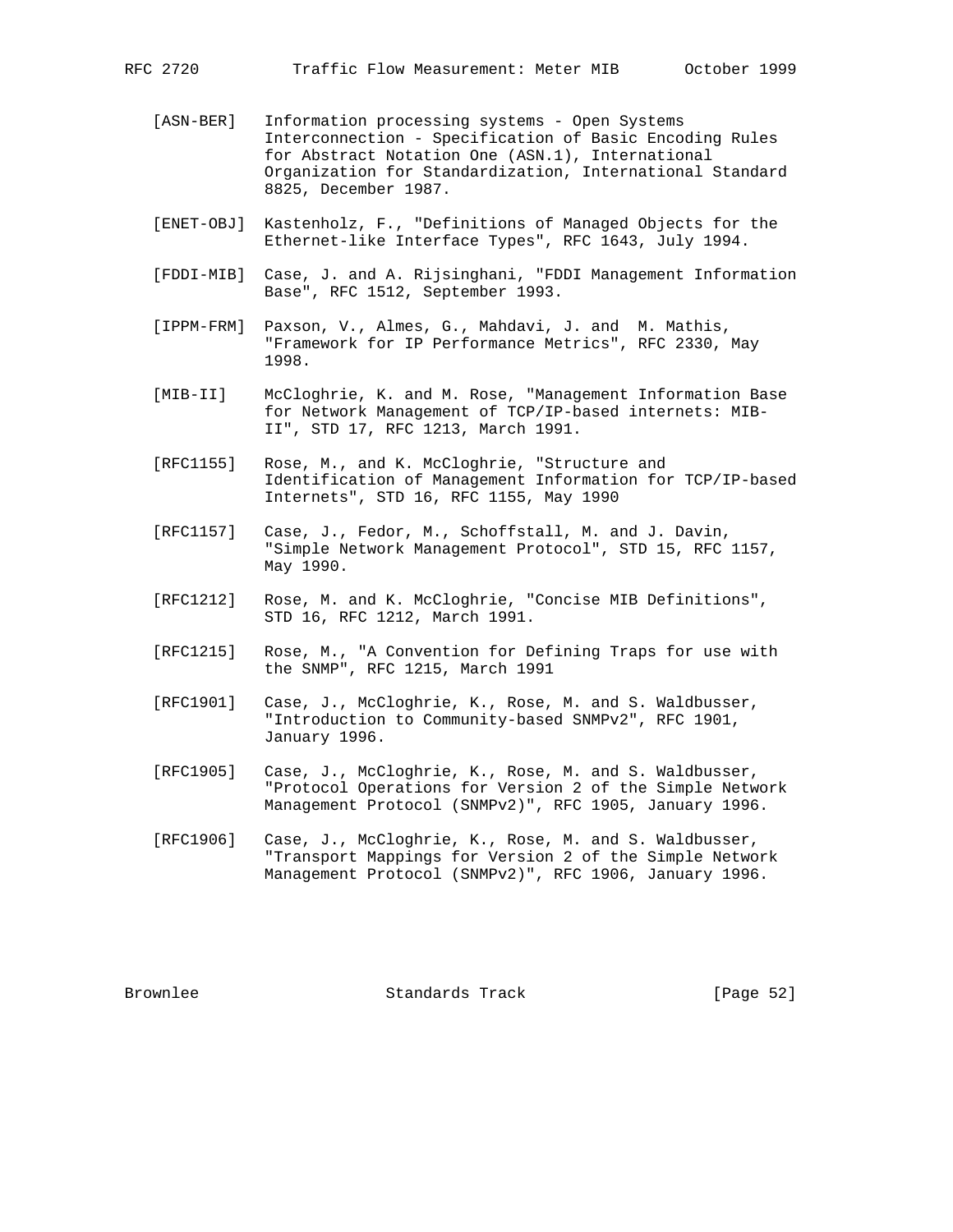- [RFC1908] Case, J., McCloghrie, K., Rose, M. and S. Waldbusser, "Coexistence between version 1 and version 2 of the Internet-standard Network Management Framework", RFC 1908, January 1996.
- [RFC2570] Case, J., Mundy, R., Partain, D. and B. Stewart, "Introduction to Version 3 of the Internet-standard Network Management Framework", RFC 2570, April 1999.
- [RFC2571] Harrington, D., Presuhn, R. and B. Wijnen, "An Architecture for Describing SNMP Management Frameworks", RFC 2571, April 1999.
- [RFC2572] Case, J., Harrington D., Presuhn R. and B. Wijnen, "Message Processing and Dispatching for the Simple Network Management Protocol (SNMP)", RFC 2572, April 1999.
- [RFC2573] Levi, D., Meyer, P. and B. Stewart, "SNMPv3 Applications", RFC 2573, April 1999.
- [RFC2574] Blumenthal, U. and B. Wijnen, "User-based Security Model (USM) for version 3 of the Simple Network Management Protocol (SNMPv3)", RFC 2574, April 1999.
- [RFC2575] Wijnen, B., Presuhn, R. and K. McCloghrie, "View-based Access Control Model (VACM) for the Simple Network Management Protocol (SNMP)", RFC 2575, April 1999.
- [RFC2578] McCloghrie, K., Perkins, D., Schoenwaelder, J., Case, J., Rose, M. and S. Waldbusser, "Structure of Management Information Version 2 (SMIv2)", STD 58, RFC 2578, April 1999.
- [RFC2579] McCloghrie, K., Perkins, D., Schoenwaelder, J., Case, J., Rose, M. and S. Waldbusser, "Textual Conventions for SMIv2", STD 58, RFC 2579, April 1999.
- [RFC2580] McCloghrie, K., Perkins, D., Schoenwaelder, J., Case, J., Rose, M. and S. Waldbusser, "Conformance Statements for SMIv2", STD 58, RFC 2580, April 1999.
- [RMON-MIB] Waldbusser, S., "Remote Network Monitoring Management Information Base", RFC 1757, February 1995.
- [RMON2-MIB] Waldbusser, S., "Remote Network Monitoring Management Information Base Version 2 using SMIv2", RFC 2021, January 1997.

Brownlee Standards Track [Page 53]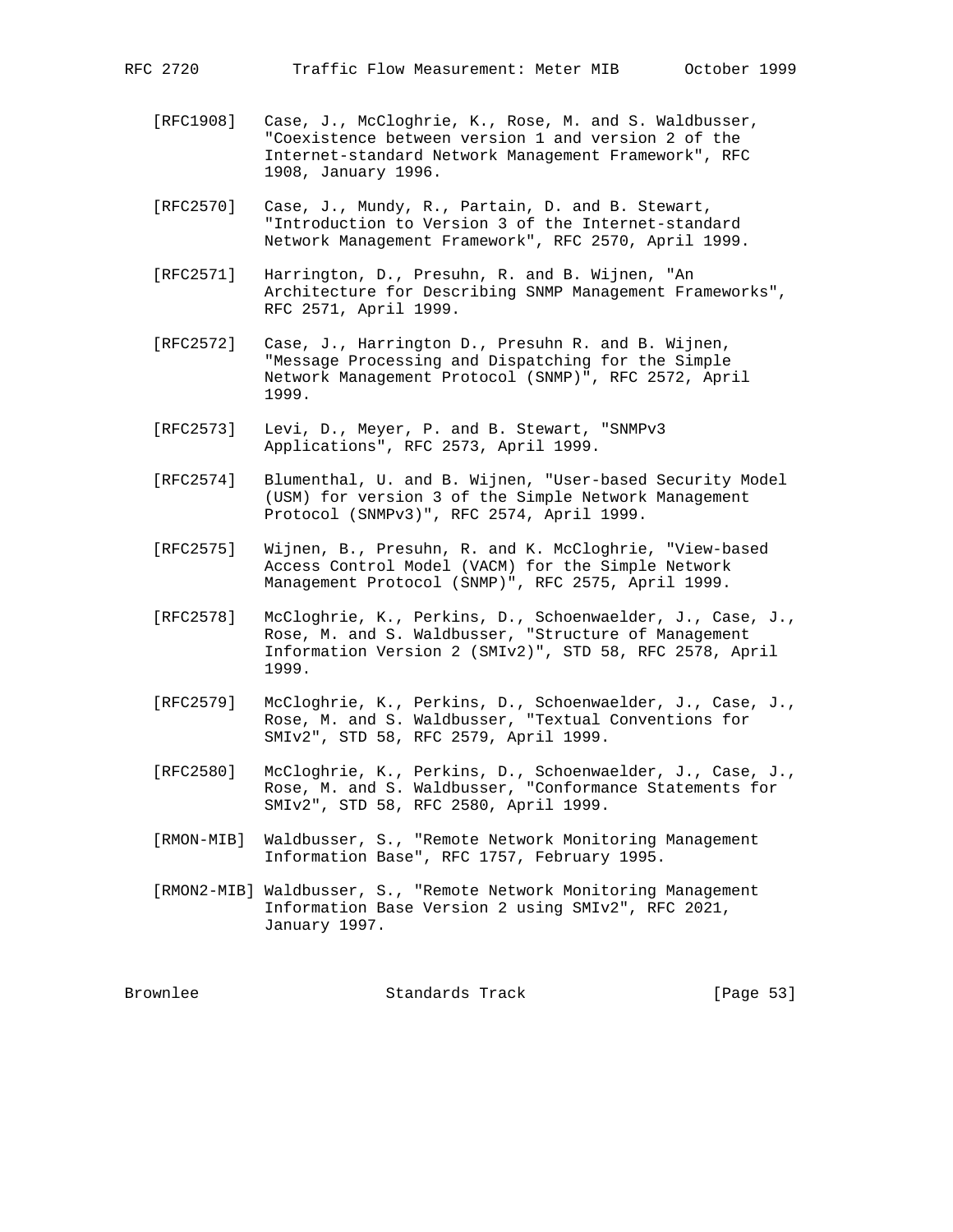- [RTFM-ARC] Brownlee, N., Mills, C. and Ruth, G., "Traffic Flow Measurement: Architecture", RFC 722, October 1999.
- [UTF-8] Yergeau, F., "UTF-8, a transformation format of ISO 10646", RFC 2279, January 1998.
- [V6-ADDR] Hinden, R. and S. Deering, "IP Version 6 Addressing Architecture", RFC 2373, July 1998.
- 11 Author's Address

 Nevil Brownlee Information Technology Systems & Services The University of Auckland Private Bag 92-019 Auckland, New Zealand

 Phone: +64 9 373 7599 x8941 EMail: n.brownlee@auckland.ac.nz

Brownlee Standards Track [Page 54]